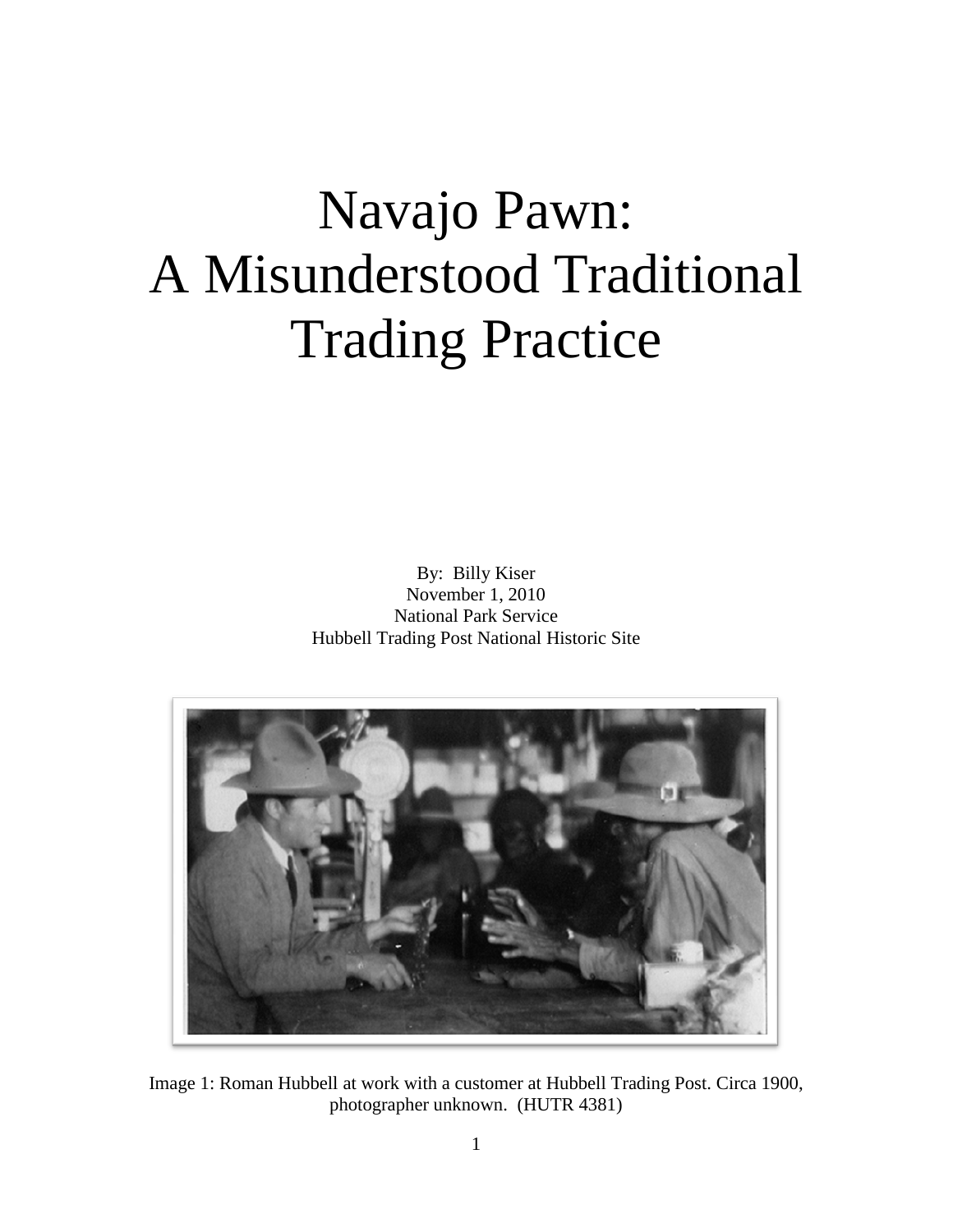Navajo Pawn: A Misunderstood Traditional Trading Practice

# **TABLE OF CONTENTS**

# **ACKNOWLEDGMENTS**

| 4  |
|----|
| 8  |
| 13 |
| 21 |
| 29 |
| 39 |
|    |

# **APPENDICES**

| Appendix A: 1973 Federal Trade Commission Report |
|--------------------------------------------------|
| Appendix B: Truth In Lending Act                 |
| Appendix C: Payday Loan Act                      |
| Appendix D: 2010 Pawn Rules Chart                |
| Appendix E: Bibliography                         |
|                                                  |

# INDEX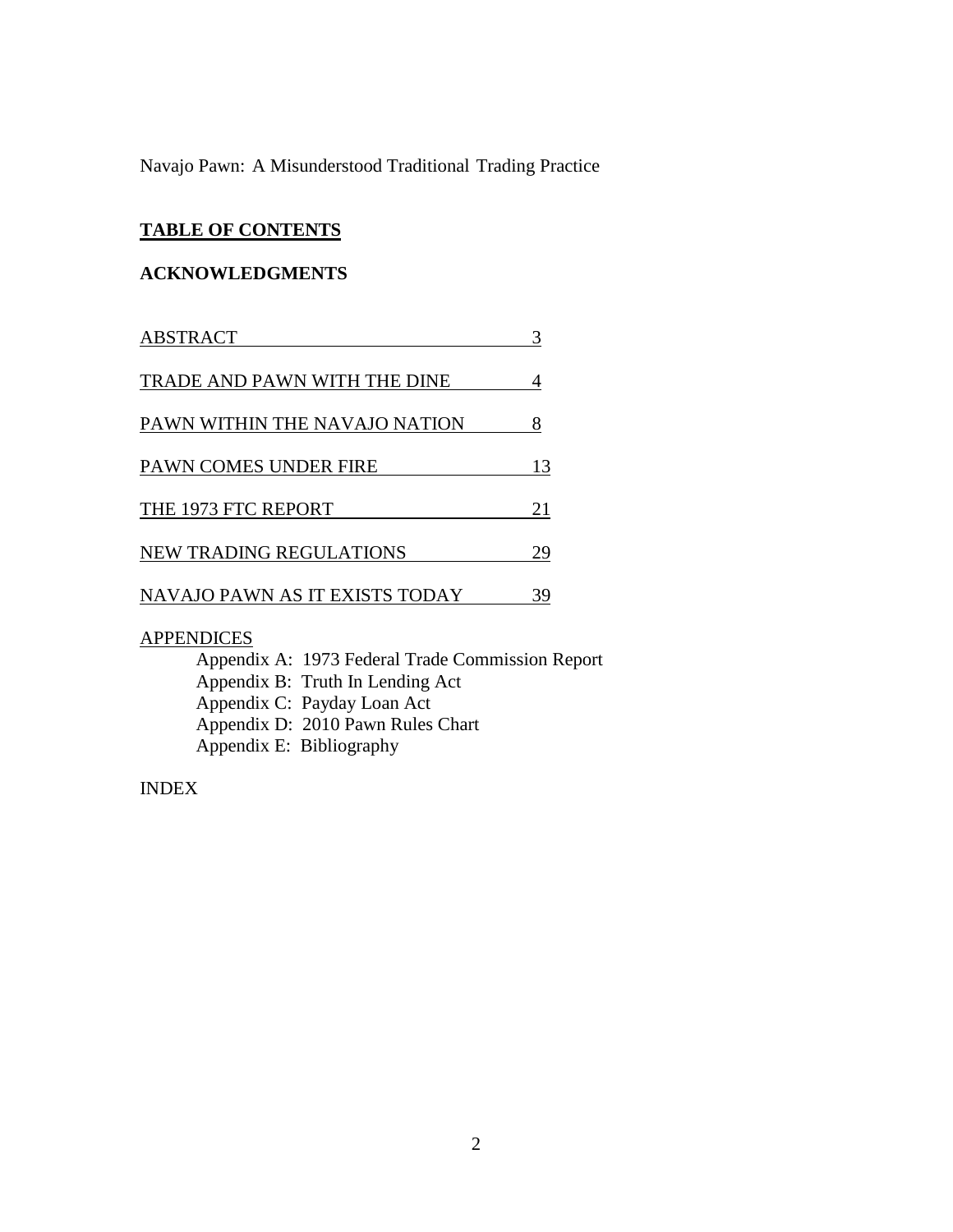## **Abstract**

## "Navajo Pawn: A Misunderstood Traditional Trading Practice"

Navajo pawn originated in the 1870s as a bartering and banking system altogether different from straight trading. Pawn gradually developed over decades to become an important, fully-integrated part of Navajo culture. By the mid-twentieth century, hundreds of traders in Navajo country dealt in pawn, eventually bringing the practice to the forefront of controversy. Beginning in the late 1960s, partially as a result of Navajo grievances arising from unscrupulous trader practices and partially due to new federal lending regulations, pawn became a lightning-rod issue. By 1975, the FTC had conducted three years of investigations and hearings on the reservation. This resulted in new regulations that made pawn unprofitable and forced many of the traders off the reservation. Today, pawn continues to thrive in towns bordering the reservation; it remains a highly important, pivotal aspect of Navajo culture, serving as their primary banking system. Pawn represents the development of trust- and respect-based relationships between Navajo people and Anglo-American traders over the course of almost a century-and-a-half. My research goes into great depth beginning in the late 1960s, as I examine the various federal investigations and hearings on the Navajo reservation and the direct impact these events had on pawn. The paper then examines Navajo pawn as it exists today, analyzing the various pawn laws and how traders conduct their businesses, as well as the use of pawn by the Navajo people in their daily lives. Fifteen oral history interviews support portions of this work.

This study was conducted under a CPESU task agreement with Arizona State University, Public History Program of the School of Historical, Philosophical, and Religious Studies.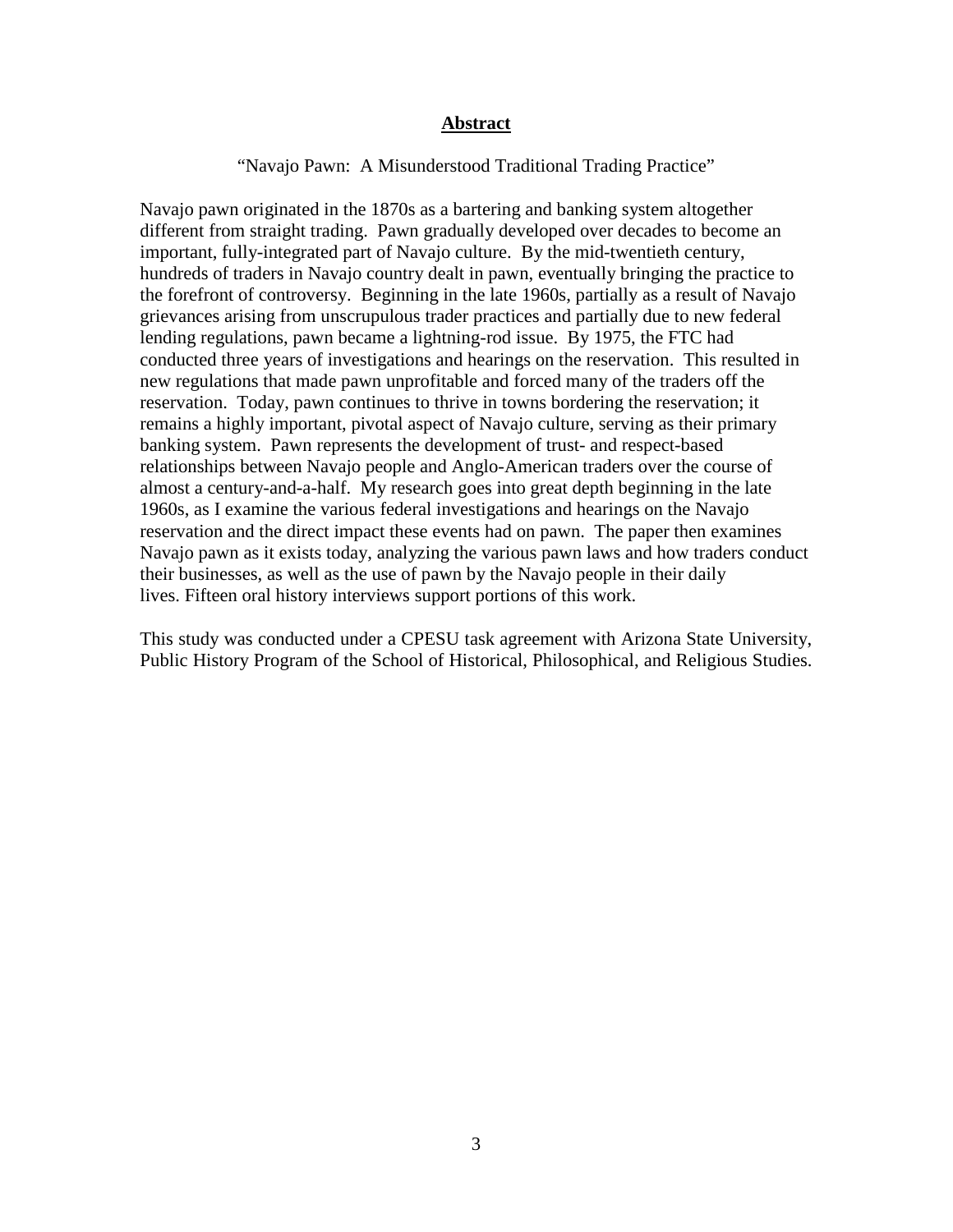#### Trade and Pawn With The Dine

Navajo trading posts date to the mid-nineteenth century, tracing their roots to 1868 when the tribe returned to their traditional homelands from a devastating five-year captivity at the Bosque Redondo Reservation in New Mexico. Beginning in the early 1870s, Euro-American settlers slowly filtered into the Navajo homelands and built trading posts in order to address a growing demand among Easterners for native-made goods. In the case of the Navajo tribe, the most predominant items of trade were jewelry and blankets, for which the tribe has become well known across the United States. Along with the concept of trading with the Navajos emerged another trade practice: pawn. The story of pawn on and off the Navajo reservation is one of great complexity, it having continuously evolved over the decades from a primitive practice to a widespread, highly important component of Navajo culture.

As the market for Navajo goods grew among the populations throughout America, so too did the trading and pawn business. Pawn became "a means of trade unique to the Navajo tribe, and which officials in the Indian Office sought to control, originating both from the shortage of money and from the Navajos' skill in working silver and turquoise."<sup>[1](#page-3-0)</sup> In 1868, when the Navajos returned to their traditional homelands from Bosque Redondo, trading posts did not exist on the newly formed Navajo reservation. However, the enterprise quickly spread: there would be 79 trading posts by 1900 and 154 by 1930, exclusive of the dozens of posts located off the reservation.<sup>[2](#page-3-1)</sup>

The institution of pawn on the Navajo reservation came under fire from government officials as early as 1887, a trend that would continue for decades to come

<span id="page-3-1"></span><span id="page-3-0"></span><sup>&</sup>lt;sup>1</sup> Frank McNitt, *The Indian Traders* (Norman: University of Oklahoma Press, 1962), p. 55.<br><sup>2</sup> L. David Weiss, *The Development of Capitalism in the Navajo Nation* (Minneapolis: MEP Publications, 1984), p. 73.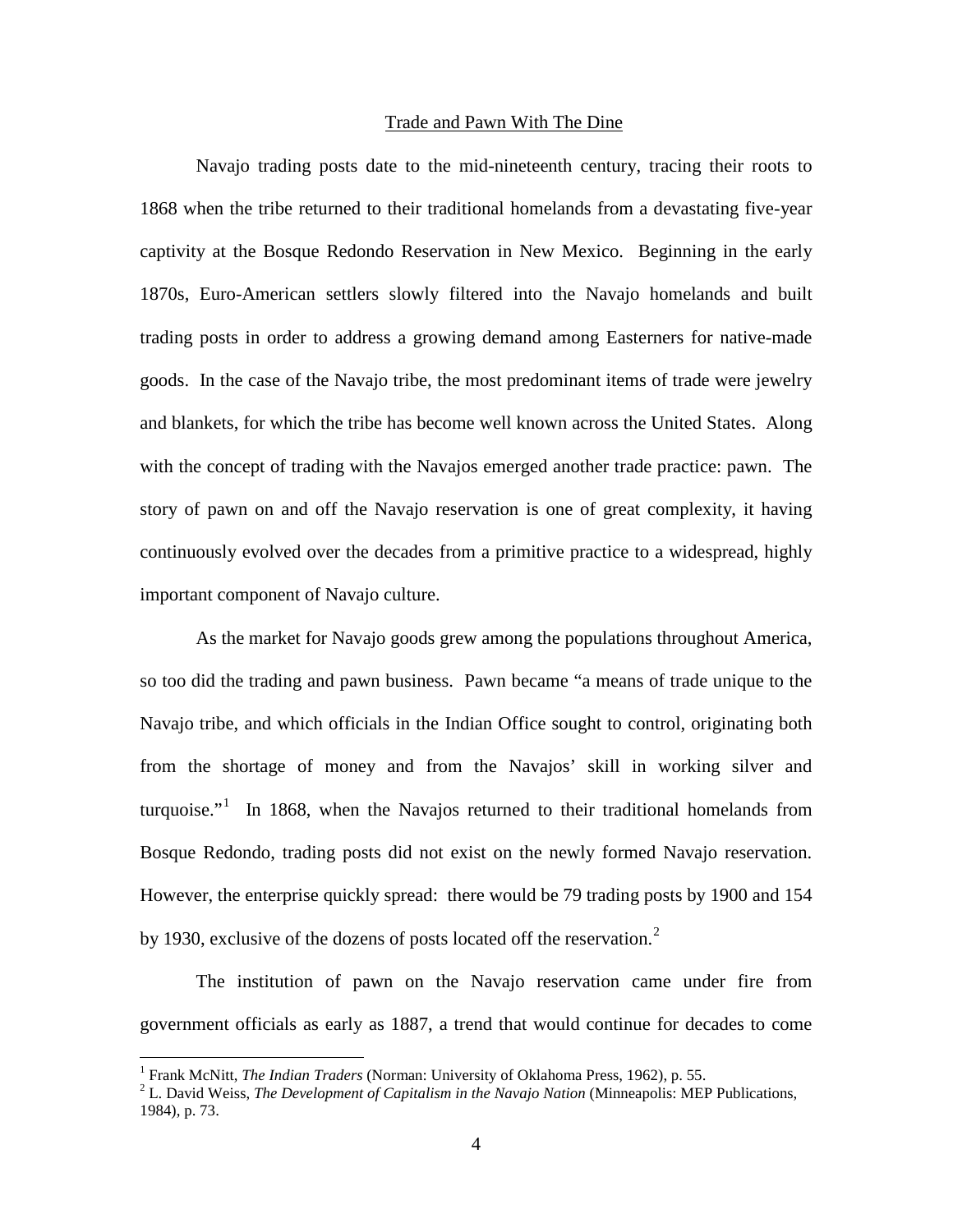and which has not entirely ceased even in the modern era. In that year, Indian agent S.S. Patterson attempted to put an end to Navajo pawn altogether. He cited the practice as being "frequently the cause of a vast amount of trouble and angry disputes…which I saw might lead to serious results." Patterson approached the various Indian traders in order to persuade them "to agree to receive no more goods on pawn…which agreement has been carried out. As a result of this act both traders and Indians are well satisfied."<sup>[3](#page-4-0)</sup> If Patterson believed his exertions to have succeeded, he was painfully mistaken, as the practice of pawn in fact never ceased at all. If anything, it continued to grow and evolve throughout that early period.

Not all trading posts accepted pawn; each respective Indian trader made the decision whether or not to engage in the practice. Many in fact did not, as the profitability of pawn often proved marginal at best, especially when compared to the more lucrative business of straight trading.<sup>[4](#page-4-1)</sup> Pawn required that a trader hold an item for an extended period of time and then collect interest, whereas straight trading consisted of a one-time transaction, much easier to keep track of and requiring no storage.

Regardless of its profitability for the trader, pawn was, and remains, an essential component of the Navajo culture and economy, providing them with a means of obtaining quick cash-on-credit and also serving as their banking system. "Banks won't do small loans, which is usually what the Navajo needs," noted Bill Malone, who has been involved in the trade since 1961 and is now a trader at Shush Yaz in Gallup, New Mexico. "They come in and they need \$50 or \$100 on an item. And banks, they won't

<span id="page-4-1"></span><span id="page-4-0"></span><sup>&</sup>lt;sup>3</sup> Annual Report, Commissioner of Indian Affairs, in McNitt, *The Indian Traders*, p. 56.<br><sup>4</sup> Bill Richardson, a modern trader in Gallup, attests to this fact: "My dad said he never made a dime on pawn. It always lost money…. Today we don't make much money on pawn. The interest rate has stayed the same, but other costs have gone up over the years." (Bill Richardson, Interview with the Author, Gallup, New Mexico, November 6, 2009.)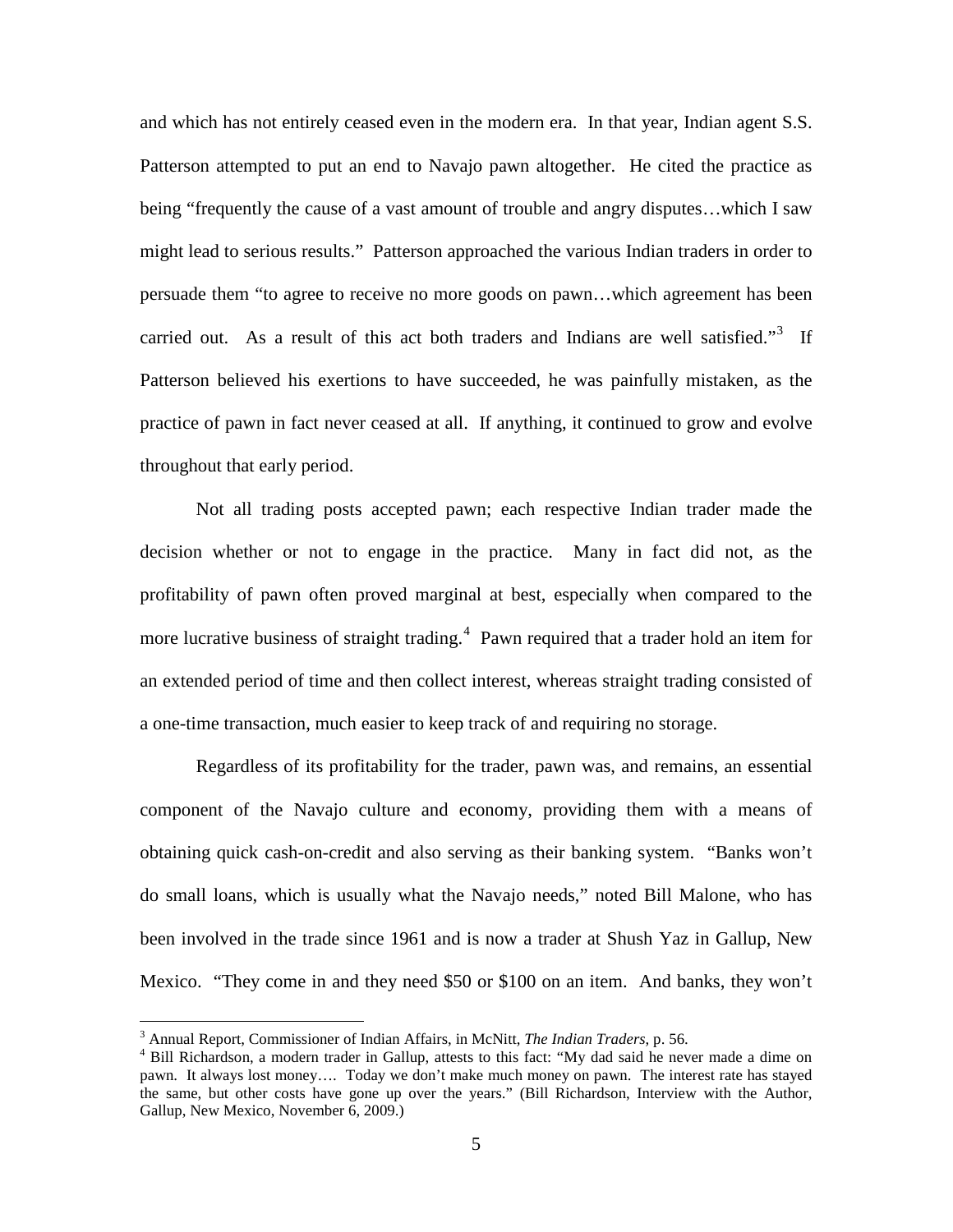mess with loans that small, so the pawnshop becomes their banking system. Their pawn is their bank."<sup>[5](#page-5-0)</sup>



Image 2: Shush Yaz Trading Co. in Gallup, New Mexico is one of several larger trading posts in Gallup that take pawn. (Photo: The Author)

Former trader Elijah Blair reiterates the importance of pawn as a banking system for the Navajo people, stating, "[They] cannot go to conventional financial institutions and borrow money. [The Navajo] has no collateral, he doesn't have anything. If he has a pickup, his equity in it is already gone…. So they come to us to pawn to get money to pay car payments or buy food...because they cannot get money anywhere else."<sup>[6](#page-5-1)</sup>

In order to appreciate the importance of pawn to the Navajo people, it is essential to understand some general aspects of pawn as it exists not only within the Navajo Nation, but across the entire United States. Pawnshops originated in fifteenth century Europe and were known as *monti de pieta*, or "banks that take pity."[7](#page-5-2) As immigrants

<span id="page-5-0"></span> $^5$  Bill Malone, Interview with the Author, Gallup, New Mexico, January 7, 2010.<br> $^6$  Elijah Blair, Cline Library Interview, Page, Arizona, February 9, 1998.

<span id="page-5-2"></span><span id="page-5-1"></span><sup>&</sup>lt;sup>7</sup> John P. Caskey, Fringe Banking: Check-Cashing Outlets, Pawnshops, and the Poor (New York: Russell Sage Foundation, 1994), p. 13.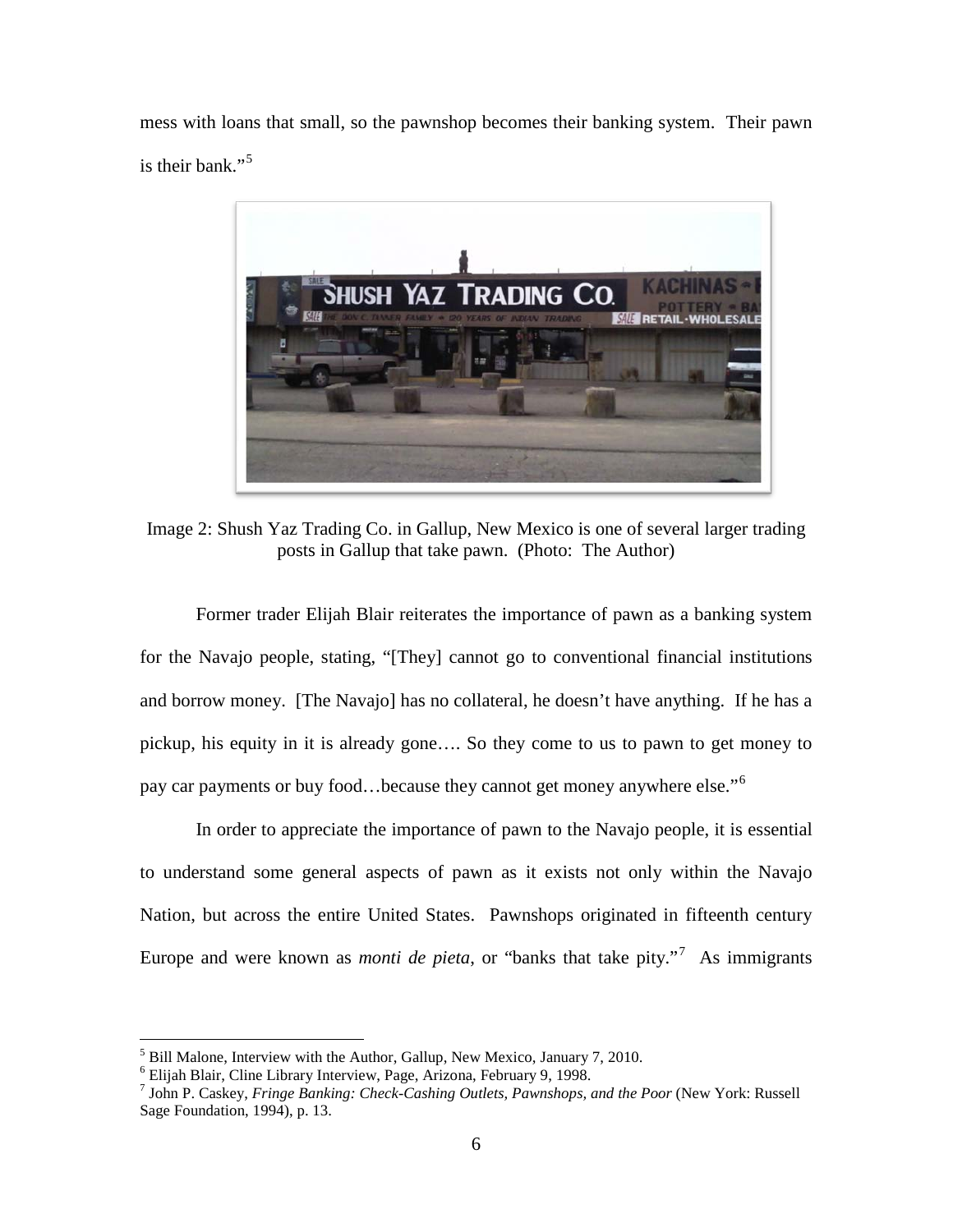ventured into the Americas in the eighteenth century, pawn came with them.<sup>[8](#page-6-0)</sup> Early American pawnshops typically existed in urban areas with a large working class population, the constituency to which the pawn business most readily appealed. "Pawnbrokers believe that most of their customers rent their homes and that many move frequently, have bad credit, and do not maintain bank accounts;" writes one historian, "they believe that a large share of their customers live from paycheck to paycheck."<sup>[9](#page-6-1)</sup> Indeed, demographically speaking, this description is applicable to many of the Navajo people, who traditionally use pawn as their banking system to obtain cash on an asneeded basis. Because of the pawnshop's appeal to a less wealthy working class, it comes as no surprise that the institution is so readily accepted and embraced on the rural Navajo reservation.

A pawnshop transaction is a relatively simple process: "the broker makes a fixed term loan to a consumer, who leaves collateral in the possession of the broker. If the customer repays the loan and all required fees, the broker returns the collateral to the customer. If the customer does not repay the loan by a specified date, the collateral becomes the property of the broker and the customer's debt is extinguished."<sup>[10](#page-6-2)</sup>

Across America, both state and local laws regulate modern off-reservation pawnshops. They all have several provisions in common: the pawn ticket must specify the terms of the loan contract; the ticket must state the customer's name and address, a description of the item pledged, amount lent, maturity date, and the monetary amount

<span id="page-6-0"></span><sup>&</sup>lt;sup>8</sup> The prominence of pawn in the United States has grown substantially throughout the twentieth century. In 1911 there were 1,976 licensed pawnshops in the U.S., or one for every 47,500 citizens. By 1994, there were an estimated 9,000 pawnshops across America, an average of one for every 28,360 residents. (Ibid., p. 47).<br> $^{9}$  Ibid., p. 69.

<span id="page-6-1"></span>

<span id="page-6-2"></span> $10$  Ibid., p. 12.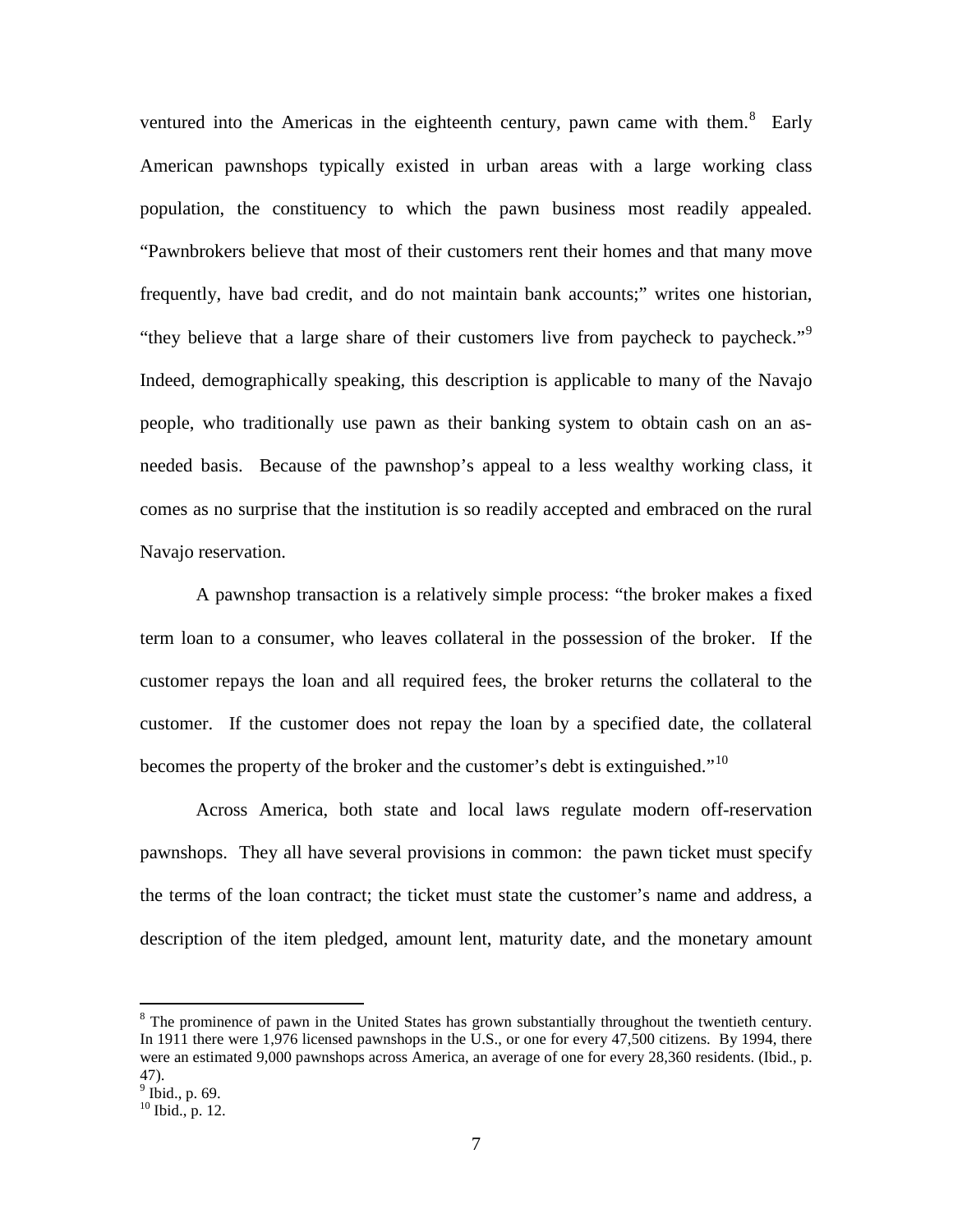necessary to redeem the item. The pawnbroker keeps one ticket and the customer keeps another. Regulations on interest rates vary, but the compounding of interest is not allowed. The common loan period of one to three months usually mandates a grace period of an equal one to three months after the initial loan matures.<sup>[11](#page-7-0)</sup>

While this description is generally true of pawnshops across the United States, there would necessarily come to be some very important differentiating trademarks of the institution inasmuch as it concerned the Navajo people. That the institution of Navajo pawn would differ from pawn elsewhere was an inevitability, because Navajo culture utilized it in a different, more traditional manner; so, too, did the types of goods being pawned differ greatly. These differences would be exacerbated in the 1970s when federal agencies and organized legal aid associations brought the issue of Navajo trading and pawn to the forefront, forever changing the practice of pawn in and around the Navajo reservation.

#### Pawn Within The Navajo Nation

Taking pawn began as a nonchalant practice among Indian traders in the Navajo country, essentially just another component of a large and often complex trading business. Because it did not typically return any substantial profit, it was seldom foremost among a trader's concerns. Pawn was a very time-consuming pastime for the Navajo trader, requiring a separate ledger book, individual entries for each transaction, the filling out of pawn tickets by hand, and, ultimately, the storage and security of the pawned items. Despite all of its shortcomings, Anglo traders soon recognized that pawn provided an important method of economic subsistence for the Navajo people, and the practice was not only sustained but also continued to grow in prominence.

<span id="page-7-0"></span> $11$  Ibid., pp. 37-39.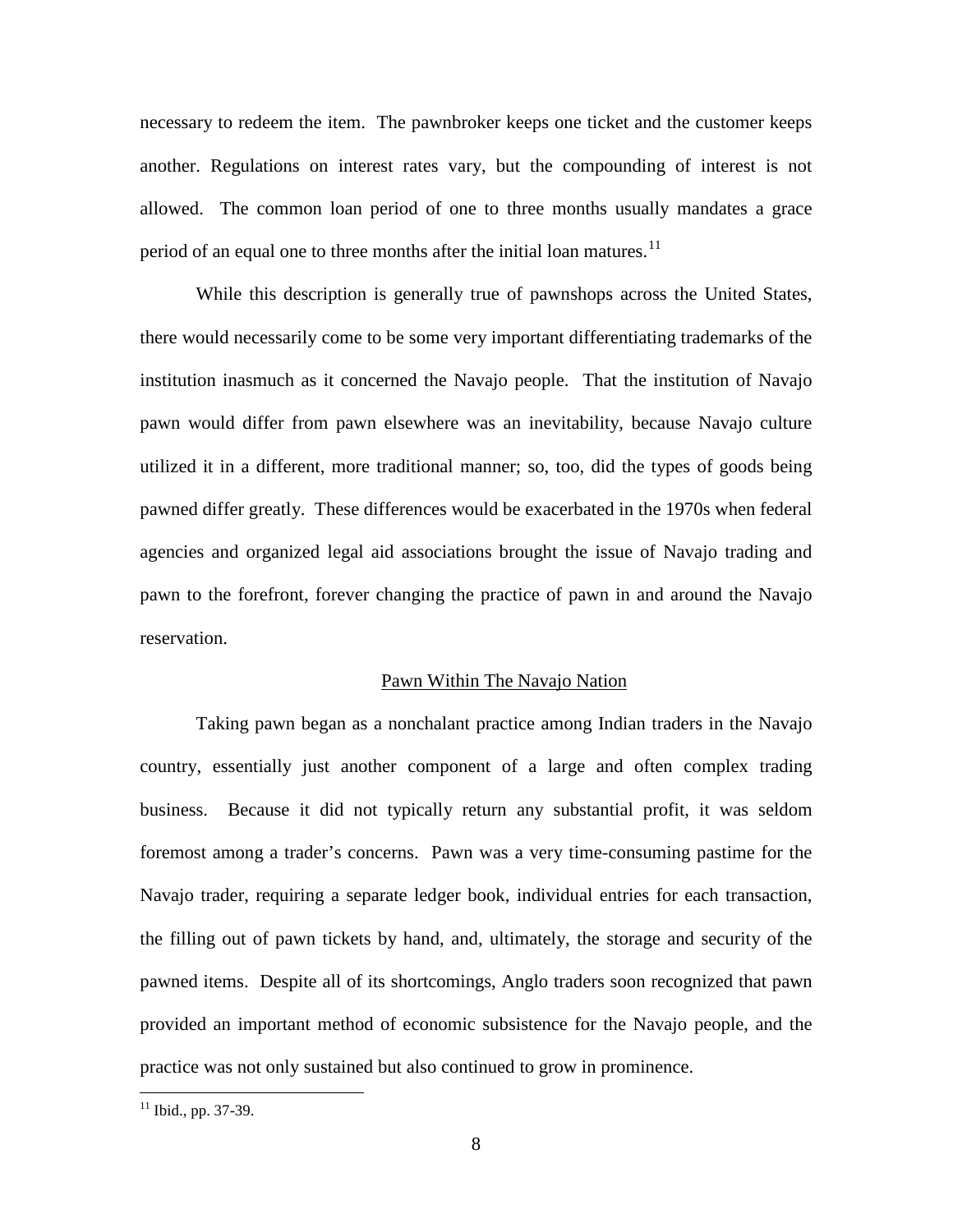From the beginning, pawn served as a unique aspect of Navajo culture, acting as both a means of obtaining quick cash and as a storage facility for valuables. "[You have to] realize that the Navajo does not accumulate money," explains Elijah Blair. "His security and his wealth was all put into his jewelry…and his status symbol was either in the livestock he owned…or the jewelry that he had…. So as long as he had jewelry, he could take it to any trading post…and then he could pawn for anything that he would want."<sup>[12](#page-8-0)</sup> Pawn operated in this way from its earliest beginnings on the reservation.

At Ganado, Arizona, Juan Lorenzo Hubbell began taking pawn at his trading post as early as the 1880s. Initially pawn comprised only a small-scale component of Hubbell's business, perhaps the largest and most diversified trading operation on the reservation at that time. Hubbell's business records, which have been preserved and are remarkably complete, provide some important insight into the nature of pawn as it existed in the early twentieth century.

A brief but highly indicative sampling of Hubbell's pawn ledgers shows that in March, 1909, there were 179 individual transactions amounting to a total value of \$434.50. In May of that year, the number was markedly less, with 73 pawn transactions totaling an estimated value of \$184.40. The number grew substantially again in January 1910, when Hubbell recorded 187 pawn transactions at a value of  $$487.10<sup>13</sup>$  $$487.10<sup>13</sup>$  $$487.10<sup>13</sup>$ 

The pattern in these numbers correlates to the time of year, which is attributable to the wool/sheep component of the Navajo economy. Historian Frank McNitt explains, "at any time of need, but especially in winter and summer, when they usually had no money, the Navajos could pawn their concho belts, silver bridles and bracelets, and

<span id="page-8-1"></span><span id="page-8-0"></span><sup>&</sup>lt;sup>12</sup> Elijah Blair, Cline Library Interview, Page, Arizona, February 9, 1998.<br><sup>13</sup> Hubbell Papers, *Business Records Daily*, Box 387, p. 137.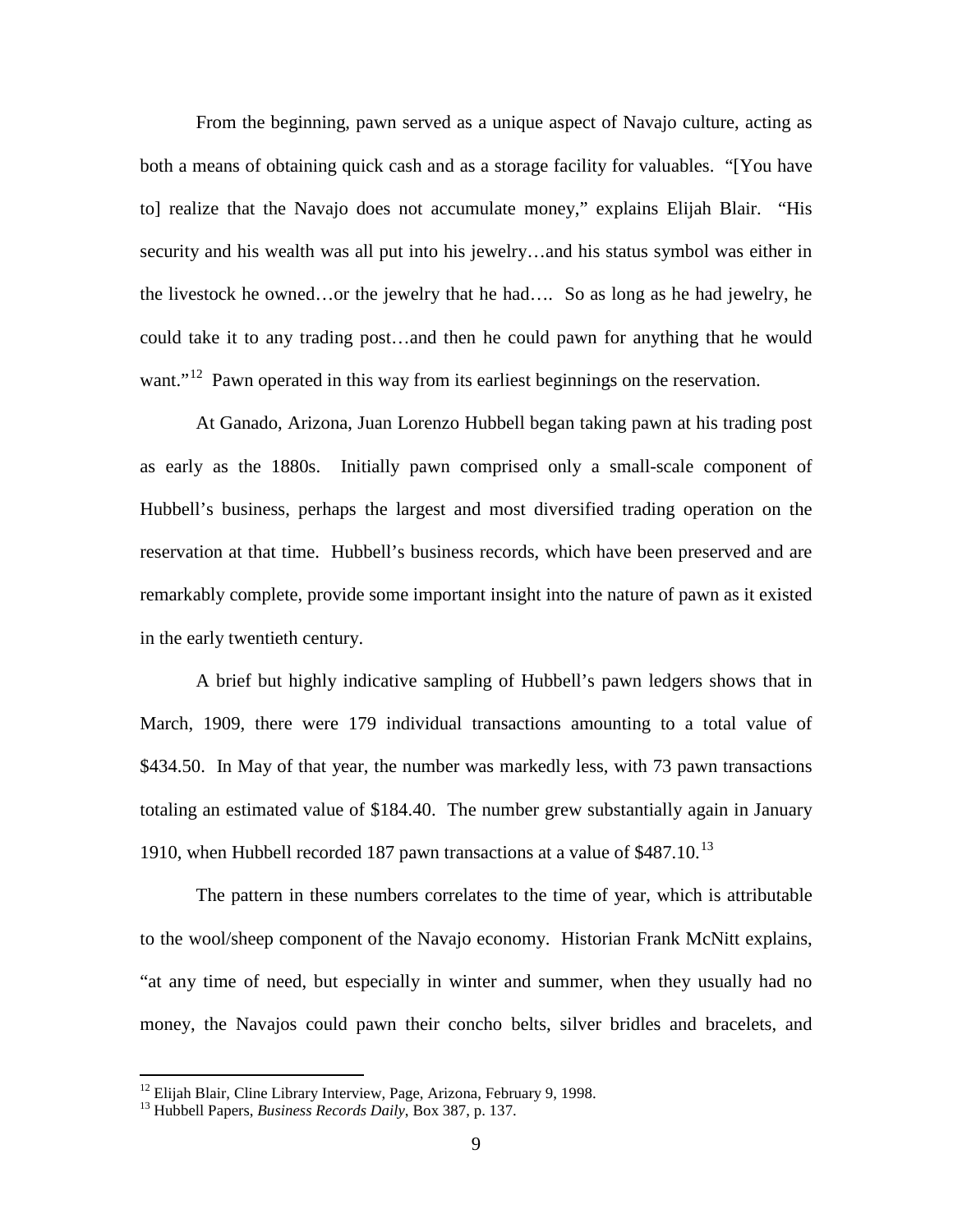turquoise necklaces – even their guns. In the spring and fall, when they sheared their sheep, the Indians brought in their wool clip and were able to redeem their pawn."<sup>[14](#page-9-0)</sup>



Image 3: A pawned concho belt (HUTR 3187) with the pawn ticket still attached. The pawn ticket is dated September 22, 1936, pawned by Fur Cap's Son with a loan period of 60 days. Photographer: NPS Photo by Nancy Eckel

During the wool season, a Navajo would have an increased amount of valuable goods (in the form of raw wool and blankets) to trade. In the off-seasons, when these resources were not readily available to them, pawn often would become the Navajo's primary and most convenient method of monetary subsistence.<sup>15</sup> Paul Begay recalls that, "there [were] times when you needed to do it. Just because you had a hundred head of sheep didn't mean that you had sheep to sell…for instance, in the middle of the summer…why would the Navajo sell five head of sheep when he could save [them]…so in the meantime they resort to their jewelry…. Growing up, I remember watching Mom and Dad do that. They would take off their bracelet, not sell it, but pawn it. And they would get some money – fifteen, twenty dollars maybe...that's a lot of money."<sup>[16](#page-9-2)</sup>

<span id="page-9-0"></span><sup>&</sup>lt;sup>14</sup> McNitt, *The Indian Traders*, pp. 55-56. Lawrence David Weiss writes, "The institution of pawn was extremely important as a form of credit, particularly during winter and summer when wool sales were at low ebb." (Weiss, *The Development of Capitalism in the Navajo Nation,* p. 56).

<span id="page-9-1"></span><sup>&</sup>lt;sup>15</sup> Bill Malone notes that, "People typically redeem their pawn during wool season when they have goods or money to retrieve their pawned items. They then pawn the items again once the wool season has passed, in order to get through the slow times." (Interview with the Author, Gallup, New Mexico, January 7, 2010). <sup>16</sup> Paul Begay, Cline Library Interview, Page, Arizona, February 10, 1998.

<span id="page-9-2"></span>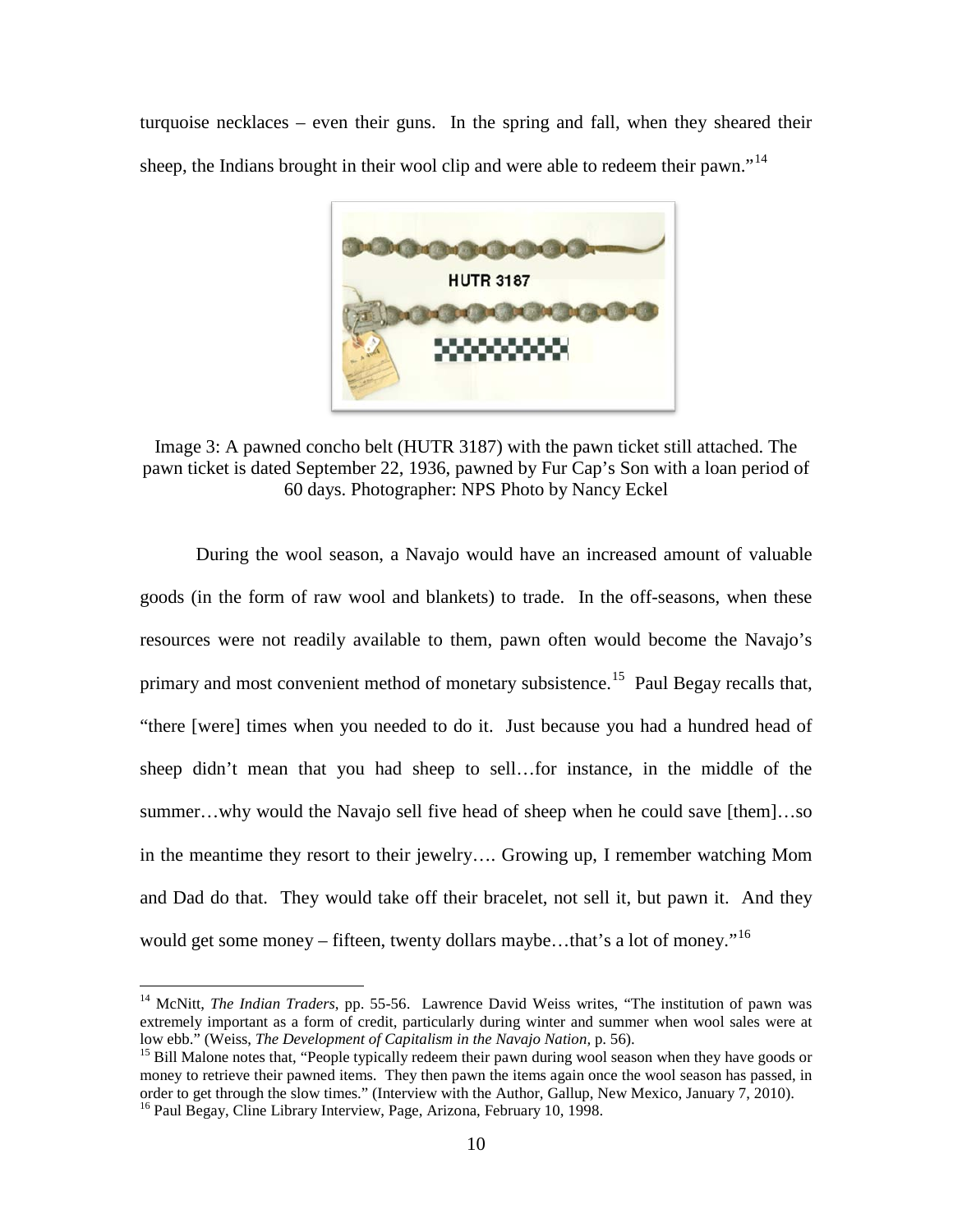In more modern times this continued, but for different reasons. Whereas the frequency of pawn transactions once coincided with the wool seasons, it now coincides with the time of the month at which Navajos receive Social Security checks and other government payments. As the month progresses, and this money runs out, families turn to pawn to get by until the next monthly check arrives.<sup>[17](#page-10-0)</sup>

An analysis of the pawn ledger books at the Hubbell Trading Post reveals some interesting facts about early record-keeping techniques (or a total lack thereof) among the Indian traders. The ledgers were remarkably simplistic in nature compared to modern procedures. As a noteworthy example, Hubbell's ledgers contained a column for the pledgor's name; however, the person's actual name is almost never given. Instead, the notation typically gives a familial relation: "Loco's Aunt," for example. Oftentimes, the trader simply wrote, "No Name."<sup>[18](#page-10-1)</sup>

While this habit of not keeping track of person's names may seem like a very imprudent and potentially confusing method of record keeping, it is important to understand the *modus operandi* of early Indian traders. In the late nineteenth century, it was the trademark of a good trader to recognize his customers not necessarily by name (oftentimes the trader never knew the actual names of many of their customers) but rather by appearance and their familial association to other customers. Bill Richardson, who comes from a long line of traders dating back to the early 1900s, explains, "the old traders just *knew* who everybody was. That was part of the business." [19](#page-10-2)

<span id="page-10-0"></span><sup>&</sup>lt;sup>17</sup> Kathleen Tabaha, Interview with the Author, Ganado, Arizona, November 6, 2009.<br><sup>18</sup> Ibid

<span id="page-10-1"></span>

<span id="page-10-2"></span><sup>&</sup>lt;sup>19</sup> Bill Richardson, Interview with the Author, Gallup, New Mexico, November 6, 2009.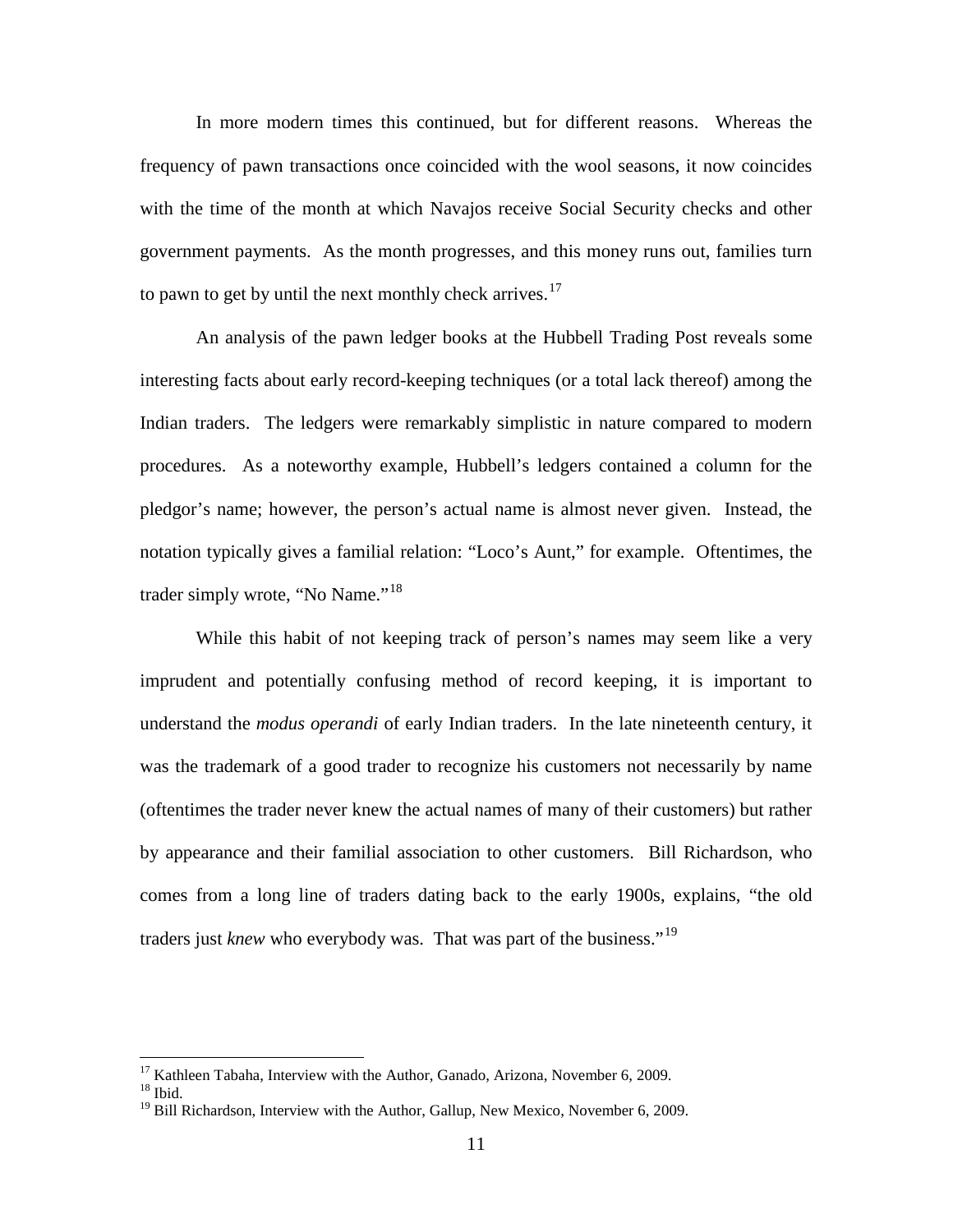

Photo 4 & 5: Richardson's Cash Pawn, on old Route 66 in downtown Gallup. Now owned by Bill Richardson, this trading post and pawn dealership has been in business since 1913. (Photos: The Author)

The traders would also record in their ledger a description of the item being pawned. These descriptions were, with little variation, as equally ambiguous as the "name" column. The descriptions in Hubbell's ledger books generally read nothing more than simply "bracelet," "belt," or "beads." The trader thus had to keep track of the items in his own memory, and the Navajo pledgor must likewise be able to identify their belongings correctly when returning to redeem the pawn.

Historically, each pawn transaction carried an initial interest charge of ten percent (which remains common lawful practice to this day). If a bracelet was deemed to have a retail value of \$6.00, then the pledgor could take out a loan up to but not exceeding that amount. At the issuance of the loan, the pledgor immediately accrued a debt of ten percent of the loan amount. Each transaction also listed a specific redemption date in order for the pledgor to avoid either additional interest charges or risk their item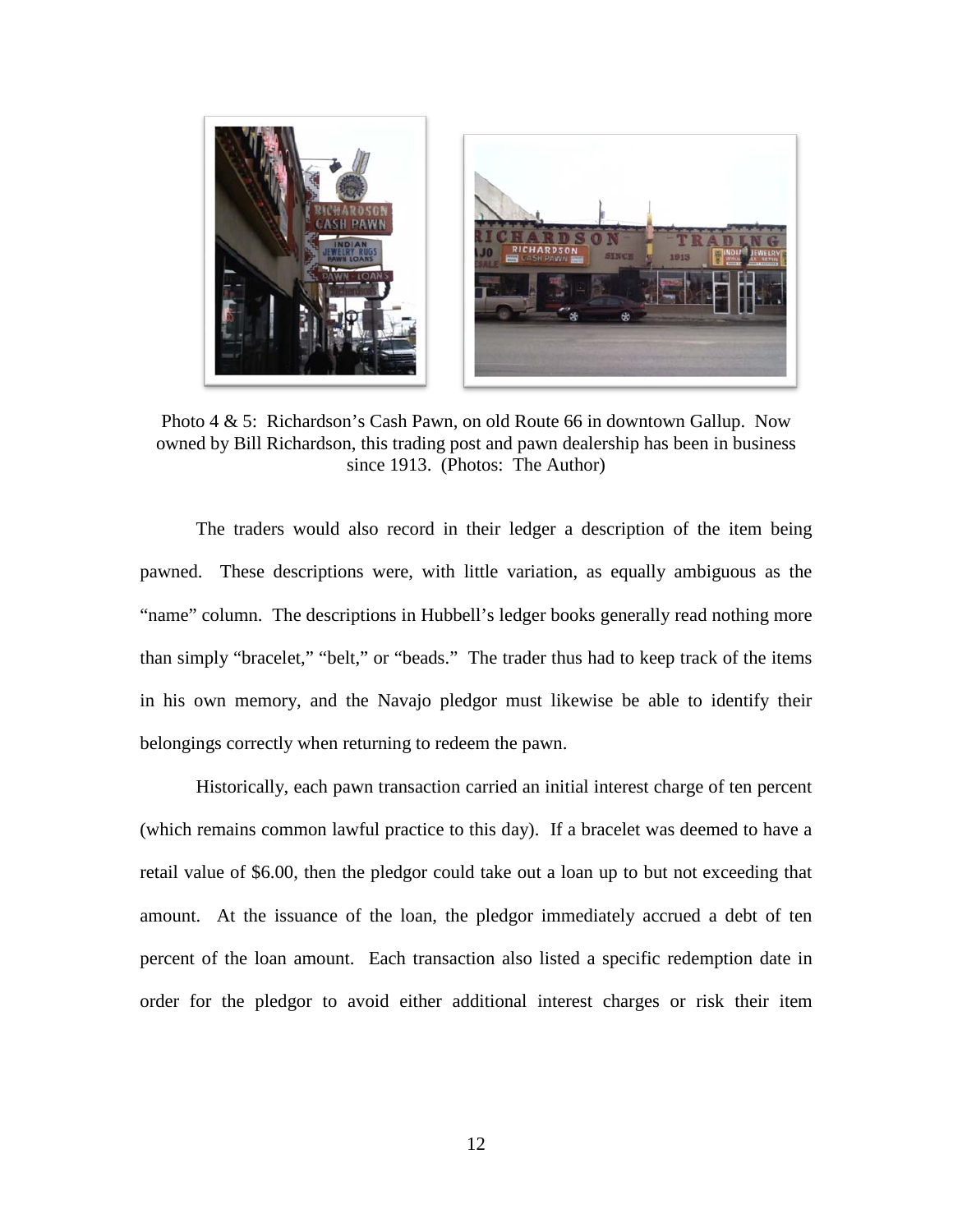becoming "dead pawn."<sup>[20](#page-12-0)</sup> Interestingly, in analyzing Hubbell's pawn ledgers, one finds that approximately half of the transactions are marked "paid," and the balance of transactions are left blank in that column. This would suggest one of two things: either Hubbell was lackadaisical in maintaining his ledger books, or else nearly half of all pawn transactions at Hubbell's trading post were never redeemed. Perhaps a combination of the two would be the most likely explanation.<sup>[21](#page-12-1)</sup>

When J.L. Hubbell took in an item as pawn, whether it was a bracelet, saddle, or any other item, it typically spent a long time in his storage room.<sup>[22](#page-12-2)</sup> Hubbell records indicate that the majority of pawned items were not redeemed until at least a year after the date of the initial transaction. Surprisingly, in the majority of instances, the item was paid off all at once rather than in periodic installments. The payment of debt in gradual installments would have reduced the amount owed, and thus also reduced the amount of interest accruing on each respective pawned item. However, it is important to understand that the Navajo rarely possessed the means to gradually pay off an item. Rather, they would pay the debt in full when the money became available to them, usually during the more prosperous wool season.

By the 1930s, ledger books at Hubbell Trading Post became much more organized; the full name of the pledgor was used in place of the "no name" demarcation

<span id="page-12-0"></span> $^{20}$  An item became "dead pawn" after the allotted payment deadline had passed and the pledgor had still neglected to pay the debt in full. At that point, the pawned item technically became the property of the trader and he could decide whether to retain it or attempt to sell it.

<span id="page-12-1"></span> $21$  The notion that 50 percent of Hubbell's pawn went dead seems difficult to accept. In modern times, according to several traders, only a small percentage of items reach the dead pawn stage. This is due in part to the granting of extensions on pay periods, which all traders will do.<br><sup>22</sup> The pawn room, even in early times, was a place of no little wonder. Frank McNitt writes: "Many of the

<span id="page-12-2"></span>old trading posts had 'pawn rooms' – a frontier version of a jewelry store – a room flashing with silver and glowing with red and pink coral and turquoise ropes of beads, all tagged, the room smelling of leather and metal, the pawn dangling from hooks on the walls, all waiting to be redeemed." (McNitt, *The Indian Traders*, p. 56).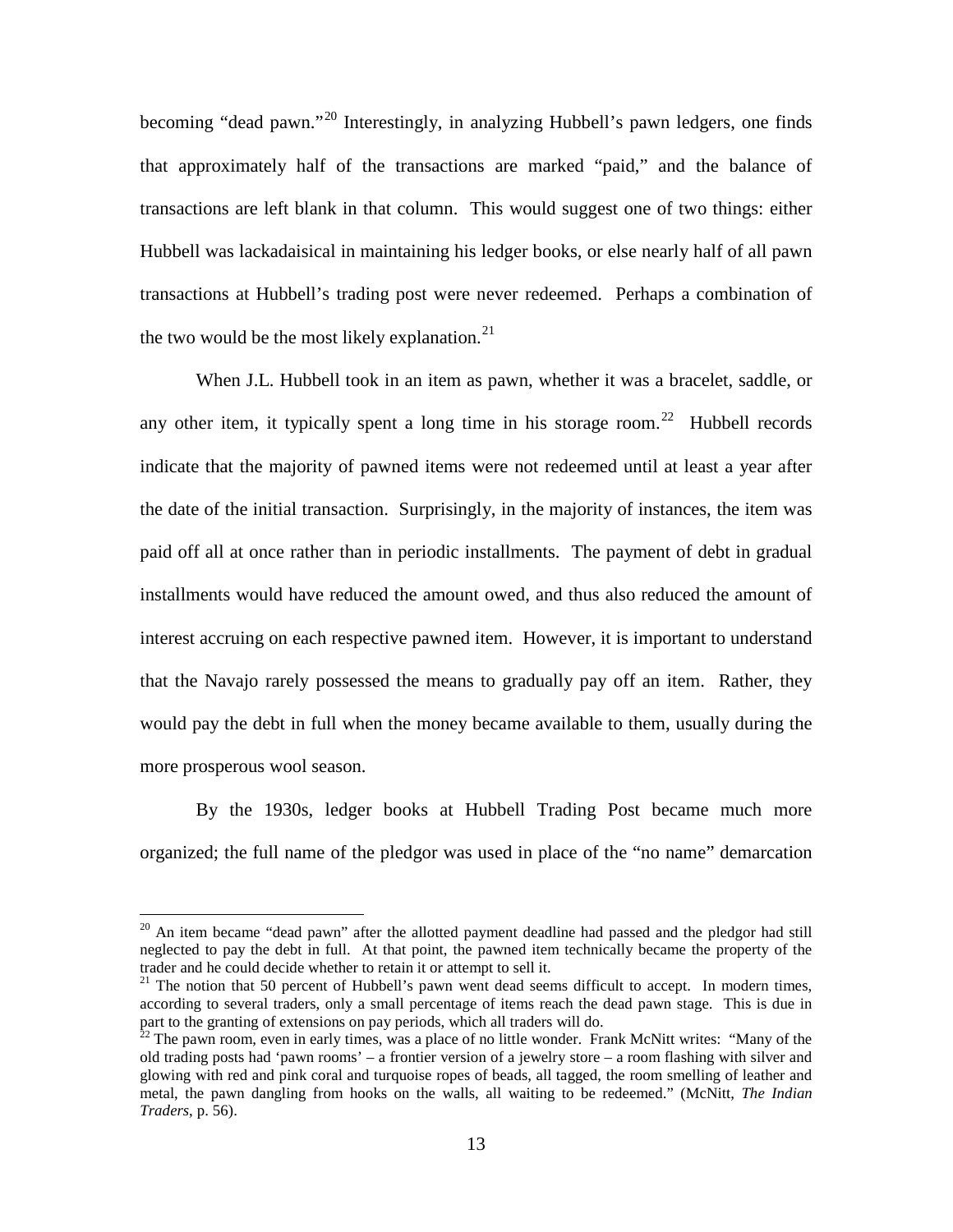of times past. By that time, the number of pawn transactions had multiplied considerably, necessitating a more concise method of record keeping.<sup>[23](#page-13-0)</sup> The increase in pawn transactions was due, not primarily to an increase in the frequency and popularity of pawn on the reservation, but rather to a rapid and continuing increase in the population of the Navajo people in general.

The Hubbell Trading Post continued to engage in pawn transactions until 1964, at which time it appears that the practice was terminated. No records or ledgers appear after that date. The cessation of pawn could have been a result of the National Park Service's acquisition of Hubbell Trading Post in 1965, although that postulation has not been confirmed. As will be seen, the discontinuance of pawn at the Hubbell Trading Post prophesized, albeit inadvertently, the coming events of the 1970s, when pawn would cease altogether on the Navajo reservation.

Pawn had remained a vital, necessary component of Navajo trading since the time of its inception on the reservation in the 1870s. Navajo trading was, and always had been, regulated by the Bureau of Indian Affairs (BIA) and in the 1960s many began to argue that this federal agency was too permissive in its trading and pawning policies. However well-rooted the institution was, it began to change drastically and rapidly beginning in July, 1969 with the federal government's passage of the Truth In Lending Act. When these new lending laws were enacted, the BIA was slow to enforce them, the result being a continuation of previous trading practices that were no longer legal. "Because [the traders] are subject to BIA regulations, they're not subject to state law, and

<span id="page-13-0"></span> <sup>23</sup> Hubbell Papers, *op. cit*.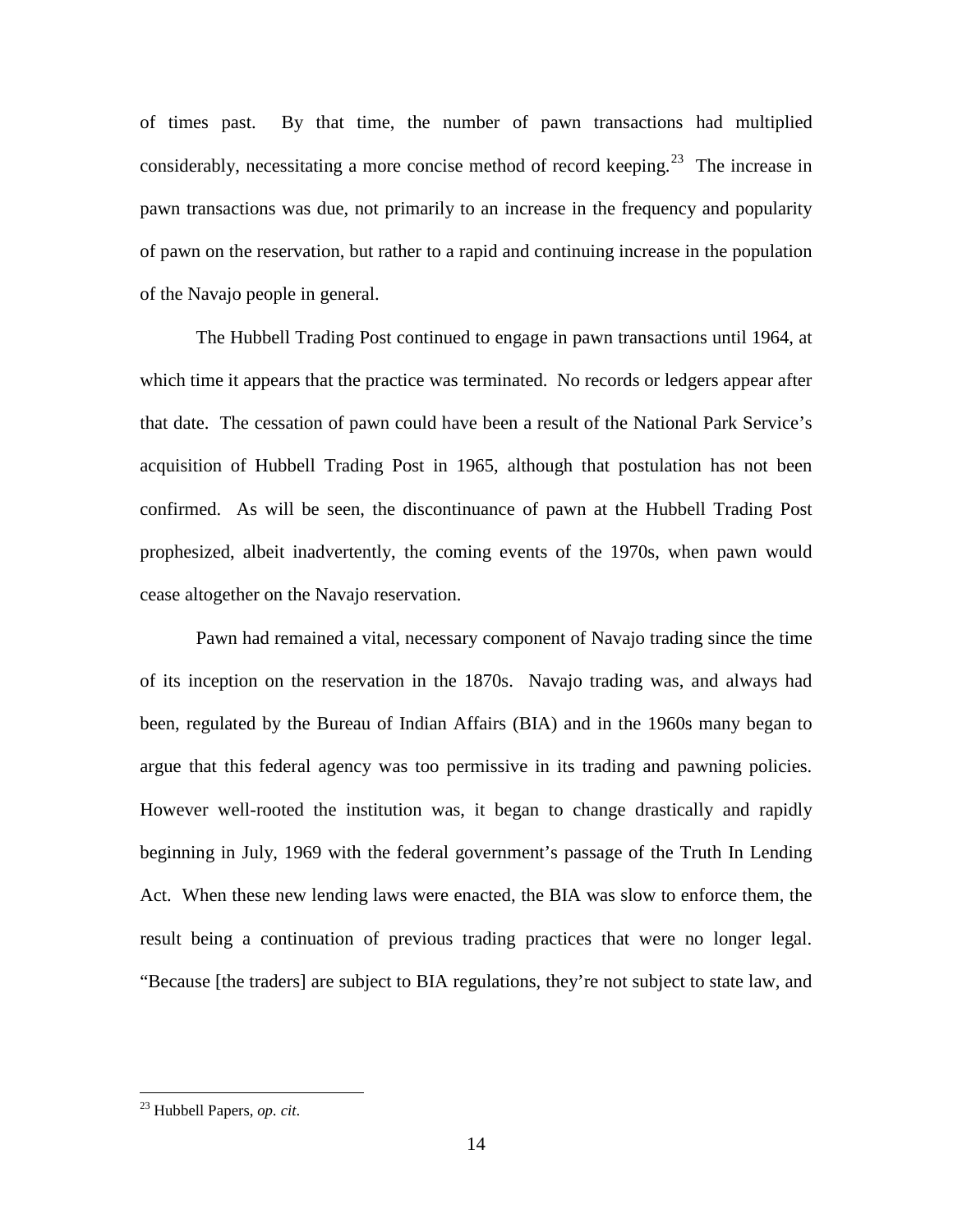the tribe has no jurisdiction over non-Indians, so they're not subject to tribal law. They're operating really as a federally licensed, unregulated monopoly," wrote one observer.  $24$ 

The newly enacted Truth In Lending Act, which promulgated nationwide changes in requirements for credit lending businesses, included traders on the Navajo reservation. Because traders were included in the new lending laws, this act would be the catalyst for incredible controversy across the reservation surrounding traders and the pawn system.

#### Pawn Comes Under Fire

The pawn institution, as it existed on the reservation, was perhaps predestined to undergo public scrutiny at some point. Pawn, by its very nature, tends to incite controversy from time to time. Early on in its existence accusations arose that the pawn business exploited the poor and provided an outlet for stolen merchandise, an accusation that has not entirely dissipated even in the modern era.<sup>[25](#page-14-1)</sup> The implementation of new BIA and tribal regulations beginning in the late 1960s would have a considerable effect on the traditional trading practice of pawn. By the time the federal government began to take notice of the enterprise, pawn had emerged as a firmly embedded trading practice in Navajo culture.<sup>[26](#page-14-2)</sup>

The 1969 Truth In Lending Act required that all credit lenders, including pawnbrokers, reveal interest rates and specify all debts for payment and extensions.<sup>[27](#page-14-3)</sup> An immediate backlash resulted among the Anglo traders, who complained about the

<span id="page-14-0"></span> <sup>24</sup> Sherry Zimmer Robinson, "Navajo Jewelry: High Fashion and Pawn System," *The Nation* 221(19) December 6, 1975, pp. 584.<br><sup>25</sup> Caskey, *Fringe Banking*, p. 47.

<span id="page-14-1"></span>

<span id="page-14-2"></span><sup>&</sup>lt;sup>26</sup> Willow Powers, *Navajo Trading: The End of an Era* (Albuquerque: University of New Mexico Press, 2001), p. 183.

<span id="page-14-3"></span><sup>27</sup> Consumer Credit Protection Act, *Section 1 of title I of the Act of May 29, 1968 (Pub. L. No. 90--321; 82 Stat. 146), effective May 29, 1968].*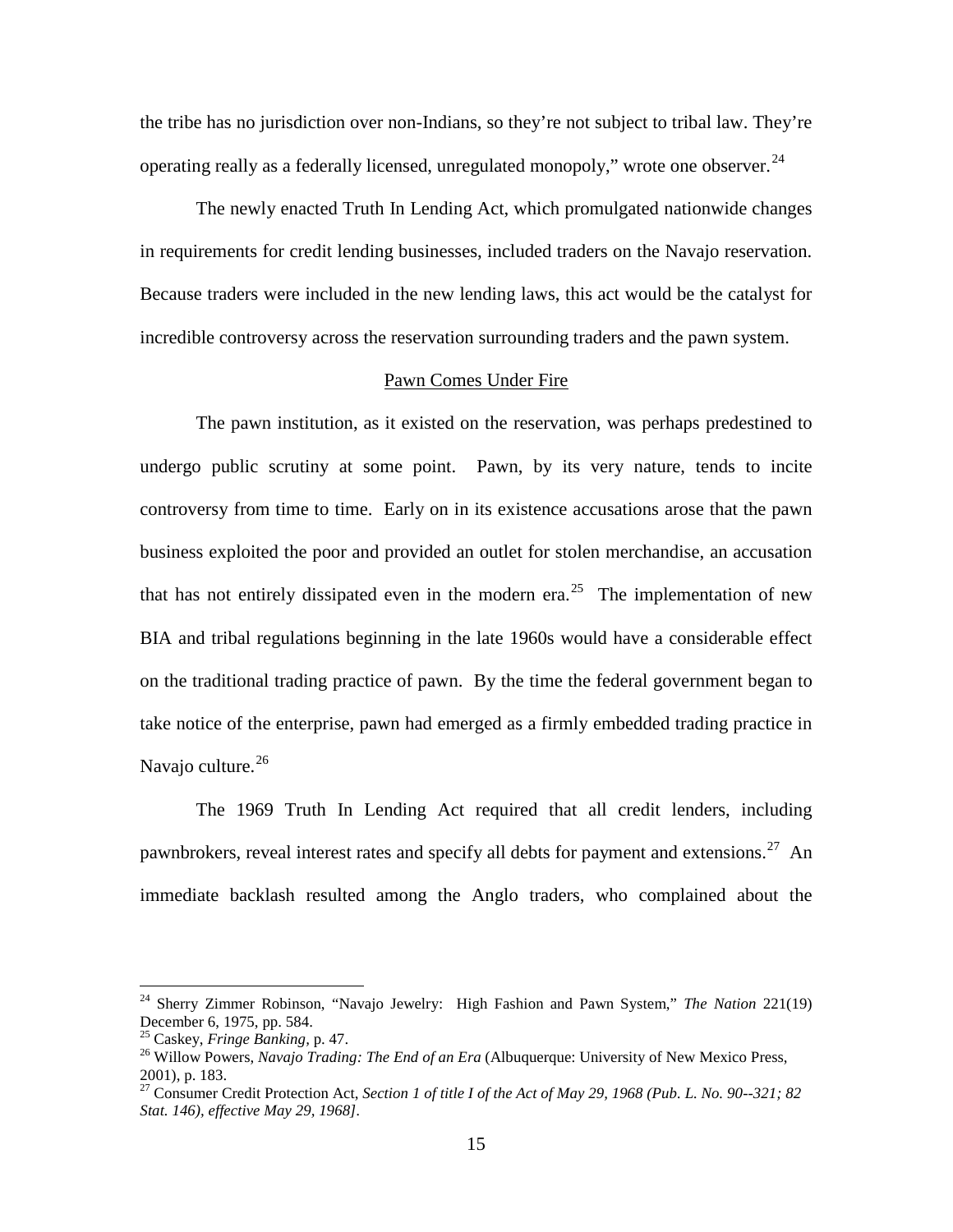ambiguity of the regulations and questioned their enforceability both on and off the reservation.

Graham Holmes, Bureau of Indian Affairs (BIA) director in the Navajo area, and Ike Merry, Secretary of the United Indian Traders Association (UITA) began a contentious correspondence with one another over the issues arising from the Truth In Lending Act. Holmes asked that Merry provide the BIA with details outlining the various steps that the UITA and its members planned to take in order to come into compliance with the new federal lending regulations. In his inquiry, Holmes made specific mention of pawn practices. Secretary Merry responded that the regulations would be confusing and difficult to comply with for Navajo traders; he attributed this statement to the unique nature of their business, one unlike any other credit-lending institution in the country.<sup>[28](#page-15-0)</sup> The contention between these two leading officials regarding lending practices on and off the Navajo reservation would prove to be a sign of things to come.

Almost coinciding with the passage of the Truth In Lending Act was the creation of the Dinebeiina Nahiilna Be Agha'diit'ahii or DNA, in 1967. Loosely translated, this means "lawyers for the restoration of Navajo life."<sup>[29](#page-15-1)</sup> This corporation consisted of a group of Anglo attorneys with the avowed purpose of representing the Navajos in their

<span id="page-15-0"></span> $^{28}$  Merry to Holmes, July 23, 1969, UITA Papers, Cline Library, MS299, Series 3.

<span id="page-15-1"></span><sup>&</sup>lt;sup>29</sup> Powers, *Navajo Trading*, p. 153. The DNA's mission statement, as currently written, states: "DNA People's Legal Services is a  $501(c)(3)$  nonprofit legal aid organization working to protect civil rights, promote tribal sovereignty and alleviate civil legal problems for people who live in poverty in the Southwestern United States. Since 1967, DNA has provided free legal aid in remote portions of three states and seven Native American nations, helping thousands of low income people annually to achieve long lasting economic stability by providing access to tribal, state and federal justice systems...." (quoted at: http://www.dnalegalservices.org/)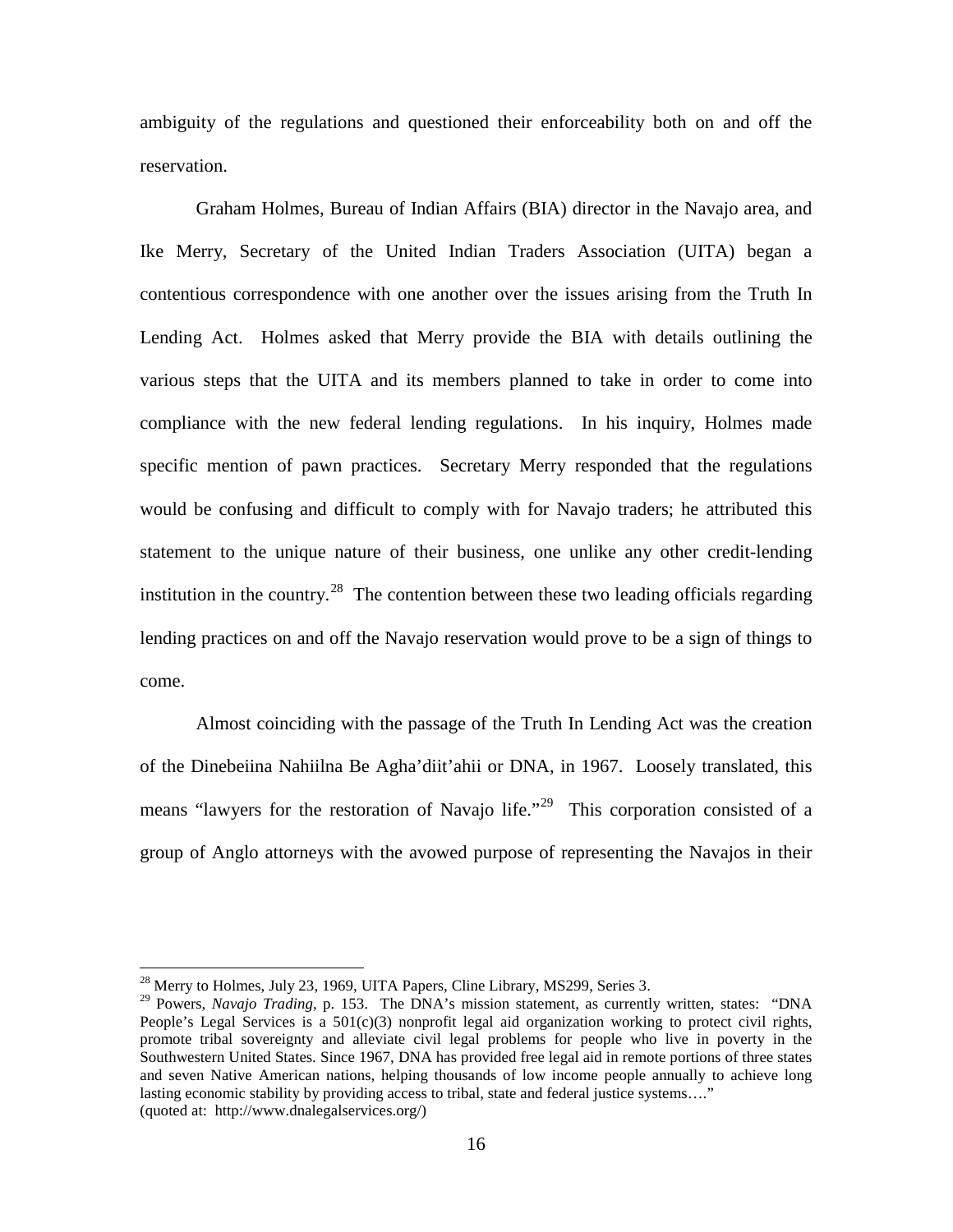various legal suits.<sup>[30](#page-16-0)</sup> "It attempts to protect the Navajo people from collection abuses by local merchants and salesmen on the reservation," writes one historian, "and, in so doing, it incurs the wrath of many businessmen who charge the DNA with promoting irresponsibility among Navajo consumers."<sup>[31](#page-16-1)</sup> Among the primary objectives of this organization in the 1960s and 1970s was to get rid of traditional trading practices and, in so doing, promulgate a more native-controlled economic system on the reservation.<sup>[32](#page-16-2)</sup>

DNA traced its roots back to 1966 when it originated as the Office of Navajo Economic Opportunity Legal Aid and Defender Society, a name that would soon be changed to the DNA epithet. By 1968, the legal organization consisted of 18 lawyers and 16 Navajo tribal court advocates; in the upcoming years it would grow substantially both in size and influence. $33$ 

The majority of Navajo Indian traders, both on and off the reservation, were members of the United Indian Traders Association.**Error! Bookmark not defined.** This organization, originally founded in 1931 "for the perpetuation and protection of handmade Indian arts and crafts," would find itself fully enthralled in the trading and pawn debate in the late 1960s and early 1970s.<sup>[34](#page-16-4)</sup> With headquarters in Farmington, New Mexico, he UITA provided an effective outlet for trader grievances and would prove to be the primary avenue through which contention to the DNA was directed in upcoming

<span id="page-16-0"></span> $30$  The DNA set up offices in Chinle, Crownpoint, Shiprock, Tuba City, and Window Rock. "Thousands of Dine flocked to its offices to seek assistance on a variety of matters, including sales contracts, grazing rights, misdemeanors, pawn, and state and local welfare." (Peter Iverson, *Dine: A History of the Navajos,* (Albuquerque: University of New Mexico Press, 1999), p. 239)).

<span id="page-16-1"></span><sup>&</sup>lt;sup>31</sup> Kent Gilbreath, *Red Capitalism: An Analysis of the Navajo Economy* (Norman: University of Oklahoma Press, 1973), p. 36.

<span id="page-16-3"></span><span id="page-16-2"></span><sup>&</sup>lt;sup>32</sup> Powers, *Navajo Trading*, p. 176.<br><sup>33</sup> Ibid., pp. 152-156. The Office of Navajo Economic Opportunity, ONEO originated as a result of President Lyndon B. Johnson's war on poverty and resulting creation of the more general Office of Economic Opportunity. The ONEO was developed to support the Navajo people in their self-determination movements. (See Iverson, *Dine: A History of the Navajos*, pp. 236-238)). <sup>34</sup> Powers, *Navajo Trading*, p. 75.

<span id="page-16-4"></span>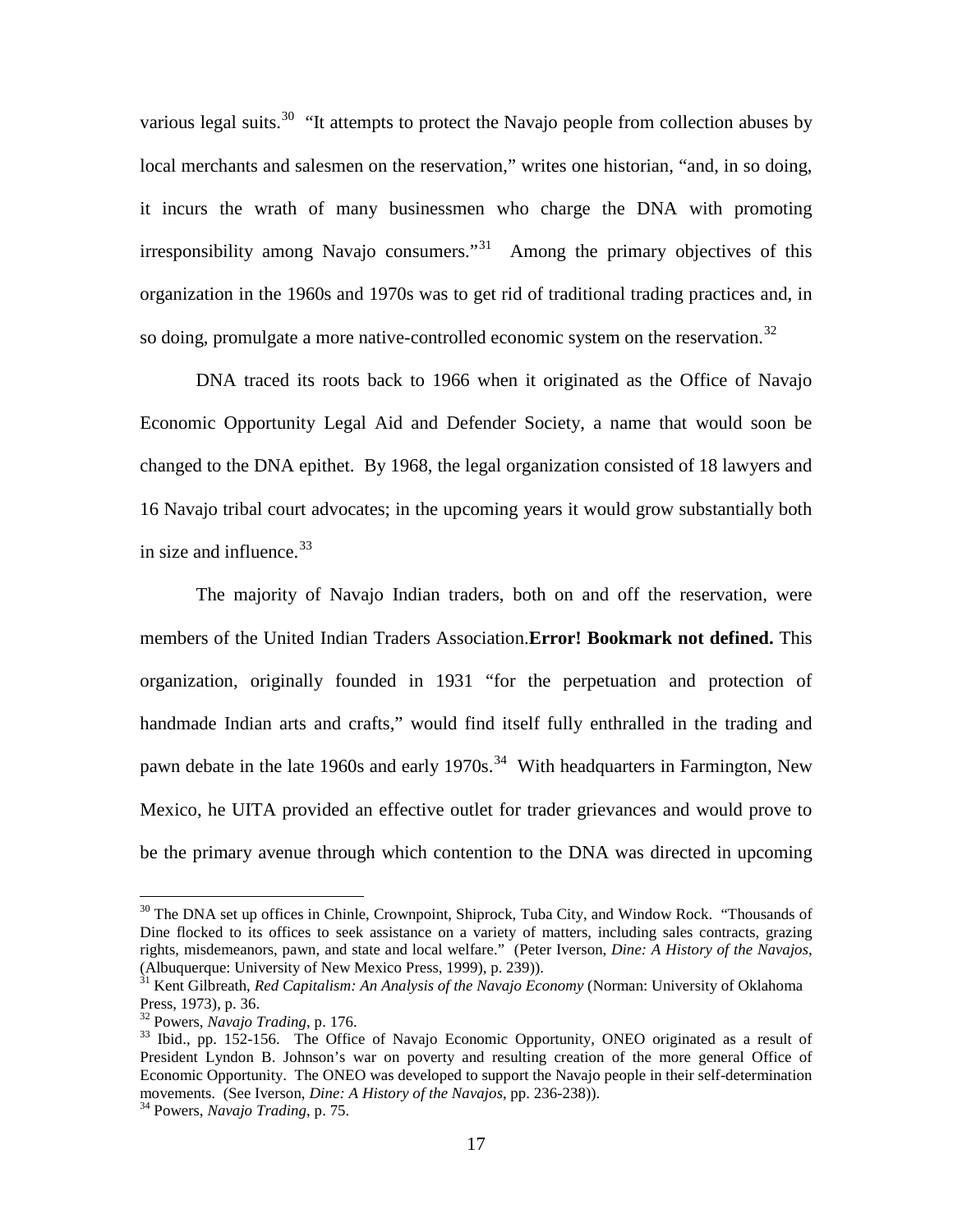years. New lending regulations, as outlined in the Truth-In-Lending Act, brought about staunch resistance from the UITA, who hired a team of lawyers from Phoenix, Arizona to provide legal representation for the organization and its members in cases litigated by the DNA. Thus, the UITA continuously found itself pitted against the DNA in legal battles concerning trading practices, and especially pawn, in the Navajo Nation.

Indian grievances inevitably arose from the implementation of the new Truth In Lending Laws in 1969. Among these grievances were numerous complaints about trader irresponsibility related to pawn; traders were accused of egregious practices, including occurrences of lost pawn and excessive, unfair interest rates. These complaints stemmed from incidents involving only a select few corrupt traders; by and large Indian traders were honest, upstanding individuals held in high regard by the Navajo people. Indeed, they operated in the Navajo people's homelands, and those traders who acted inappropriately did not tend to last long in the enterprise. High moral standards of conducting business on the part of the Anglo-Americans composed one of the most significant components of Navajo trading; to stray from this business ideology and commit egregious acts such as those mentioned in subsequent government reports would be severely undermining to all parties involved.

In fairness to the traders it should be noted that, in some instances where misunderstandings developed, distraught Navajos complained of practices that were in fact completely legal. One example is a trader's legal right to sell pawn after a fixed period of time has elapsed on the item without any payments having been made by the customer (the item is then referred to as "dead pawn"). A trader acted well within their legal right to sell such items in order to recoup losses from the initial loan made on the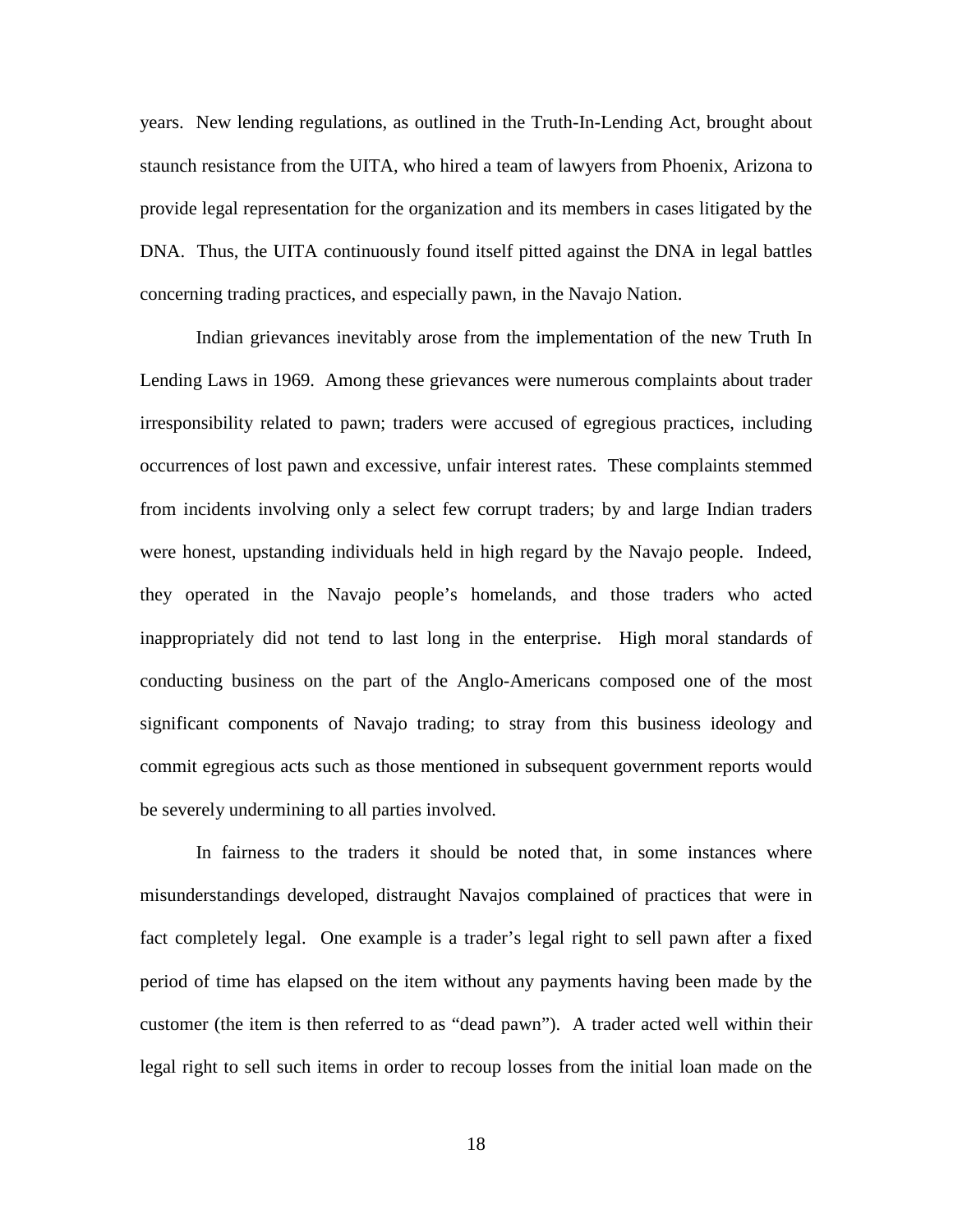item. However, doing so contradicted an unspoken but universally understood code of ethics between trader and Indian.<sup>[35](#page-18-0)</sup> While most traders refrained from selling dead pawn in consideration of the falling out that would occur with customers, there arose instances in which dead pawn simply had to be sold to ensure the trader's own economic wellbeing. "Anybody with a pawn shop has to sell some of the dead pawn sooner or later to make ends meet," explains Bill Malone, a trader in Gallup. "You just can't keep all of  $it.$ "[36](#page-18-1)

During the 1970s an increased national interest in Native American artifacts exacerbated the selling of dead pawn. As the market for Navajo jewelry grew and the value of these items rose, the temptation to sell dead pawn became overwhelming for some traders. This proved especially true for traders located off the reservation, to whom BIA trading regulations did not apply. State pawn laws stipulated a shorter holding period for dead pawn, thus enabling such traders to sell such items sooner if they so desired.<sup>[37](#page-18-2)</sup> Most traders continued to hold dead pawn items in the interest of maintaining harmony and trust with their Navajo customers, but, inevitably, some were less adherent to this practice.

Joe Danoff, a former trader at Ganado in the 1950s, has noted that he frequently sold pawn after it became dead pawn. He recalls that he kept pawn transactions at his trading post to a minimum because of the unprofitable nature of the enterprise. Still, he took pawn on many occasions. "The old traders…they held that pawn forever," he stated, "[but] I was too much of a businessperson to say, 'hey, this is not making me any

<span id="page-18-0"></span><sup>&</sup>lt;sup>35</sup> Jim Babbitt, whose family owned several trading posts, states, "Certainly there were very ethical people throughout the reservation who operated in a good way...even though legally they could have sold off the old pawn...." (Cline Library Interview, Flagstaff, Arizona, July 21, 1999.)

<span id="page-18-2"></span><span id="page-18-1"></span> $\frac{36}{37}$  Bill Malone, Interview with the Author, Gallup, New Mexico, January 7, 2010. 37 Ibid.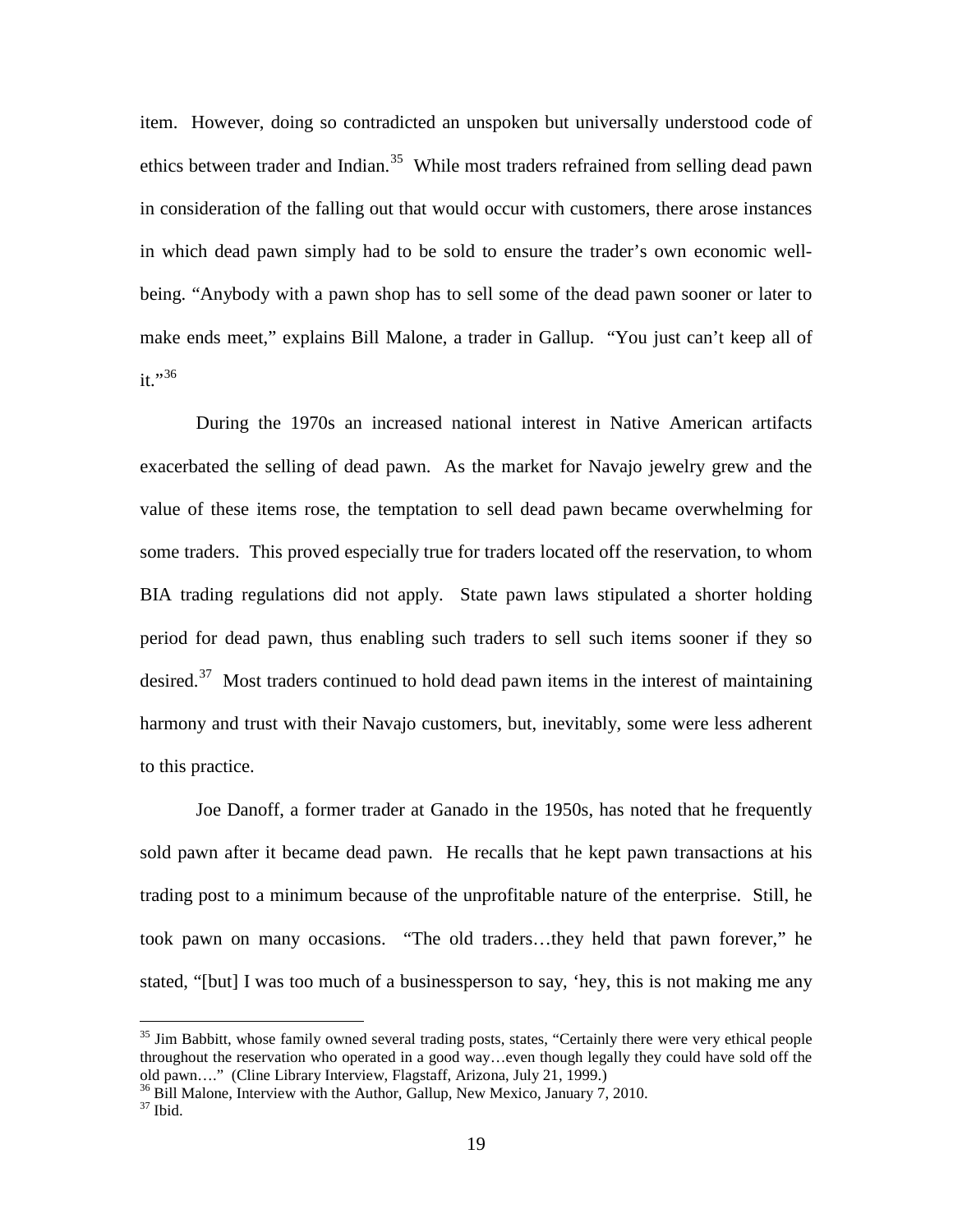money.' So I wanted that pawn to turn over, and I would push that pretty hard. And when it came due and they didn't redeem it, it went out in the showcase and I sold it."<sup>[38](#page-19-0)</sup> This predicament was one that all traders faced, and they approached it in different ways. Danoff, in quickly selling dead pawn, represented the minority of traders in that practice. Still, it occurred with enough frequency that it generated protests among the Navajo people.

Any modern-day trader will be quick to state that they almost never sell dead pawn, for two reasons. First, to do so is to violate the longstanding sentiment of trust between themselves and their Navajo customers that is paramount to the success of their business. While a trader might make a quick profit off of such a sale, the fact remained that it would create feelings of ill will between the trader and their clients. The traders lost a considerable amount of business through the act of selling dead pawn, and many of them quickly recognized this. "You never sold pawn," says Russ Griswold, a trader at Tse Bonito, New Mexico, "unless it came from a stranger, then you might."<sup>[39](#page-19-1)</sup>

Additionally, and perhaps ironically, it is in the trader's best economic interests to *not* sell dead pawn items. "After pawn goes dead," says Russ Griswold, "50 percent of it is bought back by the same person who pawned it to begin with." He notes that it is better to ensure that pawned items remain in the local market, because in most cases the same items will be pawned at his store over and over again. Once an item leaves the local market (typically through sale to a tourist), it is gone forever, and the trader can no longer make any money from that item. "We do our utmost to keep pawn here in the local

<span id="page-19-0"></span><sup>&</sup>lt;sup>38</sup> Joe Danoff, Cline Library Interview, Gallup, New Mexico, January, 2000. He continued, "Some of my Navajos…if you sold their pawn, they'd come in, 'Well, I'm going to the DNA.' 'So go to the DNA!!' you know? You'll always get those threats. So you have to contend with those things." Ibid.

<span id="page-19-1"></span> $39$  Russ Griswold, Interview with the Author, Tse Bonito, New Mexico, January 7, 2010.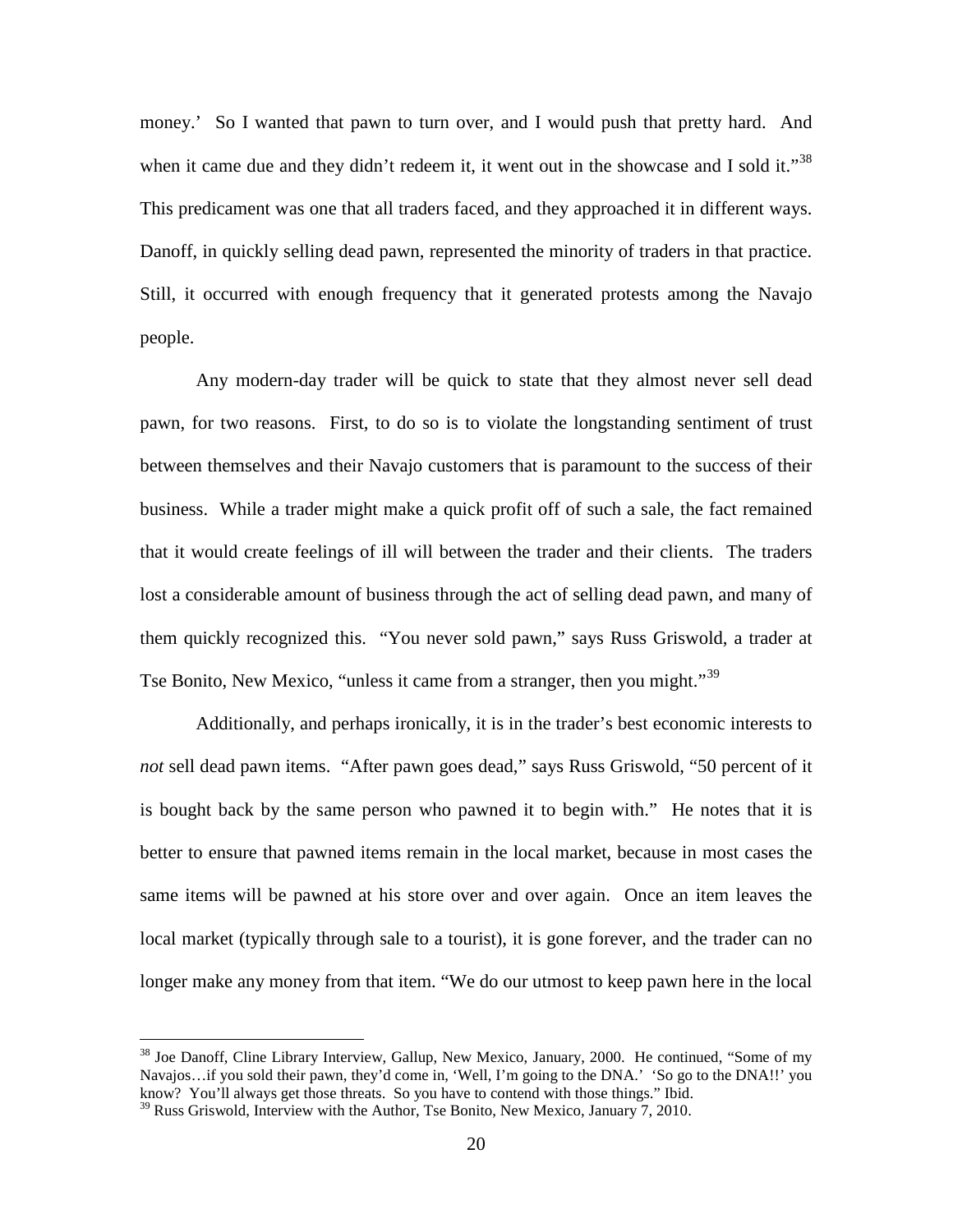market," he added.<sup>40</sup> Former UITA President and Indian trader Elijah Blair further attested: "There was no point to a one-time sale. You make more money over a period of time pawning and re-pawning and collecting interest, than a one-time sale, and you keep the customer happy...."<sup>[41](#page-20-1)</sup> This same ideology, that of keeping the customer happy at almost all costs, is still employed by all successful trading businesses to this day. Customer satisfaction may take years to develop among the Navajo, but can disintegrate instantaneously. This is true across cultural and societal boundaries, and can be attributed in part to human nature: it is often difficult to regain trust in an individual once having been wronged by them, a rule to which the trader-Navajo relationship is not an exception.

One better-founded set of complaints directed towards pawn led directly to a lawsuit against traders William and C.F. McGee, proprietors of Pinon Mercantile Company on the reservation in Arizona. Filed on October 1, 1971 by DNA lawyers, the class action suit alleged blatant violations of the 1969 Truth In Lending Act. The lawsuit specifically cited grievances claiming that Pinon Mercantile Company was raising interest rates on pawned items after the transaction had been completed and without duly notifying the respective owners of the pawn. The result, as stated in one article, was that "when a customer thought he had his account all paid up he would be told by the trader that he still owed."<sup>[42](#page-20-2)</sup>

Such practices by traders were certainly uncommon, but nevertheless occurred from time to time. "The suit specifically called attention to hidden finance charges and failure to comply with the 1969 Truth In Lending Act," wrote one news source.

<span id="page-20-1"></span><span id="page-20-0"></span><sup>40</sup> Ibid. <sup>41</sup> Elijah Blair, Cline Library Interview, Page, Arizona, February 9, 1998. <sup>42</sup> "Navahos Sue Big Time Trader," *Dine Baa-Hani*, December 22, 1971.

<span id="page-20-2"></span>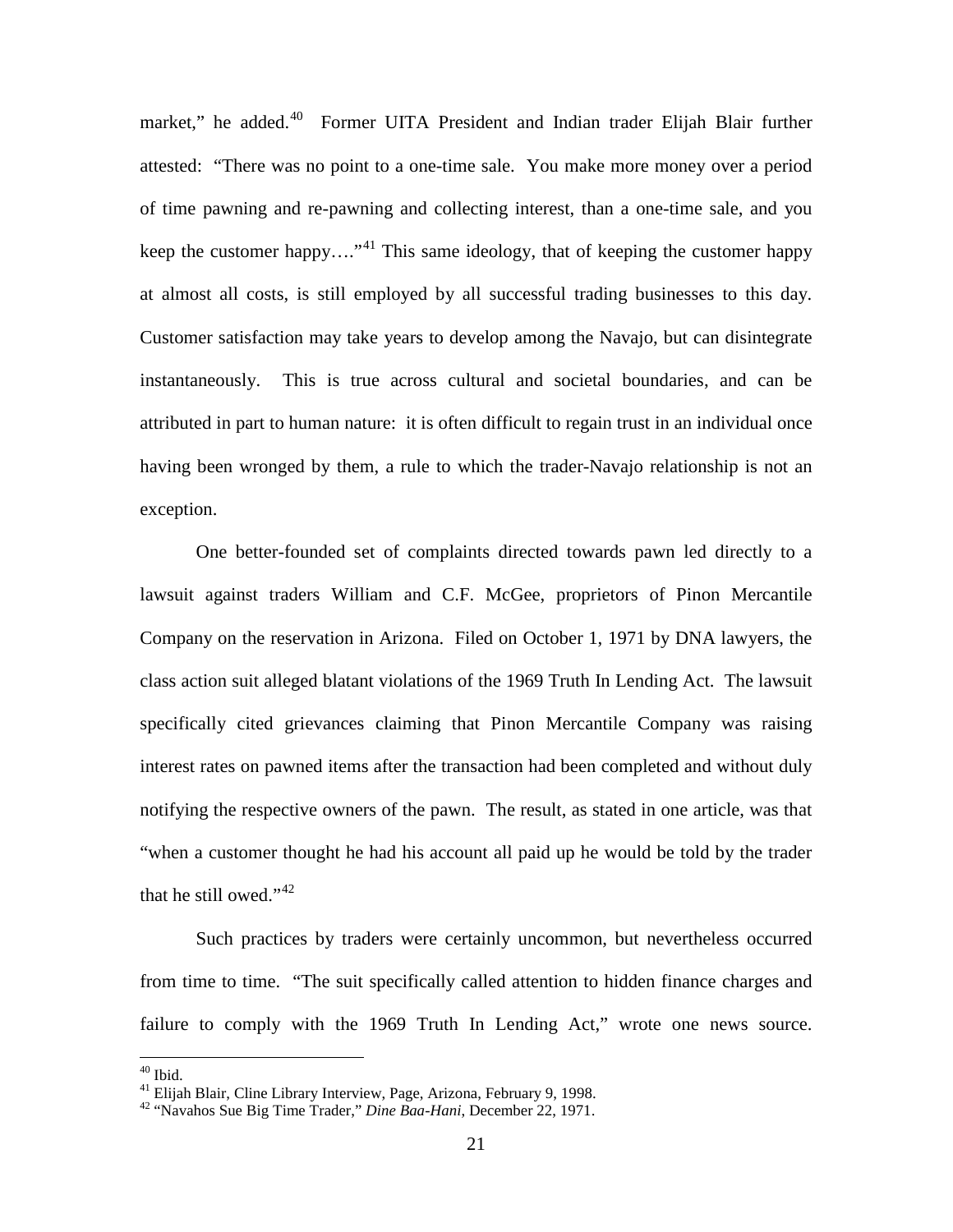Accordingly, the incident was particularly important because of the publicity it received in newspapers throughout Arizona and New Mexico, thus bringing to public light the existence of such nefarious trader practices. "These suits can put an end to these illegal practices and give the Navajo people the same kind of protection from unscrupulous merchants as the rest of Americans already have."<sup>[43](#page-21-0)</sup>

Navajo people were accustomed to the paying interest on pawned items, understanding that the interest charge was the trader's means of making a living for themselves. "Three, four dollars or five dollars interest is a small price to pay for what you got," Paul Begay notes, adding that most traders were well meaning.<sup>[44](#page-21-1)</sup> It was not the interest charge itself, but rather the unscrupulous, hidden interest rate hikes that caught the Navajos off-guard and that caught the attention of lawyers and government agencies.

The legal action taken against Pinon Mercantile Company proved significant for its role as a catalyst for future events on the reservation. This and other lawsuits, coupled with complaints about trading by Navajos and the continued presence of DNA lawyers eager to hold irresponsible traders accountable, led to a large-scale investigation of trading practices by the Federal Trade Commission in 1972.

#### The 1973 FTC Report

The report on Navajo trading published by the Federal Trade Commission is traced to a 1971 meeting between attorneys from that organization and attorneys from the DNA. During the meeting, "the DNA attorneys cited three questionable practices: withholding government checks; alleged price fixing; and Truth in Lending Act

<span id="page-21-1"></span><span id="page-21-0"></span><sup>&</sup>lt;sup>43</sup> Ibid.<br><sup>44</sup> Paul Begay, Cline Library Interview, Page, Arizona, February 10, 1998.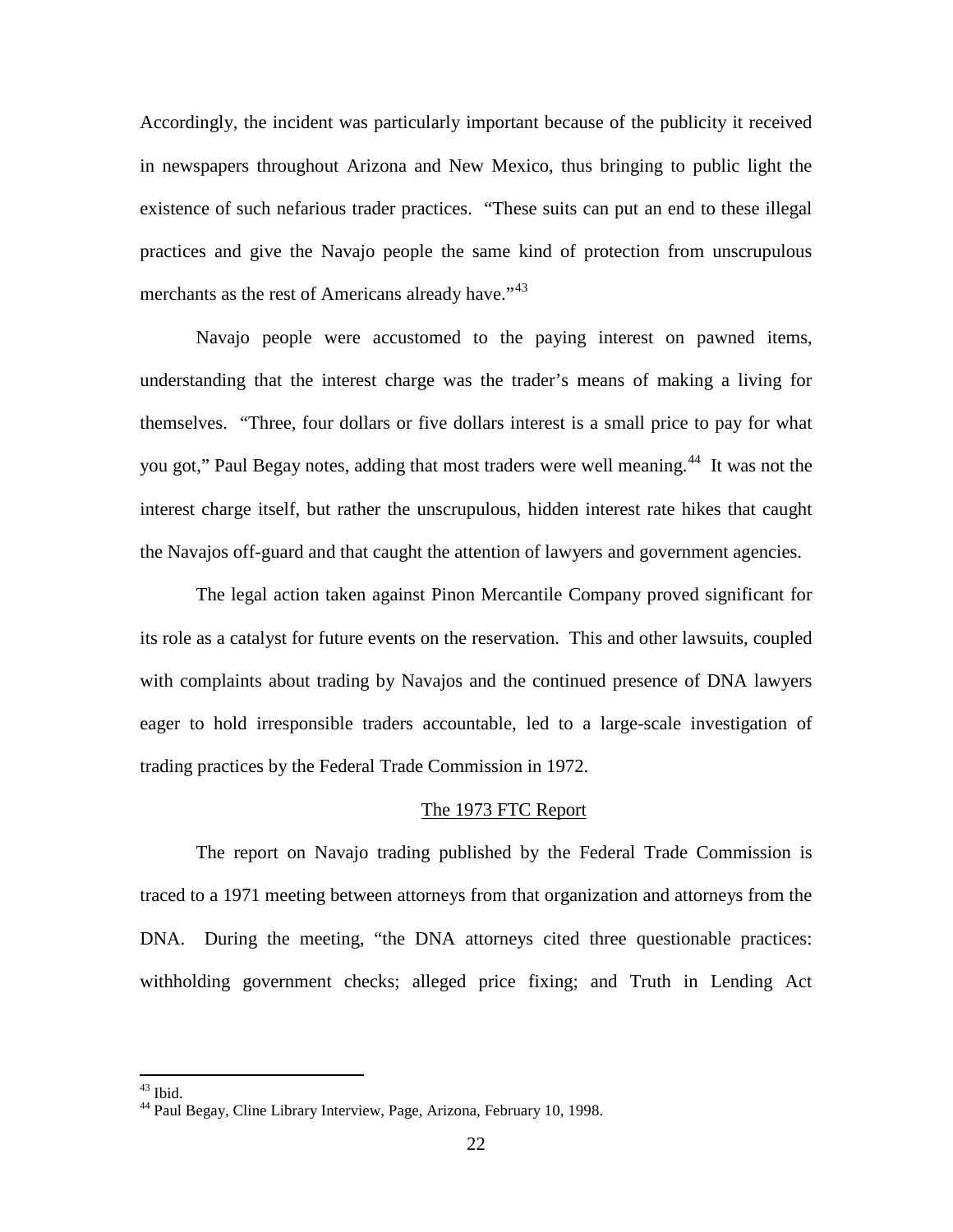violations, particularly in pawn transactions."<sup>45</sup> As a result, the Commissioner of Indian Affairs requested in April 1972 that the FTC conduct a thorough investigation on the Navajo reservation in order that revised trading regulations might be promulgated. The investigation surveyed 95 percent of trading posts "on or near the reservation." In their interviews with traders, FTC employees focused their questions specifically on pawn transactions, open-end credit, and mail delivery. Public hearings were held in Window Rock in August, 1972, at which time it was concluded that "one of the most onerous trader practices is credit saturation."<sup>[46](#page-22-1)</sup>

One trader who attended the hearing was Jay Springer. He recalled there being an FTC panel composed of several members leading the discussions. "[We] were asked to bring in records, and they quizzed you on what your practices were…. I think the thing I remember best was that one individual…said, 'What I'm telling you is the truth, and if you don't believe me, you could come out to the post and I'll show you.' The panelist's response was, 'Well, I'm paid too much to go out there on the middle of the reservation.' So that was the end of that discussion."<sup>[47](#page-22-2)</sup>

Not surprisingly, these public hearings generated a considerable amount of controversy. UITA representatives and members contended at the time, and some traders still contend, that the hearings were purposely scheduled for times and places that would make them difficult to attend for traders located at distant, rural locations on the

<span id="page-22-1"></span><span id="page-22-0"></span><sup>&</sup>lt;sup>45</sup> FTC Report, pp. 1-2.<br><sup>46</sup> Ibid. Credit saturation is defined by one economist as follows: "A person's credit position is saturated if no additional credit can be obtained. However, the general nature of the relationship is relativistic and dynamic. Credit saturation as a process involves approaching the absolute limit in aggregate as well as individual terms. The common aggregative variable is the supply of loanable funds. In general, the illiquidity of credit saturation relationship can be associated with inelasticity of loanable funds." (Warren S. Gramm, "Credit Saturation, Secular Redistribution, and Long-Run Stability," *Journal of Economic Issues XII* (June 1978), p. 312.<br><sup>47</sup> Jay Springer, Cline Library Interview, Flagstaff, Arizona, December 17, 1998.

<span id="page-22-2"></span>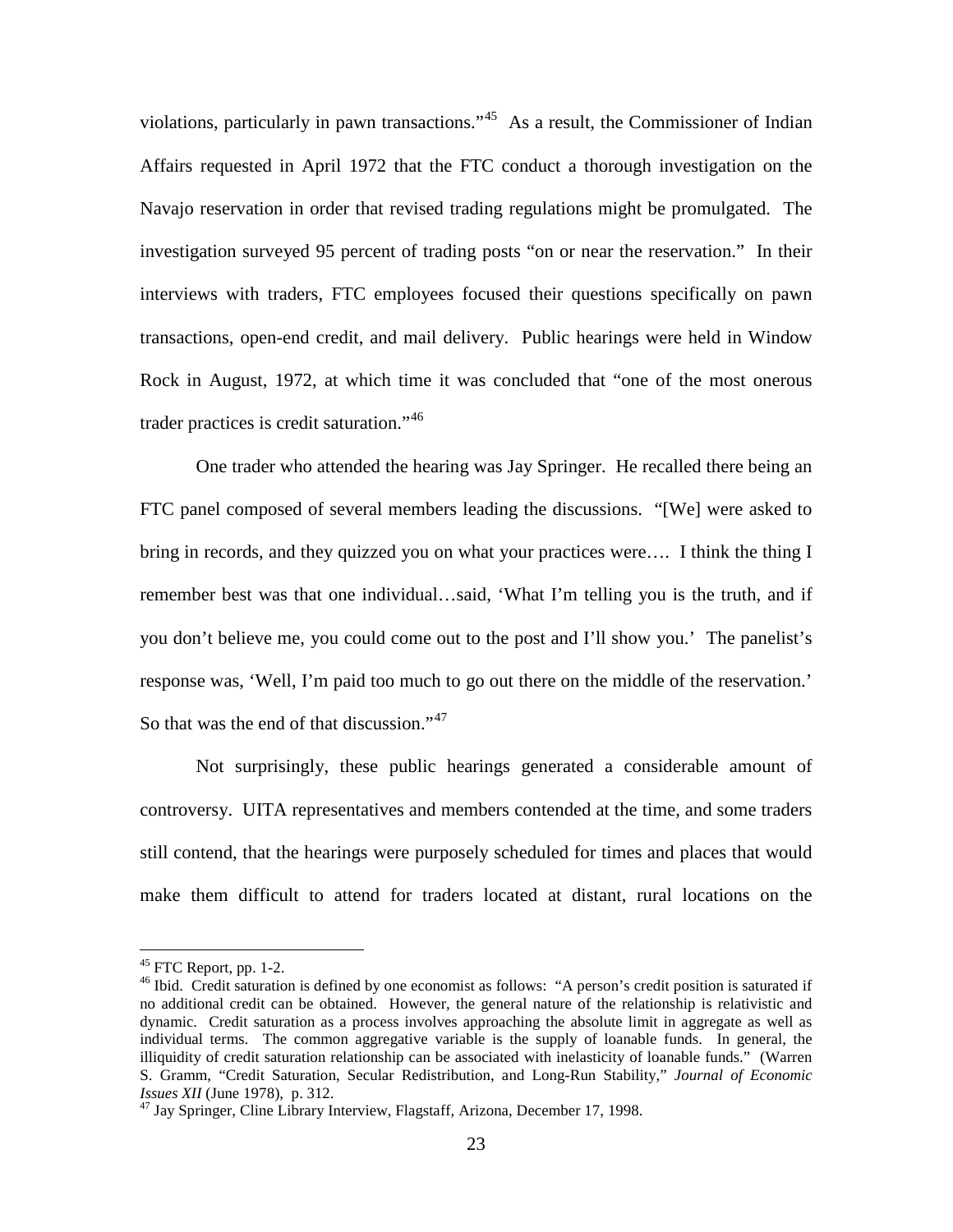reservation. Because the traders busied themselves maintaining their posts (a seven-daysa-week job), it was not possible for many of them to travel on short notice to Window Rock to attend these hearings. "Traders really got blindsided by those regulations," recalled Russ Griswold a longtime trader and current proprietor of Griswold's Pawn in Tse Bonito, New Mexico. He adds that very few traders, himself included, attended the FTC hearings in Window Rock. "It was just impractical to do so for most traders."<sup>[48](#page-23-0)</sup>

Regardless of which traders were or were not present at the public hearings, the FTC investigations continued, culminating in a scathing report published in 1973, much to the chagrin of all traders and especially the UITA. Pawn in particular received harsh criticism throughout the report: "Some of the most offensive trader practices involve pawned Navajo items."<sup>[49](#page-23-1)</sup>

The report duly recognized the importance of pawn as an economic institution for the Navajo people, noting that, "pawning personal possessions to obtain extra purchasing power is a prominent feature of the Navajo economy…by pledging items, Navajos are able to supplement their meager income." However, the FTC also called direct attention to the fact that present pawn regulations "contain minimum standards which fail to prohibit offensive conduct."<sup>[50](#page-23-2)</sup>

The majority of the investigations were conducted within the boundaries of the reservation (the findings of the report were intended to influence the BIA and Navajo tribal council to change regulations on the reservation, as neither organization had

<span id="page-23-0"></span><sup>&</sup>lt;sup>48</sup> Russ Griswold, Interview with the Author, Tse Bonito, New Mexico, January 7, 2010.<br><sup>49</sup> FTC Report, p. 22.

<span id="page-23-2"></span><span id="page-23-1"></span> $50$  Ibid., p. 22. One specific example cited in the report held that, "one provision erects a confusing redemption formula wherein an original six-month redemption period is continually extended for two months if the pledgor pays 25% of the amount due. (Ibid.)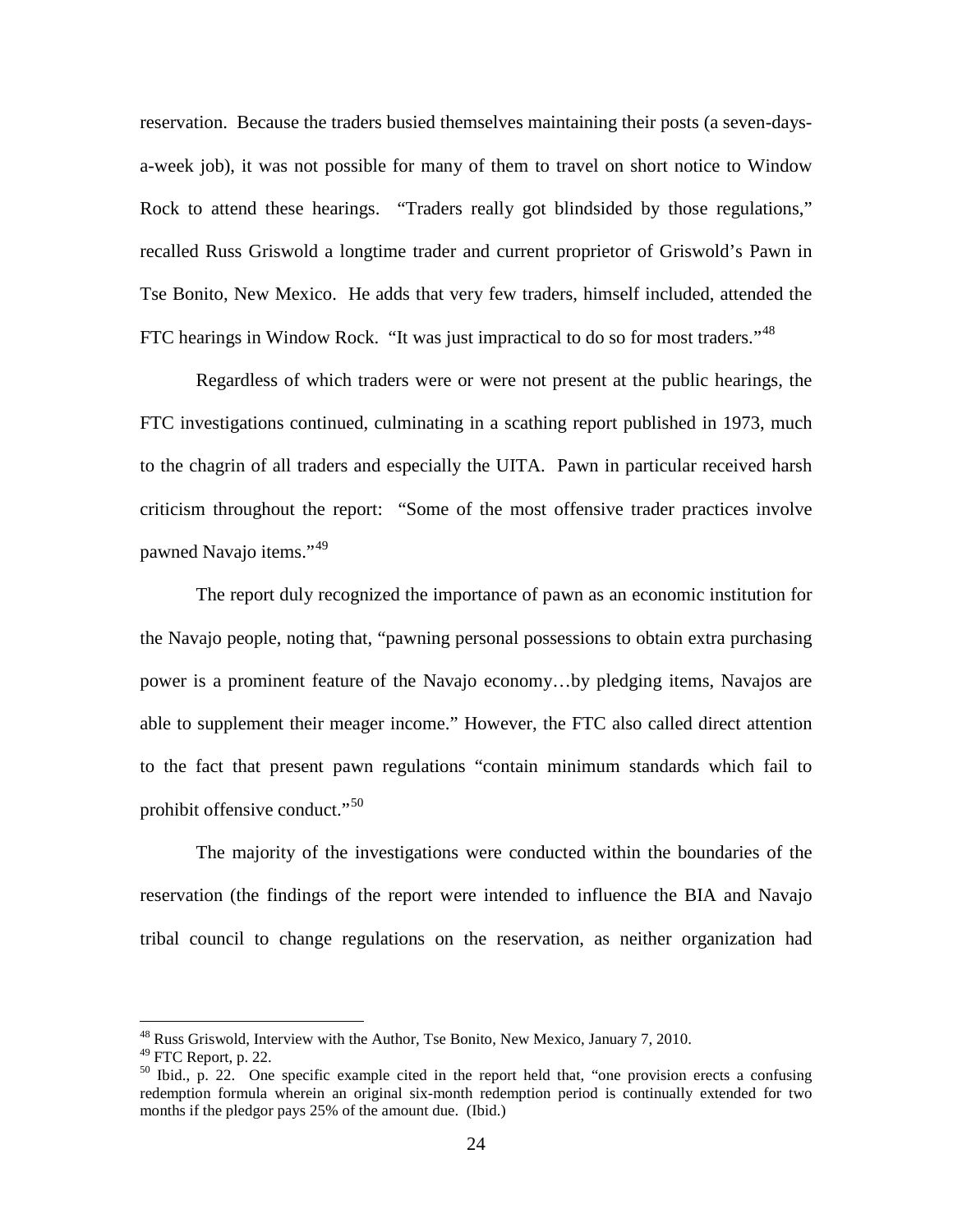jurisdiction or authority to change the law outside the reservation).<sup>[51](#page-24-0)</sup> However, the FTC did not refrain from remarking critically of off-reservation pawn practices as well:

As on the reservation, pawn is important in off-reservation transactions. In addition to the barrage of repugnant pawn-related practices that confronts the reservation Navajo, the non-reservation Navajo encounters certain conduct peculiar to off-reservation situations. These unique, offensive practices are possible because off-reservation trading facilities are not subject to BIA regulation. They are under the statutory jurisdiction of the state in which they are located. State pawn and usury laws, especially in New Mexico, are characteristically permissive.<sup>[52](#page-24-1)</sup>

The FTC cited several specific examples of questionable pawn practices that it felt needed to be addressed by new regulations. "Our investigation reveals that many of these pledges are obtained through questionable conduct. Particularly offensive is a 'hostaging' practice whereby the pawn is held for debts other than the original undertaking. Even when the original debt is discharged, the…agency continues to extort payments through retention of the pawn. After full payment of all debts, the pawned items are sometimes not returned and no provision is made for compensation for the converted articles." [53](#page-24-2)

<span id="page-24-0"></span> $<sup>51</sup>$  The reverse was also true: "Because the Navajo reservation is a federal enclave, the States of Arizona,</sup> New Mexico and Utah are powerless to prohibit offensive practices committed by traders within their respective state boundaries. The Supreme Court of the United States has concluded that states cannot exercise jurisdiction on the Navajo reservation." (Ibid., pp. 37-38).

<span id="page-24-1"></span><sup>&</sup>lt;sup>52</sup> Ibid., p. 32. The "permissive" nature of New Mexico pawn laws was not exaggerated. Whereas Arizona maintained a state law setting the maximum pawn interest rate at 24% in 1973, the interest rate in New Mexico was 48%. Utah was equally excessive, allowing interest rates of 36% and 60%, depending on the value of the pawned item. (Natwig to Jaenish, January 22, 1974, UITA Papers, Cline Library Special Collections, MS299, Series 3, Box 6, Folder 87.)

<span id="page-24-2"></span><sup>53</sup> FTC Report, p. 33. (See *State vs. Ames Bros. Motor & Supply Co*., Superior Court of Navajo County, Arizona, Docket No. 13306 (1972).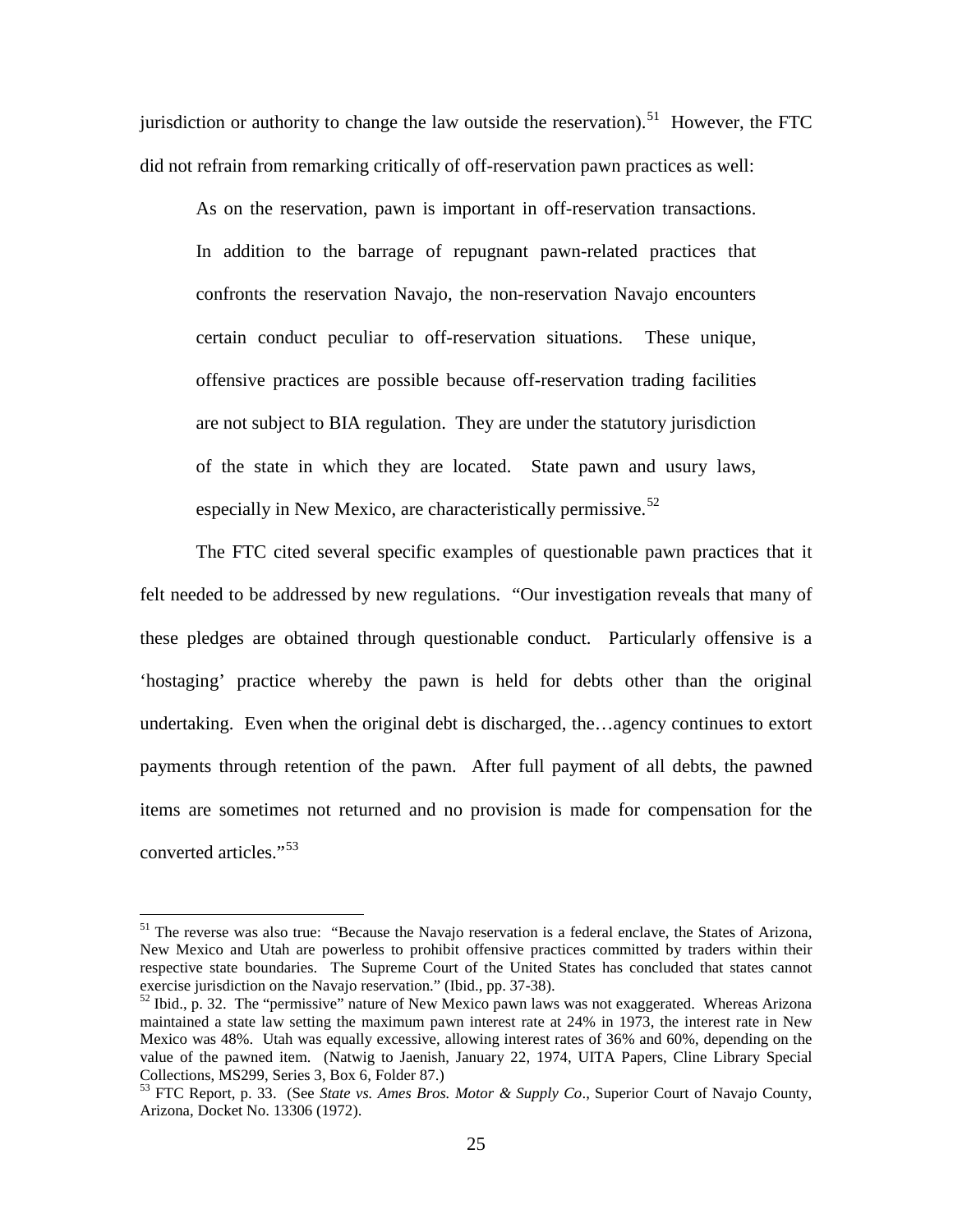Another item drawn into question were pawn regulations permitting "unjust forfeiture procedures." The current provisions required that a trader physically display any pawned item "in a conspicuous place" for a period not less than thirty days after the payment deadline before the item could be legally forfeited. There existed no law requiring that the trader notify the owner that their item had become "dead pawn," and as a result many Navajos lost their jewelry and other possessions without realizing that the payment deadline had passed. While most traders did not sell dead pawn and would continue to hold it until the owner returned (traders frequently held pawn for over a year before it was redeemed), there were a few who did not adhere to this policy of unspoken courtesy.

As a result, in order "to insure that pledgors are aware that their security is imperiled, it is recommended that, not later than 30 days prior to expiration of the redemption period, the trader-pledgee be required to serve upon his pledgor written notice containing a description of the item, a statement of interest, principal and amount due, and a warning of impending forfeiture."<sup>[54](#page-25-0)</sup> Such a policy (which was indeed enacted and remains a required practice to this day) would be helpful in preventing hard feelings and misunderstandings between the traders and their Navajo customers. Oftentimes, a customer's reason for failing to redeem their pawn on time was well founded; sometimes the Navajo lacked transportation to the post, sometimes extended periods of inclement weather could prevent them from traveling to the post, and sometimes they just simply forgot. All of these represent legitimate reasons for their lapse in payment, and most

<span id="page-25-0"></span><sup>&</sup>lt;sup>54</sup> FTC Report, p. 45. The report noted that some traders were already employing this notification procedure voluntarily.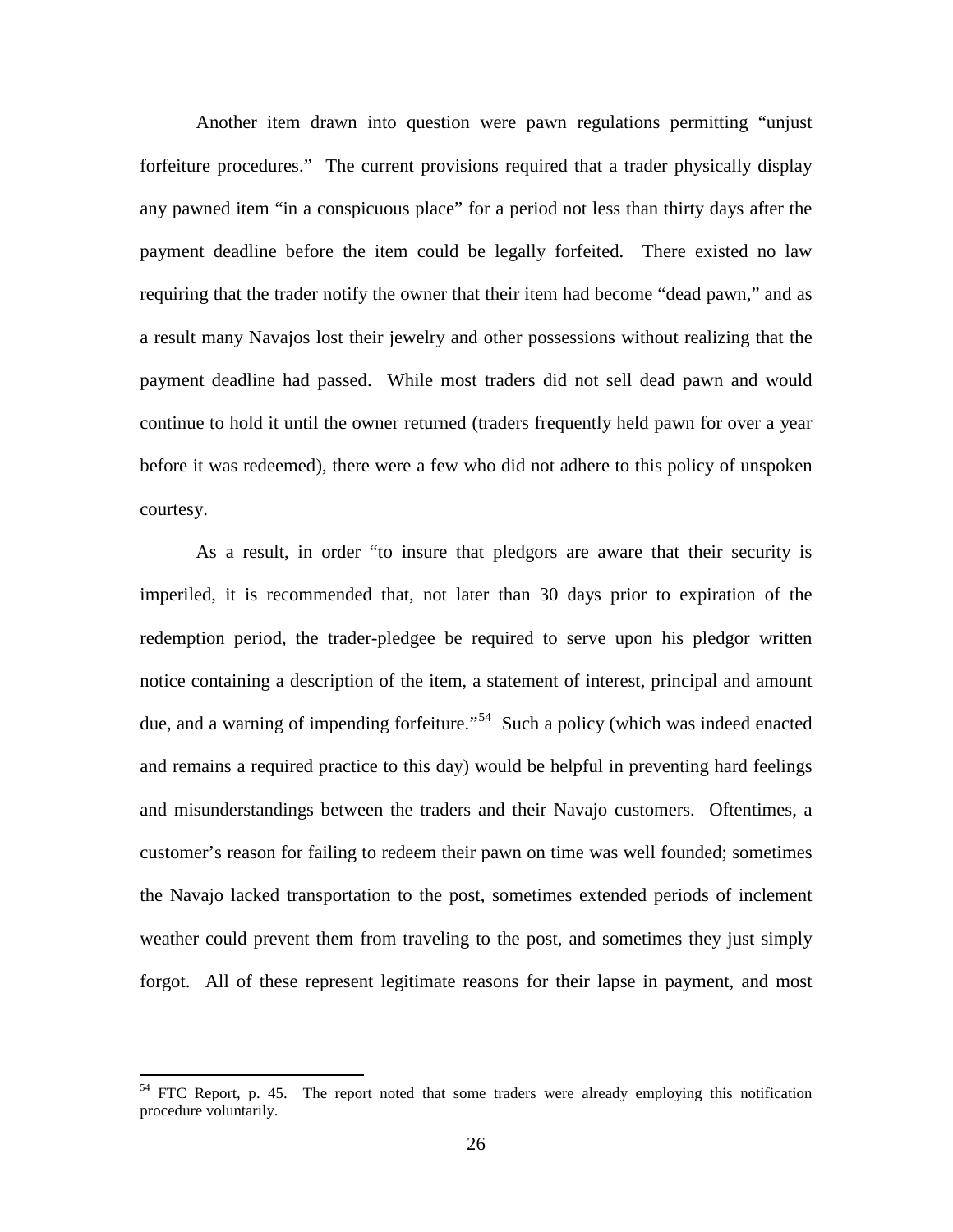honorable traders understood this. At any rate, the required issuance of notices of pending forfeiture for pawned items was a laudable recommendation.

Another suggested policy outlined in the FTC report, the mandatory minimum 12 month redemption period for all pawn, stipulated that notices must be mailed at the end of the eleventh month for pawn not yet redeemed.<sup>[55](#page-26-0)</sup> Prior to the FTC investigation, the required redemption period had been six months. However, it is important to note that many traders were already voluntarily using a 12-month redemption period, so this recommendation was aimed at those who were not yet employing the practice. Even without the FTC suggestions, the 12-month redemption period would have been required in order to bring the traders into compliance with the Truth in Lending Act. Thus, any trader not already offering the one-year period of redemption technically violated that federal statute.

Yet another problematic attribute of the pawn system was the existence of "inequitable provisions that the trader may retain any surplus amount received from the sale of expired or dead pawn." Inquiries made among traders at the FTC's public hearings in Window Rock indicated that, on average, items secured as pawn had a market value much greater than the amount of the loan made to the pledgor. "Consequently," the investigators concluded, "the trader derives unconscionable windfalls from those Navajos who are financially unable to reclaim their pledges." To address this issue, they recommended that the trader be required by law to return any surplus monies or assets gained through the sale of dead pawn to the original owner, allowing only a 10 percent "administrative fee" to be retained by the trader. Furthermore, the surplus amount would have to be returned to the pledgor in U.S. currency and not other items of "equal value"

<span id="page-26-0"></span> <sup>55</sup> Ibid., pp. 45-46.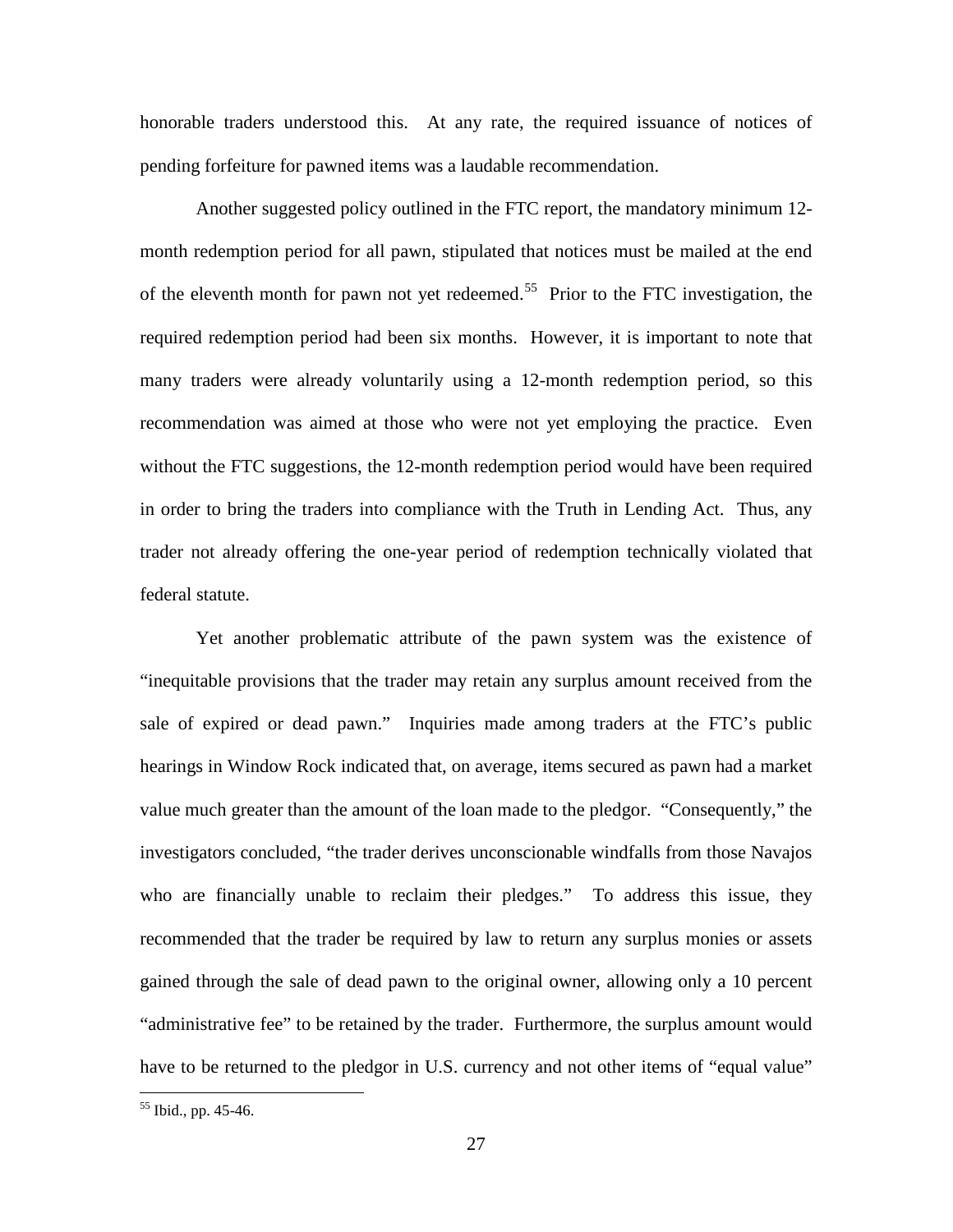from the store. "Strict sanctions should be applied to those traders not recognizing the cash option," the FTC concluded. [56](#page-27-0)

The FTC made additional suggestions stemming from their extensive investigations into Navajo trading. First, the report outlined the necessity of regulating interest rates charged on pawned items, citing the fact that "high interest charges are common incidents of pawn transactions." They recommended that a maximum interest rate be implemented to coincide with that of the State of Arizona, which was 24 percent. Second, in order to "resolve disputes when pawn tickets are misplaced or when pledged items are lost, copies of these records should be sent monthly to the Navajo Tribe. This procedure would establish the replacement value of any lost item by depositing a copy in the hands of a neutral party." Finally, whereas previously the Bureau of Indian Affairs (BIA) maintained regulatory and enforcement powers over trading provisions on the reservation, they recommended that this authority be granted instead to the Navajo tribe. [57](#page-27-1)

Interestingly, car dealerships were found to be particularly offensive in their business maneuverings and received special mention in the report. Automobiles had been present on the Navajo reservation since the early years of the twentieth century, but had not been introduced on a large scale until the 1960s. At that time, Navajo people began to pawn their personal belongings for cash to purchase cars. While accustomed to traditional pawn, consisting of small-value items, they were not accustomed to pawning on the scale of what a car cost. This placed the Navajos in a vulnerable position, and unscrupulous newcomers to the area exploited them at every opportunity. Most car

<span id="page-27-1"></span><span id="page-27-0"></span> $^{56}$  FTC Report, p. 46.<br> $^{57}$  Ibid., pp. 47-53.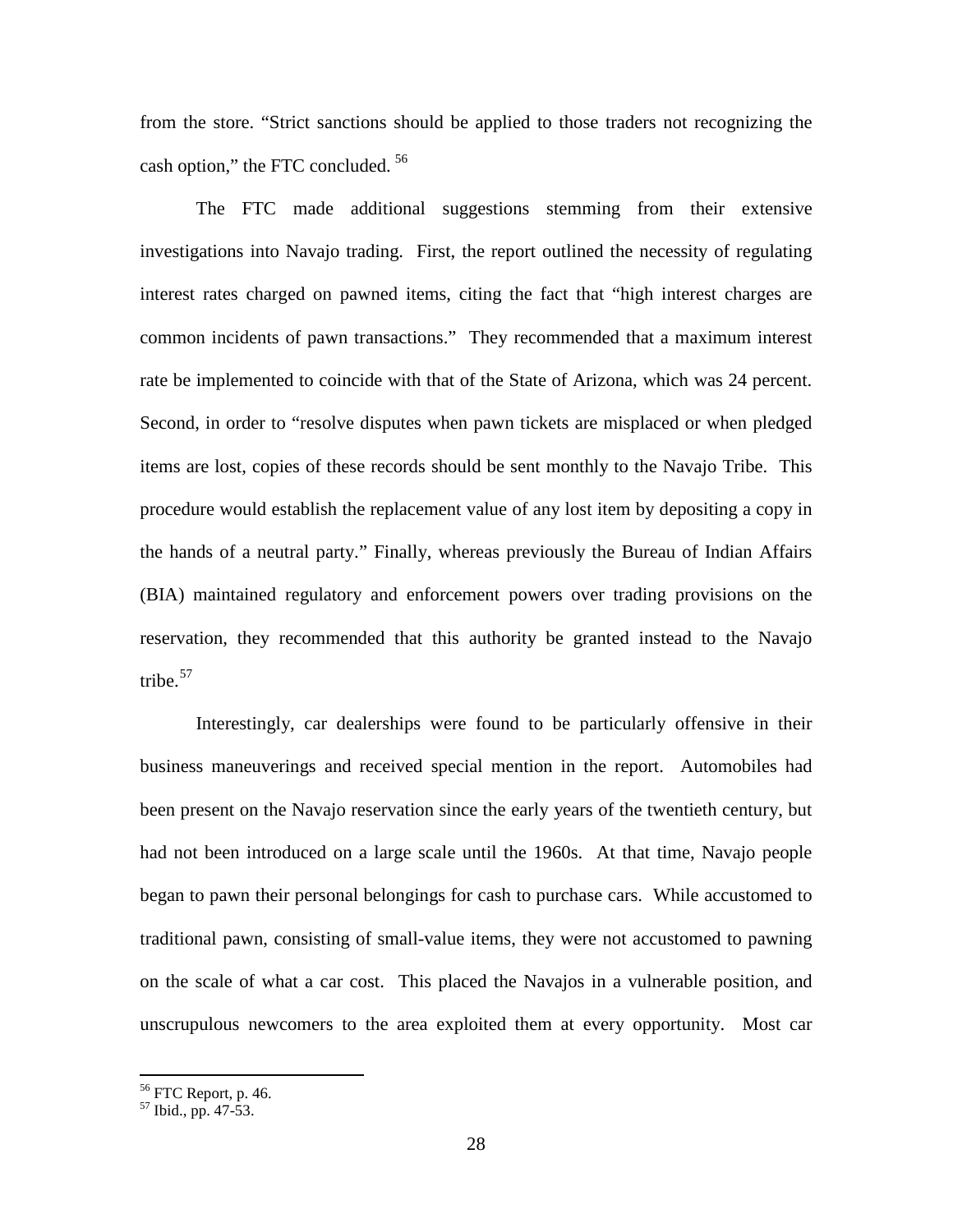dealerships, owned and operated by newcomers with little understanding of the native culture and traditional trading practice, had no qualms about employing corrupt business tactics in order to take advantage of the Navajo's unfortunate naiveté in this regard.

The FTC maintained that, "new and used car dealerships accept pawnable Navajo jewelry and handicrafts as security for the credit purchase of vehicles. Not only will the car agency typically lack a pawn license, but often…will avoid the requirements of applicable pawn laws by couching the transaction as an outright purchase of the items. The agency, however, retains the articles under an oral commitment not to resell. Valuable Navajo jewelry and rugs are also taken to secure amounts owed or in lieu of delinquent payments."<sup>[58](#page-28-0)</sup>

Many cars sold to Navajos were quickly repossessed, as the creditors lacked the patience and understanding of most of the longtime traders. Even after repossession the Navajo customer would still be expected to pay what they owed on the transaction.<sup>[59](#page-28-1)</sup> This represented a new concept for the Indians (in a traditional pawn transaction, if the pawned item is sold by the creditor, that satisfies the outstanding debt and the transaction is thus terminated), and numerous DNA lawsuits arose as a result. The problem with car dealerships and their dabbling in the pawn trade was rightfully cited by the FTC as one of the more serious issues needing immediate attention.

The FTC investigations resulted in thirteen trading posts being charged with specific Truth In Lending Act violations between 1973 and 1975. Other posts were only partially in compliance with the new laws and received strict verbal warnings. One agency official noted that, "as long as there's poverty [on the reservation], there'll be a

<span id="page-28-0"></span> <sup>58</sup> Ibid., pp. 32-33.

<span id="page-28-1"></span><sup>59</sup> Powers, *Navajo Trading*, p. 160.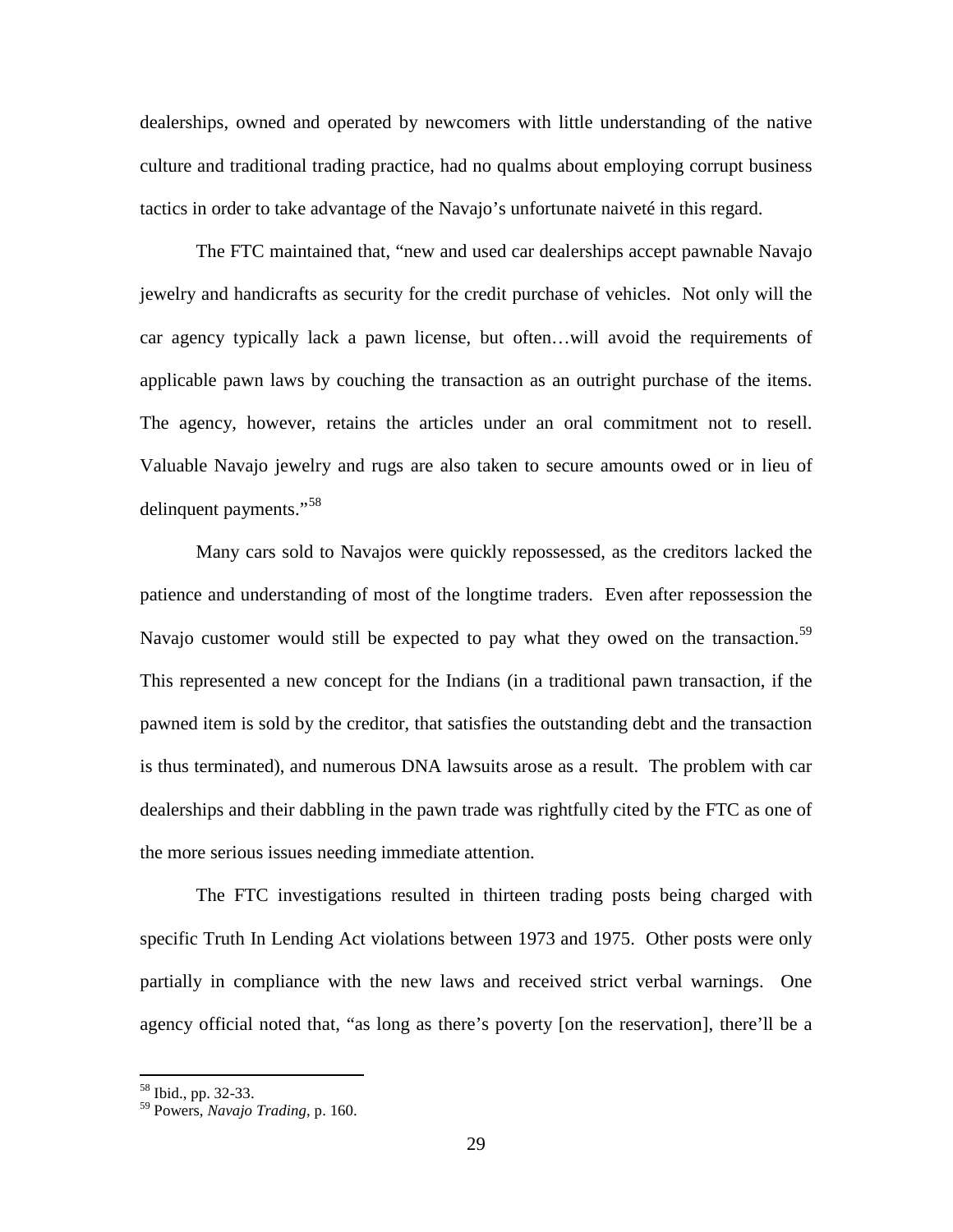need for pawn, and as long as there's pawn, there'll be abuses. What we're hoping is that regulation from the BIA will limit those abuses."<sup>[60](#page-29-0)</sup>

The changes recommended by the FTC its 1973 report, if implemented, would have drastic ramifications for Indian traders both on and off the Navajo reservation. Such provisions, if enacted, would change the nature of Navajo trading and pawn forever. Many of the traders maintained (and continue to maintain) that the DNA lawyers, while attempting to do good on the reservation, possessed a fundamental misunderstanding of the Navajo people, their economy, and their culture. "The ways in which [pawn] had always operated – by words, not paper; by need, not value; by trust, not law – were Navajo ways, developed within the Navajo community context, of which the trader was a part," one author observes.<sup>61</sup> Colin Tanner, proprietor of T & R Market north of Gallup, further states, "The DNA thought they were going to change trading. "They thought the posts should be run by the Navajos so they could make a profit for themselves. But they didn't understand. That's not the Navajo way. The Navajo people share with one another to get by; they don't have a need or desire in their culture to turn a huge profit. So what the DNA wanted to do could have never worked, and in the end it hurt the Navajos a lot more than it helped them."<sup>[62](#page-29-2)</sup>

Not surprisingly, the controversial FTC report became the subject of legal proceedings that would last for nearly three years, pitting the DNA and the UITA against one another in one court case after another.

#### New Trading Regulations

<span id="page-29-0"></span> <sup>60</sup> Quoted in Sherry Zimmer Robinson, "Navajo Jewelry: High Fashion and Pawn System," *The Nation* 221(19) December 6, 1975, p. 585.<br><sup>61</sup> Powers, *Navajo Trading*, pp. 245-246.

<span id="page-29-1"></span>

<span id="page-29-2"></span><sup>&</sup>lt;sup>62</sup> Colin Tanner, Interview with the Author, Gallup, New Mexico, January 7, 2010. Tanner has owned T & R Market since 1972. He first began trading at Keams Canyon, Arizona in 1948.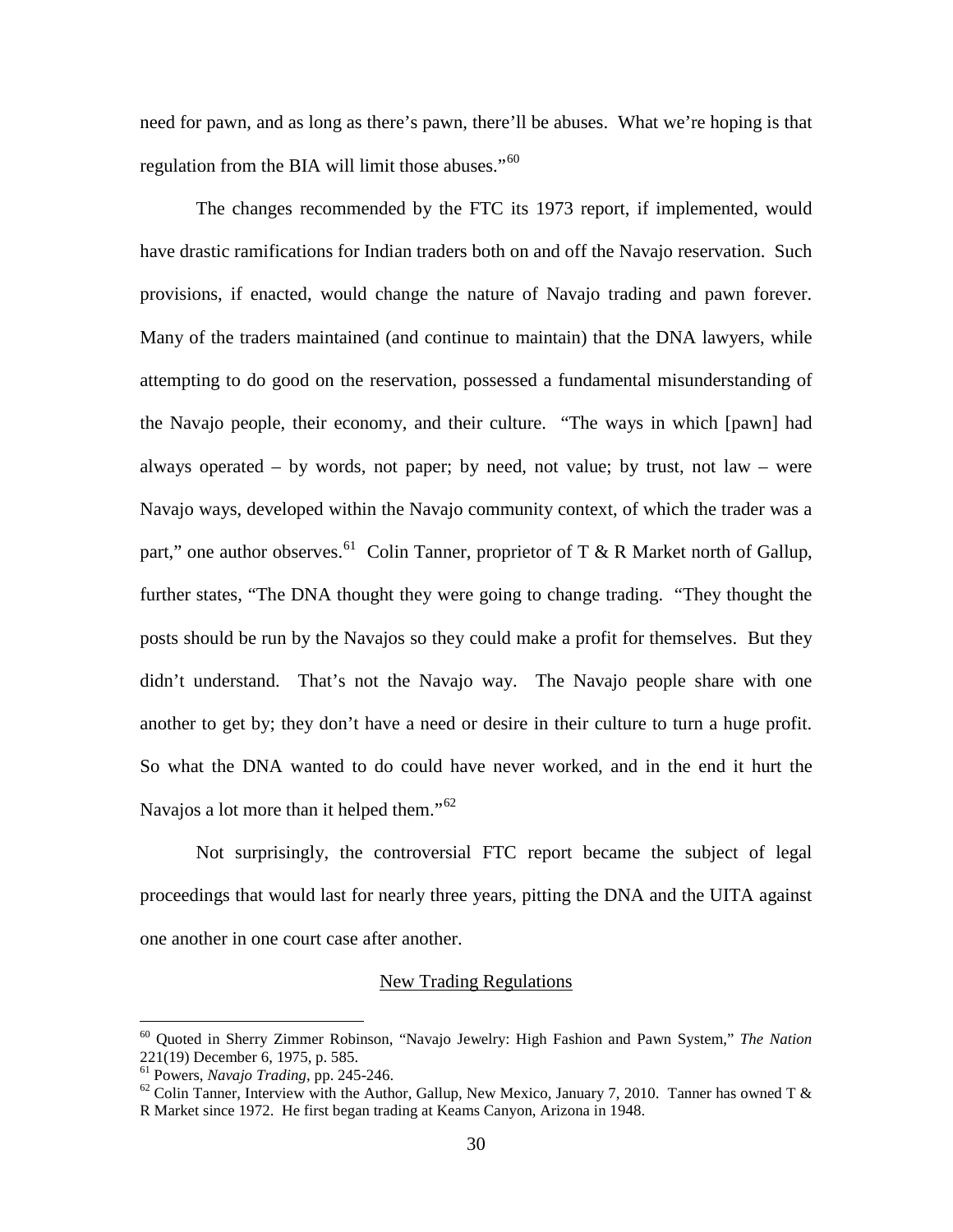UITA members generally, and leading officers of that organization specifically, were up in arms as soon as they became aware of the findings and suggestions contained in report of the FTC investigations. Charles M. Tansey,<sup>[63](#page-30-0)</sup> legal counsel and secretary for the UITA, maintained that the FTC report was based entirely on a biased sample designed to coincide with the wishes of tribal officials and DNA lawyers. The report, he told one media outlet, "was largely based on rigged and incomplete testimony." Tansey further attested that the findings of the investigation were "unfairly based on testimony given by fewer than 100 Navajos and the FTC only permitted anti-trader witnesses to testify."<sup>[64](#page-30-1)</sup>

Indeed, there would always inevitably be a few dissatisfied customers; this is simply part of any business. Ed Foutz, a trader at Shiprock, New Mexico, stated:

I think that when you do business over a period of a year with, let's say, 5,000-6,000 people, you're going to have ten, maybe, for some reason or another, [that] are not satisfied, and maybe justifiably so…you've made a mistake or something's happened like their piece was lost…. Even though you've replaced it, they end up being unhappy. And I think those are the majority of the people that were heard at those hearings. I don't think, honestly, it was a representation of the general or the large market that was dealing in the pawn business at that time. $65$ 

<span id="page-30-0"></span><sup>&</sup>lt;sup>63</sup> Charles "Bud" Tansey was born in 1915 in Kansas City, Kansas. In 1938 he graduated from law school at Kansas University and in 1939 was admitted to the New Mexico Bar Association. He practiced law in New Mexico for the duration of his career, representing both the Navajo Nation and the UITA. (Charles Tansey, Cline Library Interview, Farmington, New Mexico, March 10, 1998). <sup>64</sup> Albert J. Sitter, "Traders Criticize U.S. Report Telling of Cheated Indians," *Arizona Republic*, June 16,

<span id="page-30-1"></span><sup>1973.</sup>

<span id="page-30-2"></span><sup>&</sup>lt;sup>65</sup> Ed Foutz, Cline Library Interview, Shiprock, New Mexico, March 9, 1998.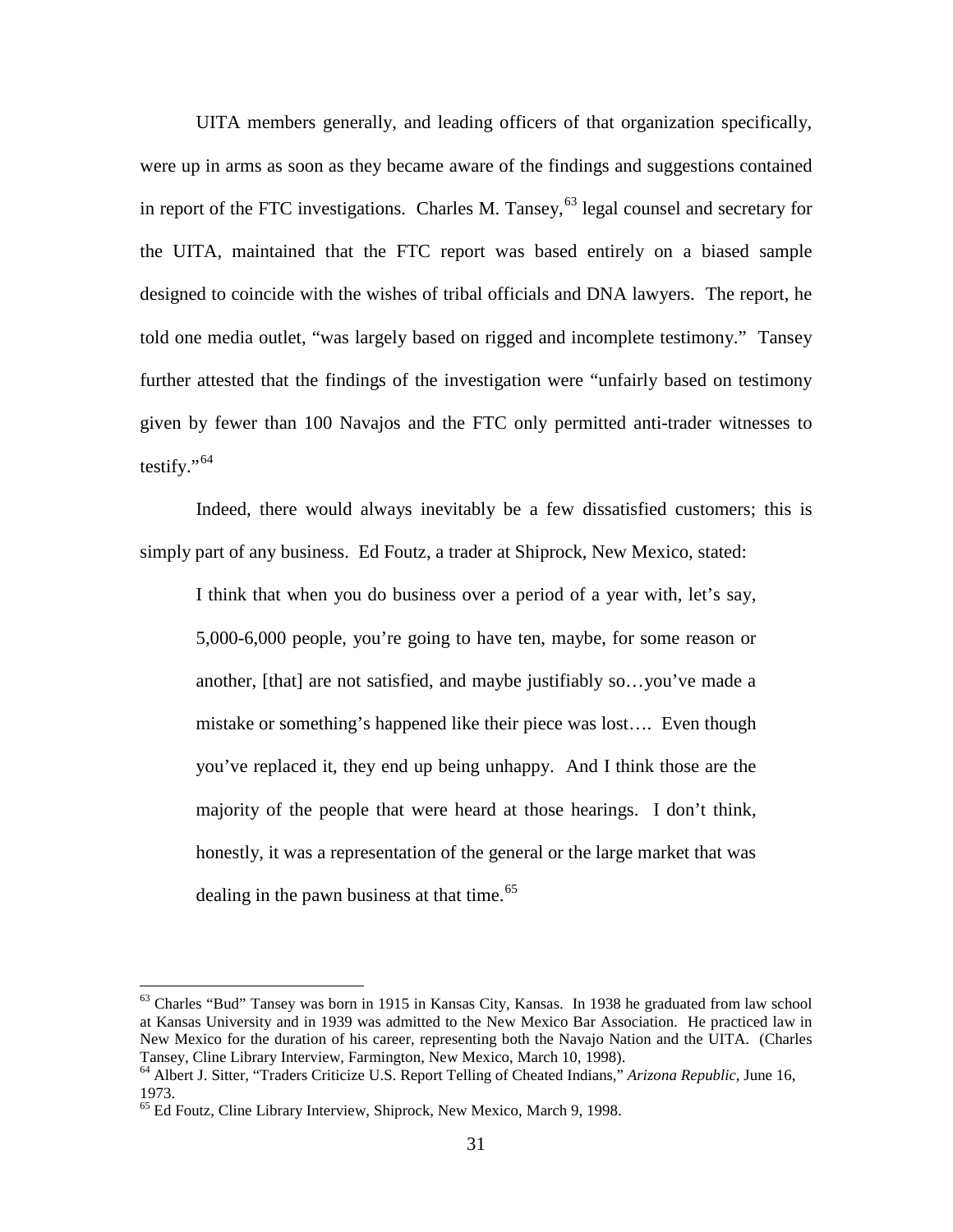Peterson Zah, director of the DNA and of Navajo heritage himself, stated contrarily that the report was entirely accurate and "got to the meat of the situation."<sup>[66](#page-31-0)</sup> The DNA was aware of the unpopularity of the investigations and new regulations among the Indian traders, but had acted in the manner that their organization believed necessary and proper. "The traders didn't like what we did," Zah says, "but I was there. We didn't have a choice. The complaints against the traders were just too overwhelming."<sup>67</sup> Robert Hilgendorf, senior attorney at the DNA's Chinle office, shared Zah's sentiments. "I think the trader will continue to exist and probably should continue to exist," he said. "We're not trying to eradicate the trader or trader system. I think it's like any other institution on the Navajo Reservation. They have to recognize that times are changing."[68](#page-31-2)

Many longtime traders were dismayed that their Navajo customers and friends did not speak up on their behalf during this crucial time. The majority of traders were in fact responsible and trustworthy and had spent decades building a mutual trust-based relationship with the Indians. It came as a surprise to many that the Navajos spoke only of the few bad apples and mentioned little, if anything, to the DNA about the many beneficent traders.

Concerned traders from all across the reservation immediately began corresponding with one another and with Secretary Tansey in Farmington, New Mexico. The recommended regulations would put a stop to pawn overnight, making the institution not only unprofitable for the traders but also placing a heavy burden of legal

<span id="page-31-2"></span>

<span id="page-31-1"></span><span id="page-31-0"></span><sup>&</sup>lt;sup>66</sup> Ibid.<br><sup>67</sup> Peterson Zah, Cline Library Interview, Tempe, Arizona, March 16, 1999.<br><sup>68</sup> Quoted in Sherry Simmer Robinson, "Navajo Jewelry: High Fashion and Pawn System," *The Nation* 221(19) December 6, 1975, p. 584.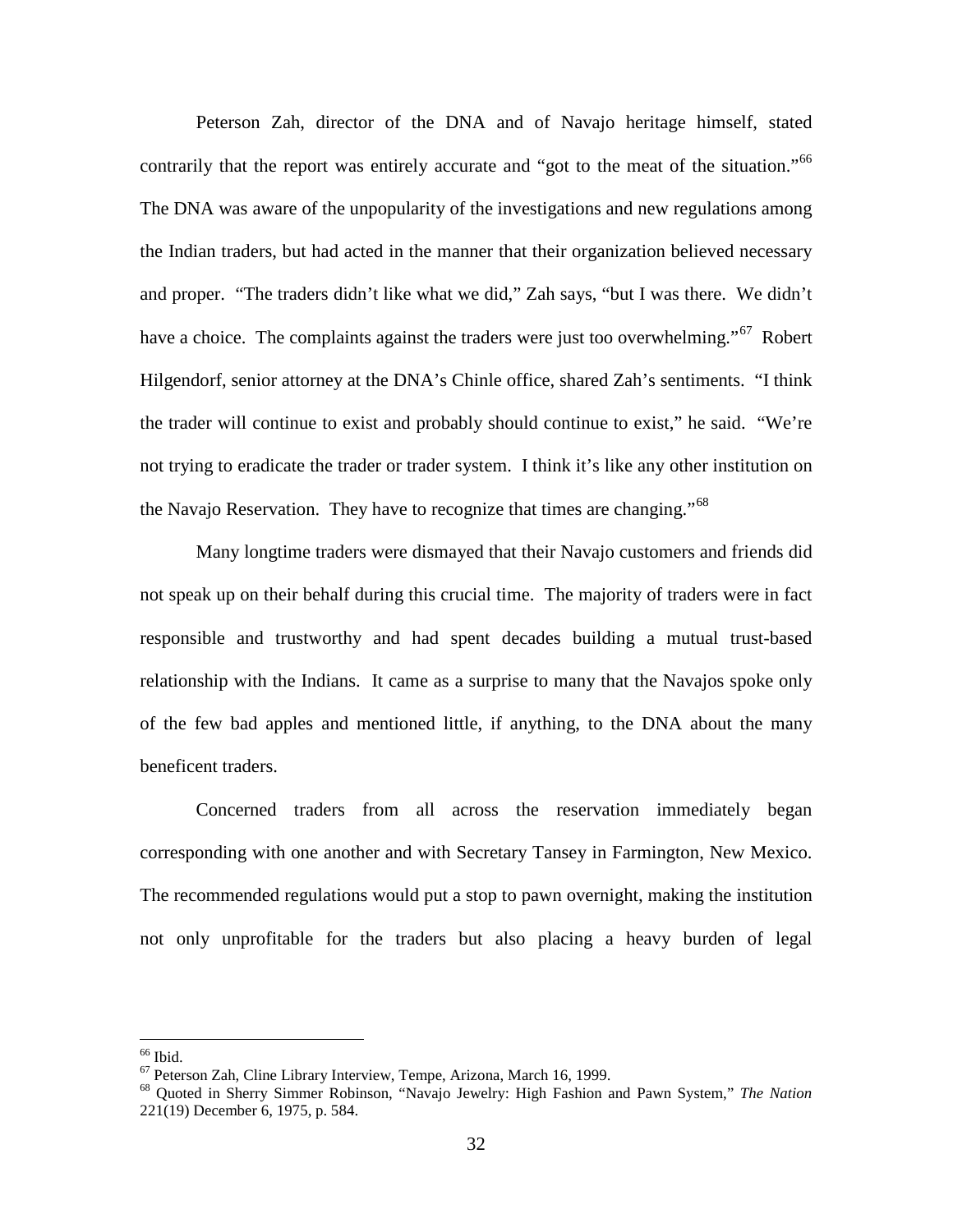responsibility upon them. Even the smallest infraction could lead to a lawsuit by what the UITA viewed to be a trigger-happy DNA.

Secretary Tansey, in a comment to the *Gallup Independent*, protested that "the present proposed regulations may terminate trading entirely and certainly, if continued, it would have to be on a cash basis and credit would have to be terminated…to take action which would terminate credit for Indians would seem to be a step backward and would seem to put the Indian back in the  $18<sup>th</sup>$  or  $19<sup>th</sup>$  century rather than in the  $20<sup>th</sup>$  and nearly the  $21^{\text{st}}$  century."<sup>[69](#page-32-0)</sup> Another trader, in a private correspondence, upheld Tansey's concern about a cash-based economy on the reservation:

The new law will require that the Indians be put on a cash economy. A cash law will cause many hardships for [them], for their pawn is used like a note at the bank. They borrow on their possessions for everyday necessities. If the law is enacted the Indian will be forced to go off the reservation to pawn. He will be at the mercy of overnight pawnshops, or he will be forced to sell his jewelry and possessions for gas…No way are the Indians ready for cash business. Pawn is a way of life for the Indians. [70](#page-32-1)

Tansey further opined that his organization, the UITA, "does not believe that the Indian in general nor their leaders understand with any thoroughness what the proposed new regulations will do and what effect they will have on the people on the reservation."<sup>[71](#page-32-2)</sup> His concerns may indeed have been valid, for even former DNA

<span id="page-32-0"></span> <sup>69</sup> "Traders See Credit Threat," *Gallup Independent*, March 25, 1975.

<span id="page-32-1"></span><sup>70</sup> Undated letter from Ray Wells, UITA Papers, Cline Library MS299, Series 3, Box 6. <sup>71</sup> "Traders See Credit Threat," *Gallup Independent*, March 25, 1975.

<span id="page-32-2"></span>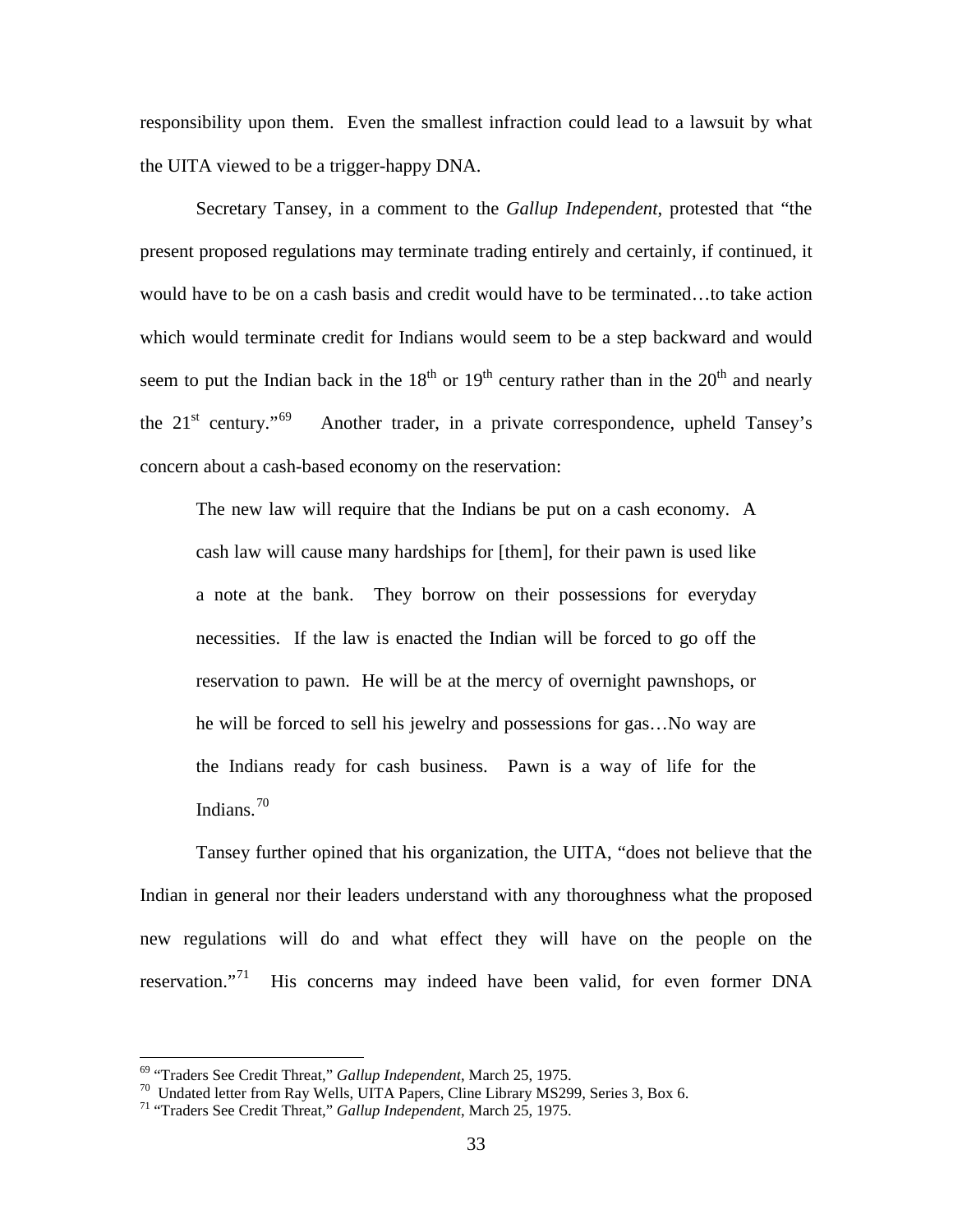chairman Peterson Zah, in an article published in 1999, has acknowledged that the regulations ultimately have had an adverse effect on many reservation families.<sup>[72](#page-33-0)</sup>

Still another private correspondence, between two officials with the Navajo Nation Office of Program Development, attested to the over zealousness of the suggested new pawn regulations. In January 1974 Eric Natwig wrote:

In the proposed Navajo Tribal Trading Post Act, there is a basic question whether the regulations imposed upon the traders are so onerous, and the civil remedies so punitive, as to make it economically untenable for some traders to continue operation. A reading of the proposed Act leads one to project the following as possible or likely outcomes: 1.) Some traders may cease to extend credit to any but the most reliable customers…2.) Some traders may cease operation altogether, leaving the Navajos who depend upon him without any accessible retail outlet, 3.) To the extent that the costs of operating trading posts is increased, these costs will be passed on to the Navajo consumers in increased prices.<sup>[73](#page-33-1)</sup>

What followed was a series of legal battles that spanned more than two years. The UITA and its team of lawyers refused to concede such burdensome modifications to their long-entrenched business. The DNA and Navajo tribal council likewise would not bend towards the center unless forced to do so. Two years worth of ensuing requests and counter-requests between both agencies can be found in scores of legal documents. Copies of the FTC's suggested trading practices were marked up by lawyers from both

<span id="page-33-1"></span><span id="page-33-0"></span><sup>&</sup>lt;sup>72</sup> Bill Donovan, "Navajos Losing Heirloom Jewelry They've Pawned," *Arizona Republic*, June 21, 1999.<br><sup>73</sup> Natwig to Jaenish, January 22, 1974, UITA Papers, Cline Library MS299, Series 3, Box 6, Folder 87.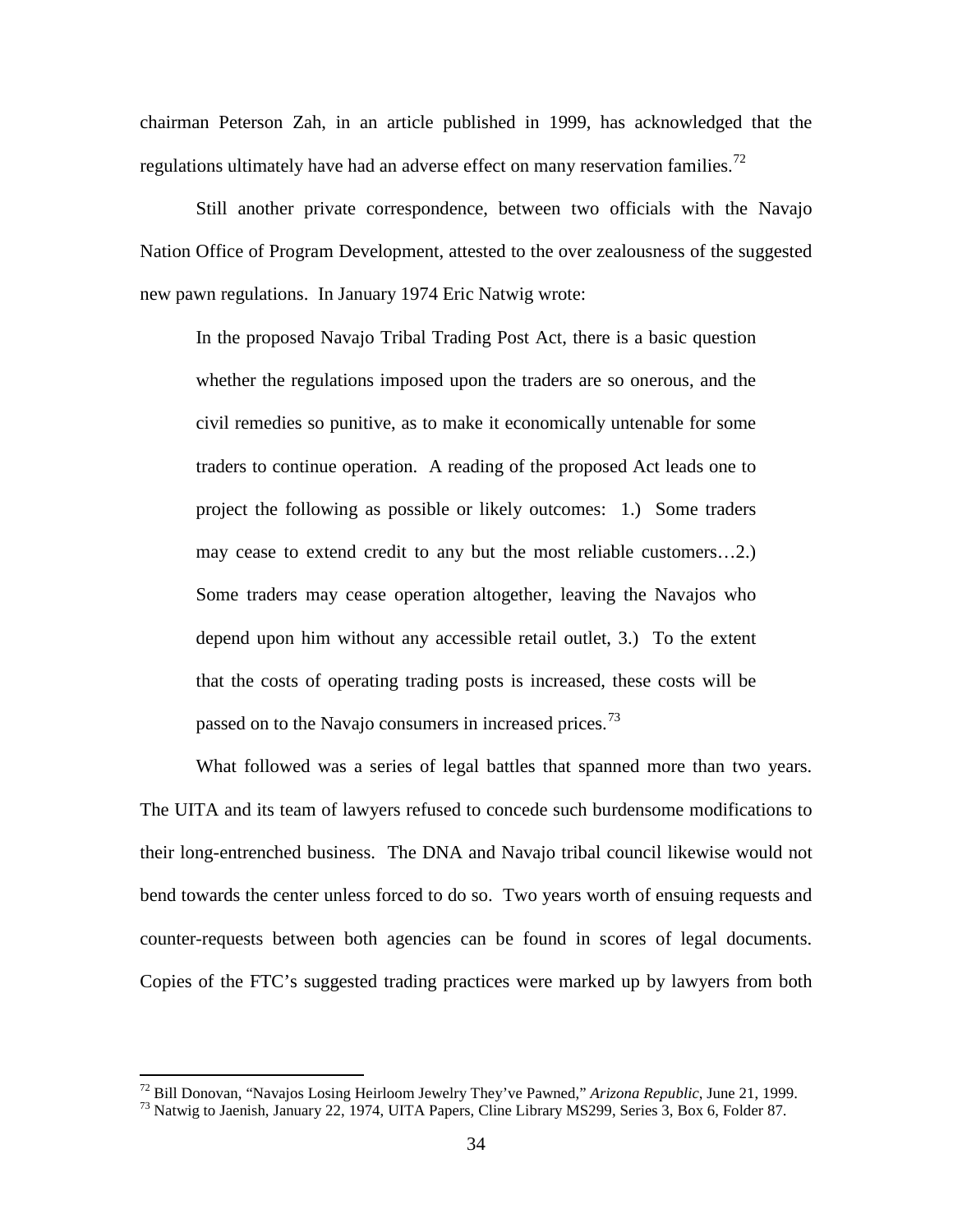sides, each group continuously changing the language of the regulations to better suit their own interests while simultaneously attempting to find an acceptable middle ground.

On August 29, 1975, fully two-and-a-half years after the publication of the FTC report on trading, the new regulations were published in the Federal Register. A portion of them would become effective almost immediately, on September 26, but the balance would not become effective until January 1, 1976.

The new trading regulations reflected many of the findings of the FTC and had an especially large impact on pawn. Each trader wishing to do pawn must obtain a license from the tribe at a cost of \$200 annually. The BIA's 1975 pawnbroker regulation stipulated that, "No person may accept pawns or pledges of personal property as security for monies or accounts due by an Indian within the exterior boundaries of the Navajo, Hopi or Zuni Reservations, unless such person is an agent of a bank, trust company, savings or building and loan association, or credit union operating under the laws of the United States or the laws of New Mexico, Arizona, or Utah, or unless such person holds a reservation pawnbroker license or holds a valid license to operate a reservation business."[74](#page-34-0)

The period a trader had to hold a pawned item was extended to a minimum of one year (previously it had been six months). The adopted regulations also sought to implement a uniform interest rate, stipulating that, "no pawnbroker may impose an annual finance charge greater than 24% of the unpaid balance for the period of the loan nor assess late charges or delinquency charges on any loan."<sup>[75](#page-34-1)</sup> This created an environment in which the trader could scarcely turn a profit on pawn. "If you lend on

<span id="page-34-1"></span><span id="page-34-0"></span> <sup>74</sup> BIA Title 25, Chapter 1 Pt. 252 Subpart D: Pawnbroker Practices, Sep. 1975 (UITA Papers, Cline Library, MS299, Series 3, Box 6, Folder 87).  $75$  Ibid.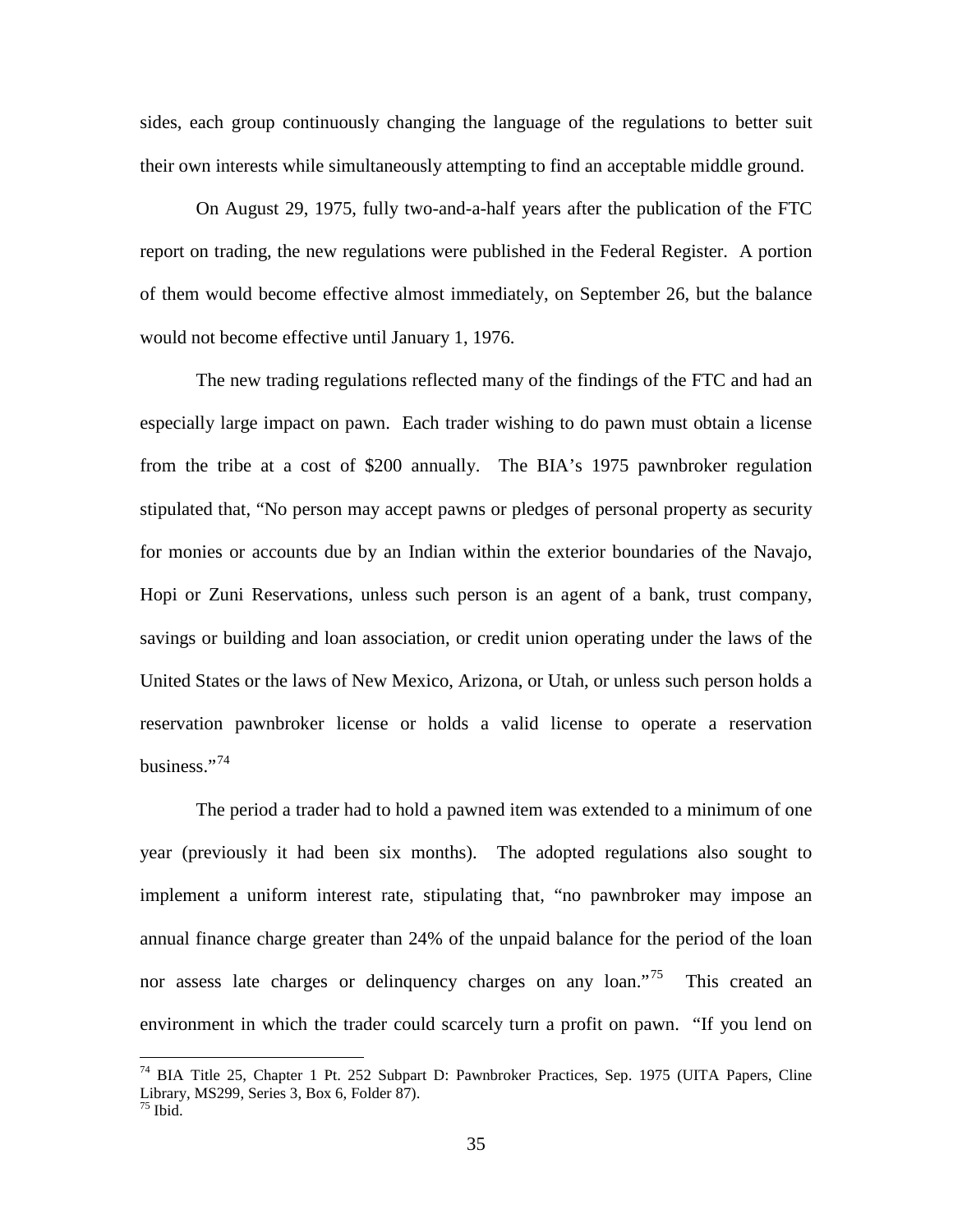pawn a bracelet at 24 percent [a year], that's two percent a month," says Ed Foutz. "On a \$50 bracelet, if you were to pawn it for \$50, that means at two percent for the first month you'd get \$1. That would not cover your initial costs in pawning…. It became totally unprofitable, or unfeasible to pawn to that particular rate...."<sup>[76](#page-35-0)</sup>

Gone were the days when a trader could sell a dead pawn item and retain the entire sum taken in from the sale. This practice had been cited in the FTC report as a particularly egregious one, where a trader might sell an item for ten times the amount loaned on it, thus receiving a substantial windfall profit. Peterson Zah, who was with the DNA at the time, explains this type of situation as it occasionally arose among some of the more crooked traders: "A Navajo might pawn a bead necklace for \$100, and the Navajo lady might be paying the interest on that on a monthly basis, so that it won't become dead. The trader would maybe get tired of that, because so little money is coming off that pawn. He would declare it dead pawn, and then sell it for \$500, \$800, \$1,000, and they would keep all of that money." Zah and his DNA colleagues maintained that, in such instances, the money from the sale rightfully belonged to the original owner of the pawned item, not the trader. "So we got into a big hassle over that," says Zah.<sup>[77](#page-35-1)</sup>

The adopted regulations did indeed contain provisions addressing this concern. In order to recoup any monetary losses from a pawn transaction where the item became dead, the trader would only be allowed to deduct the expenses incurred from "advertising and conducting the sale," an amount that was not to exceed 10 percent of the amount initially loaned on the item. Second, the trader could deduct the amount of the loan "plus

<span id="page-35-0"></span><sup>&</sup>lt;sup>76</sup> Ed Foutz, Cline Library Interview, Shiprock, New Mexico, March 9, 1998.<br><sup>77</sup> Peterson Zah, Cline Library Interview, Tempe, Arizona, March 16, 1999.

<span id="page-35-1"></span>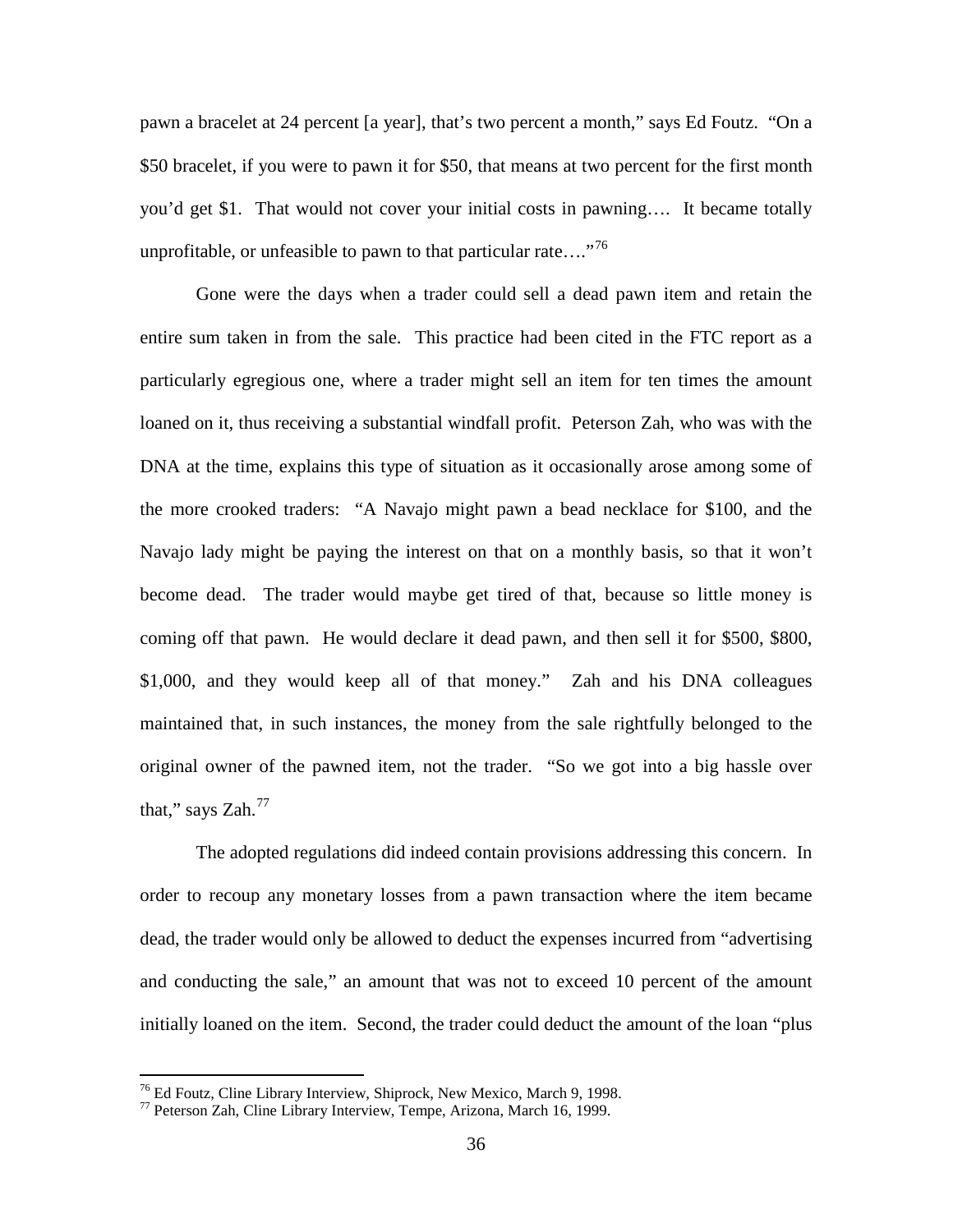any accrued finance charges." Finally, the trader could retain the finance charge, to be calculated "at the annual percentage rate of the original loan on the unpaid balance of the loan for the period from the date of the default to the date of sale." All remaining proceeds from the sale of a dead pawn item must, by law, be returned to the original owner of the item.<sup>[78](#page-36-0)</sup>

The new regulations also gave a considerable amount of leeway to Navajos when redeeming their pawn. Whereas before a customer must present their pawn ticket in order to redeem their item, this was no longer necessarily the case. The new regulations explicitly that "redemption may not be denied on the sole ground that the pledgor is unable to produce a receipt or pawn ticket, provided the pledgor gives a reasonable description of the pawned item or makes an actual identification of the item." The law further maintained that a trader could not impose any additional charges for the loss of a pawn ticket.<sup>[79](#page-36-1)</sup> The latter component may have only been nominally necessary, as most of the more experienced traders traditionally knew their Navajo customers on an individual basis and could identify their pawn without the aide of the ticket. However, the presence of this in the regulation speaks to the fact that some nefarious traders were using the loss of a pawn ticket as an excuse to refuse redemption of a pawned item, thus allowing them to sell it as dead pawn.

<span id="page-36-0"></span> <sup>78</sup> BIA Title 25, Chapter 1 Pt. 252 Subpart D, UITA Papers, Cline Library, MS299, Series 3, Box 6, Folder 87.

<span id="page-36-1"></span> $79$  Ibid. It further stipulated that, in instances where a customer lost their pawn ticket, "The pledge may require the pledgor to sign a receipt for the redeemed pawn. No person other than the pledgor may redeem pawn without a ticket."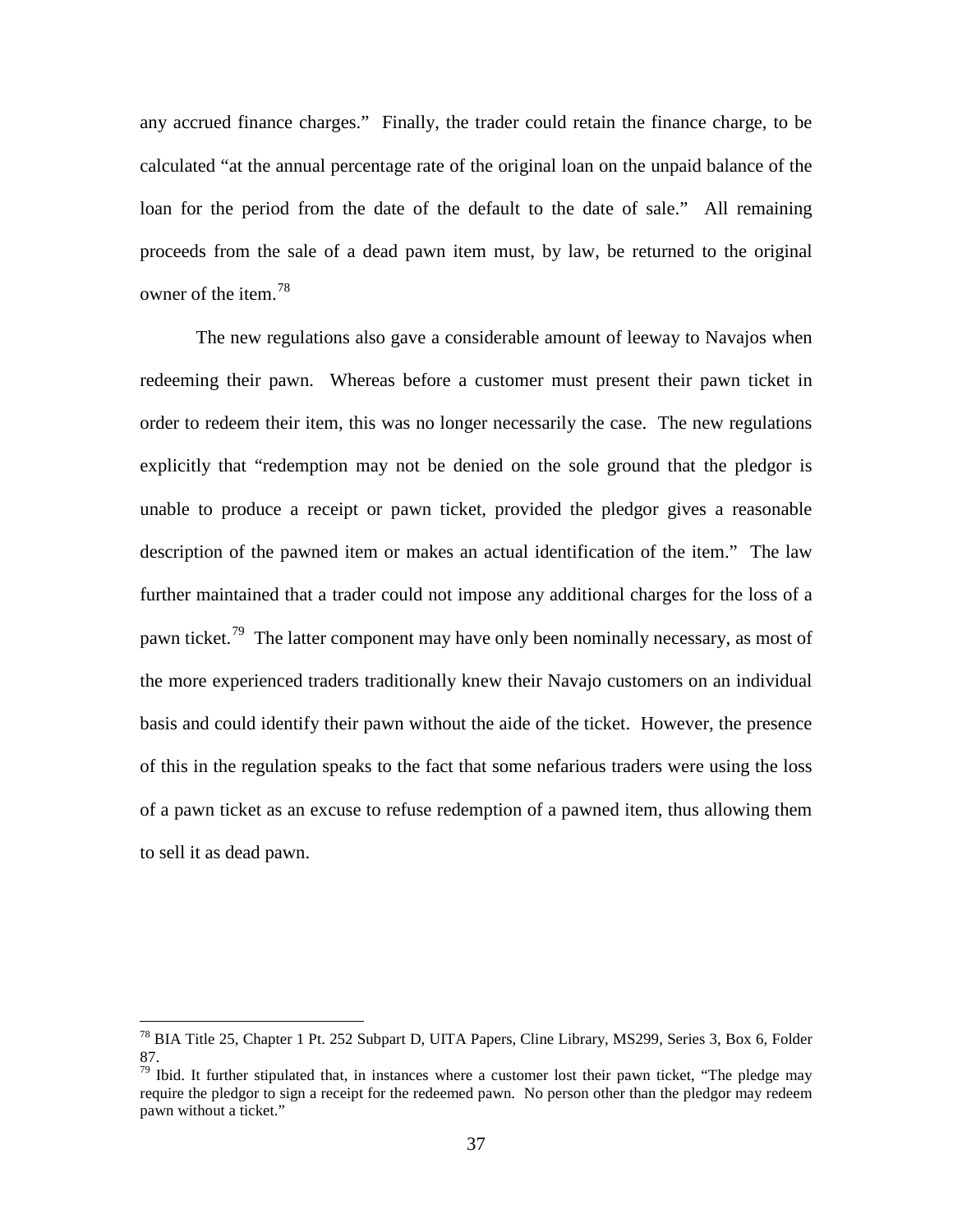

Image 5 Image 6 Image 7

Image 5: Bundle of pawn tickets (HUTR 17512) from Hubbell Trading Post. The dates on the tickets range from 1960 through 1966. Photographer: NPS Photo by Pete Hubbell

Images 5 & 6: Two pawn tickets from 1956 and 1957, before the new federal trading regulations went into effect in 1975. Note that the tickets only require minimal information: Date, Name, Article, Amount, and Time. (Photo: The Author)

Many of the new regulations had been conceived in the minds of individuals with little or no experience in Navajo trading, and the result would be devastating to reservation traders. "They wrote those laws probably thinking they were dealing with a modern type of business," Arizona trader Bruce Burnham succinctly states. "Well, Indian trading has never been what you would call the normal mode of business."<sup>[80](#page-37-0)</sup>

In response to the widespread turmoil among traders, UITA President Elijah Blair held a meeting of that organization in Farmington, New Mexico prior to the regulations going into effect. "It appeared to be the consensus of the traders attending…that most of them would terminate pawn transactions and cash loan transactions after September 26, 1975, when a portion of the new regulations goes into effect and when the regulation interest rate takes over," Blair wrote in his summary of the affair. At the meeting it was, however, acknowledged that ultimately the Navajo Nation had the right to instigate

<span id="page-37-0"></span> <sup>80</sup> Bruce Burnham, Cline Library Interview, Sanders, Arizona, July 17, 1998.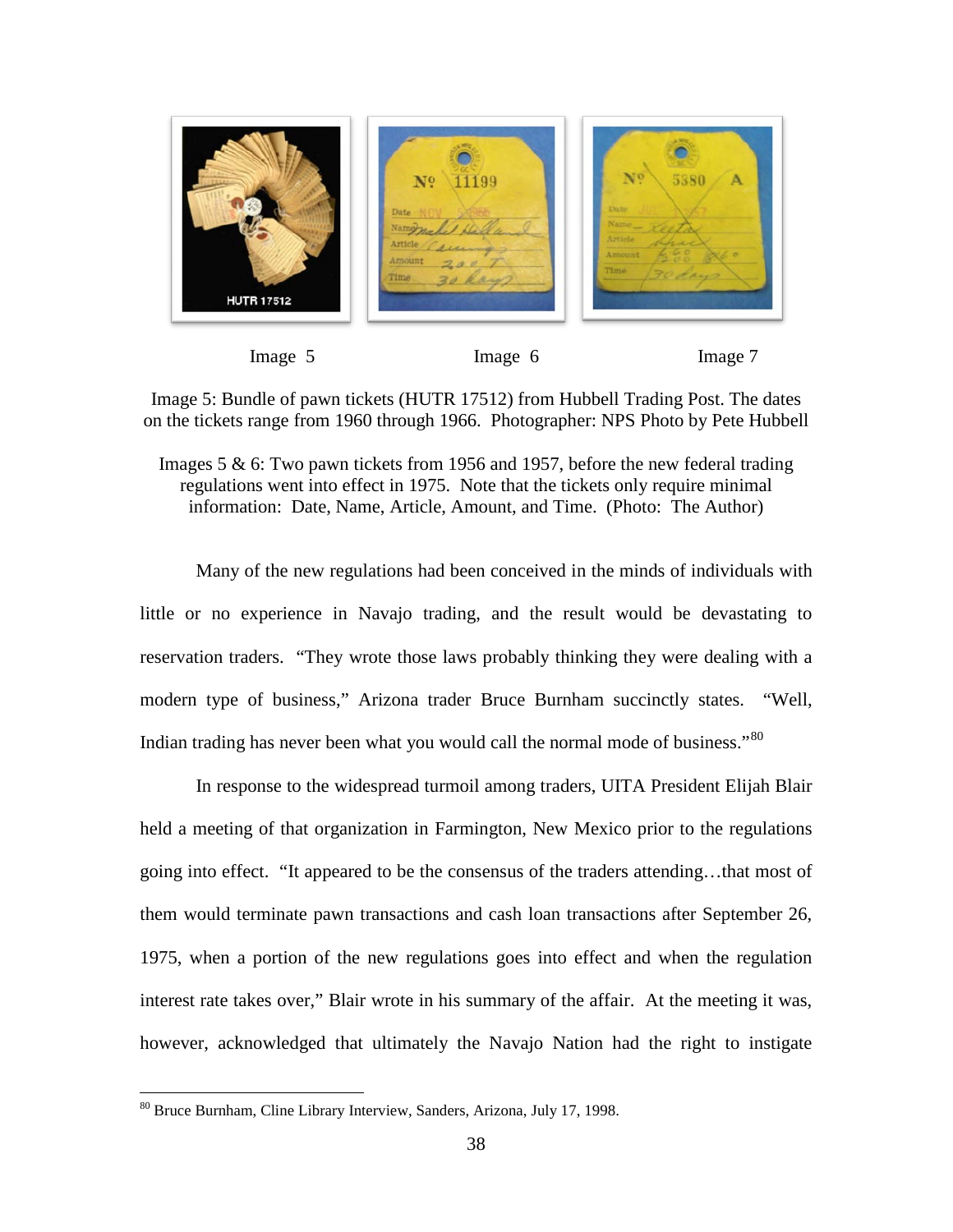whatever changes it deemed necessary. "The UITA membership recognized that Indian Traders are operating upon the land of the Navajo Indians," Blair wrote, "and since the Navajo Indians have asked for new regulations the traders fully recognize their right to have such regulations and fully recognize the traders' obligation to comply with the regulations."<sup>[81](#page-38-0)</sup>

As a follow-up measure, UITA Secretary Tansey mailed a letter of query to all members of the organization in November 1975 in order to more accurately ascertain the effects the regulations were having. Each letter contained a postcard that Tansey asked the traders to fill out and return to him. The results of the survey were almost unanimous: the institution of pawn was dead on the Navajo reservation.<sup>[82](#page-38-1)</sup>

Of the approximately 125 postcard inquiries sent out by Tansey, he received responses from 54 traders. Forty-five of them indicated that they had already ceased taking pawn, and only three said they would continue taking it; all three of these noted on the cards that they were located off-reservation. About half stated they would resume pawn if the new regulations were changed favorably, but the balance had no desire to ever return to pawn as a trading practice.<sup>83</sup> "I wouldn't take pawn again if they would let me write my own law as long as the Truth In Lending Act Law is in effect and the DNA is on the reservation," a distraught Raymond P. Blair informed Tansey.<sup>[84](#page-38-3)</sup> His sentiments no doubt reflected those of many longtime traders.

<span id="page-38-0"></span><sup>&</sup>lt;sup>81</sup> Statement of Elijah Blair, September 22, 1975, UITA Papers, Cline Library, MS299, Series 3, Box 6.

<span id="page-38-1"></span> $82$  Many individuals would cite this as evidence that the pawn system on the reservation was indeed corrupt: "My reaction to their all uniformly dropping reservation pawn was that now [the traders] had to follow the laws that [off-reservation pawn dealers] were following, the disclosures and interest rate, and the sale of pawn…the big issue was that you had to give back to the Navajo the difference between what you lent him and what you sell, after your cost of sale; all their profit is gone." (Robert Hilgendorf interview with Willow Powers, 1999, in Powers, *Navajo Trading*, p. 210).

<span id="page-38-2"></span><sup>&</sup>lt;sup>83</sup> UITA Papers, Cline Library, MS299, Series 4, Box 8. <sup>84</sup> Blair to Tansey, November 24, 1975, Ibid.

<span id="page-38-3"></span>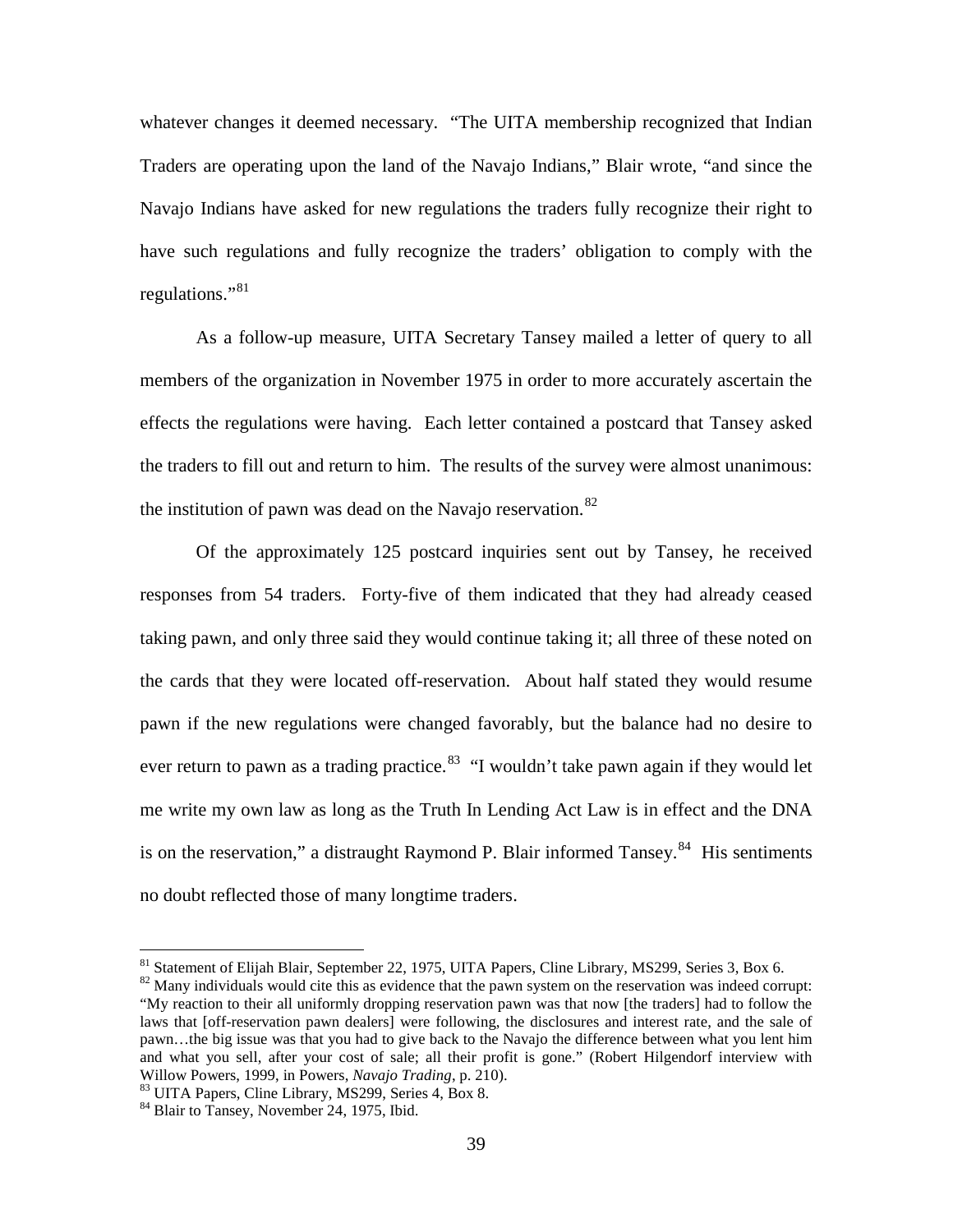Irl Wallace, current proprietor of Turney's trading store in Gallup, New Mexico, noted that his family "used to do some pawn a long time ago, but the regulations got so extensive that we gave it up for a straight buy, sell and trade business. We felt like we had to make a decision, and that was the easier way to go." Wallace, like all other traders, had been forced to make a decision about pawn. His business continues to prosper without the presence of pawn.<sup>[85](#page-39-0)</sup>

Traders specifically objected to the 12-month retention period for pawn because "it would tie up the trader's loan funds for too long." The DNA responded by saying that the Navajo tribe "considers the one year period essential. Since the pawned items are usually worth substantially more than the amount loaned, the tribe wants to limit the situations in which the pawn can be lost."<sup>[86](#page-39-1)</sup>

The ultimate result, writes one historian, was that "traders were outraged at what they considered to be an unfair and un-business like situation created by the new regulations."<sup>[87](#page-39-2)</sup> In addition to these new policies, the perpetual presence of the DNA meant that there would always be the threat of a lawsuit if a trader violated even the most minute component of the trading regulations. Given the volume of the trade, it was simply inevitable that a trader would make an unintentional mistake from time to time, and for many it was simply no longer worth the risk. Thus, reservation traders were left with an ultimatum: cease taking pawn, or abandon their trading post and build a new one off the Navajo reservation and adopt preexisting state and local pawn laws. Either way, the individuals most detrimentally affected would be the Navajos, who were heavily reliant upon the reservation trader for essential merchandise items. When the new

<span id="page-39-0"></span> $85$  Irl Wallace, Interview with the Author, Gallup, New Mexico, November 6, 2009.<br> $86$  Ibid

<span id="page-39-1"></span>

<span id="page-39-2"></span><sup>&</sup>lt;sup>87</sup> Powers, *Navajo Trading*, p. 210.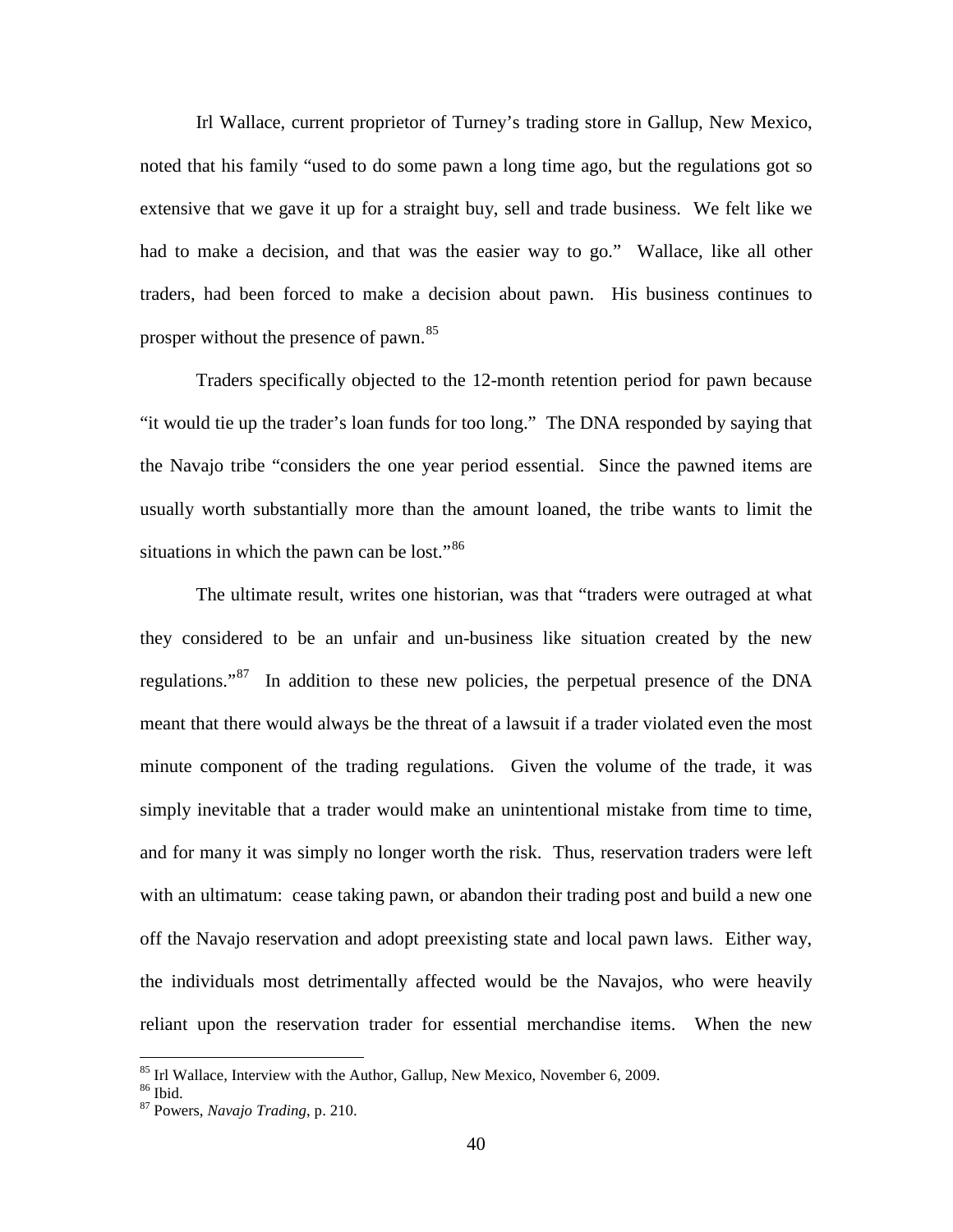regulations came out, Russ Griswold relates, "the biggest downturn was to the Navajos. Traders couldn't comply with the regulations and were forced to go off the reservation."<sup>[88](#page-40-0)</sup> The DNA and Navajo tribal council had thus unwittingly destroyed an institution that, while certainly having its fair share of faults, was nevertheless important to the Navajo economy. The ironic paradox is that ultimately, the FTC investigations and resulting new regulations may have helped the traders themselves much more than the Navajos.<sup>[89](#page-40-1)</sup>

#### Navajo Pawn as it Exists Today

The implementation of sweeping new regulations on Navajo trading and pawn has had a paramount effect on the institution as a whole. A business practice that had been a perpetual presence on the Navajo reservation for more than a century disappeared almost overnight. Realizing that off-reservation pawn laws in New Mexico remained mostly unchanged, many traders from the Arizona reservation moved across the state line and opened up shop there. "It was no longer feasible on the reservation, so pawn moved to the border towns," noted Bill Malone, who was trading at Pinon, Arizona in 1973 when the FTC report came out.<sup>[90](#page-40-2)</sup> Since the implementation of the regulations, Navajo pawn has flourished to a greater extent in New Mexico than Arizona, due primarily to the individual pawn laws of the two respective states. "Arizona made it so that it wasn't lucrative for us," explained Colin Tanner, "but New Mexico made it so that we can live with it."<sup>[91](#page-40-3)</sup> Thus, the institution of Navajo pawn, once it became endangered, necessarily

<span id="page-40-0"></span> <sup>88</sup> Russ Griswold, Interview with the Author, Tse Bonito, New Mexico, January 7, 2010.

<span id="page-40-1"></span><sup>&</sup>lt;sup>89</sup> "I feel bad for the people in many ways," says Ed Foutz, "because I think first and foremost it hurt the people pawning in that they now have to travel. They didn't quit pawning jewelry – pawn just moved off the reservation to the surrounding communities." (Ed Foutz, Cline Library Interview, Shiprock, New Mexico, March 9, 1998.)

<span id="page-40-2"></span> $90$  Bill Malone, Interview with the Author, Gallup, New Mexico, January 7, 2010.

<span id="page-40-3"></span> $91$  Colin Tanner, Interview with the Author, Gallup, New Mexico, January 7, 2010.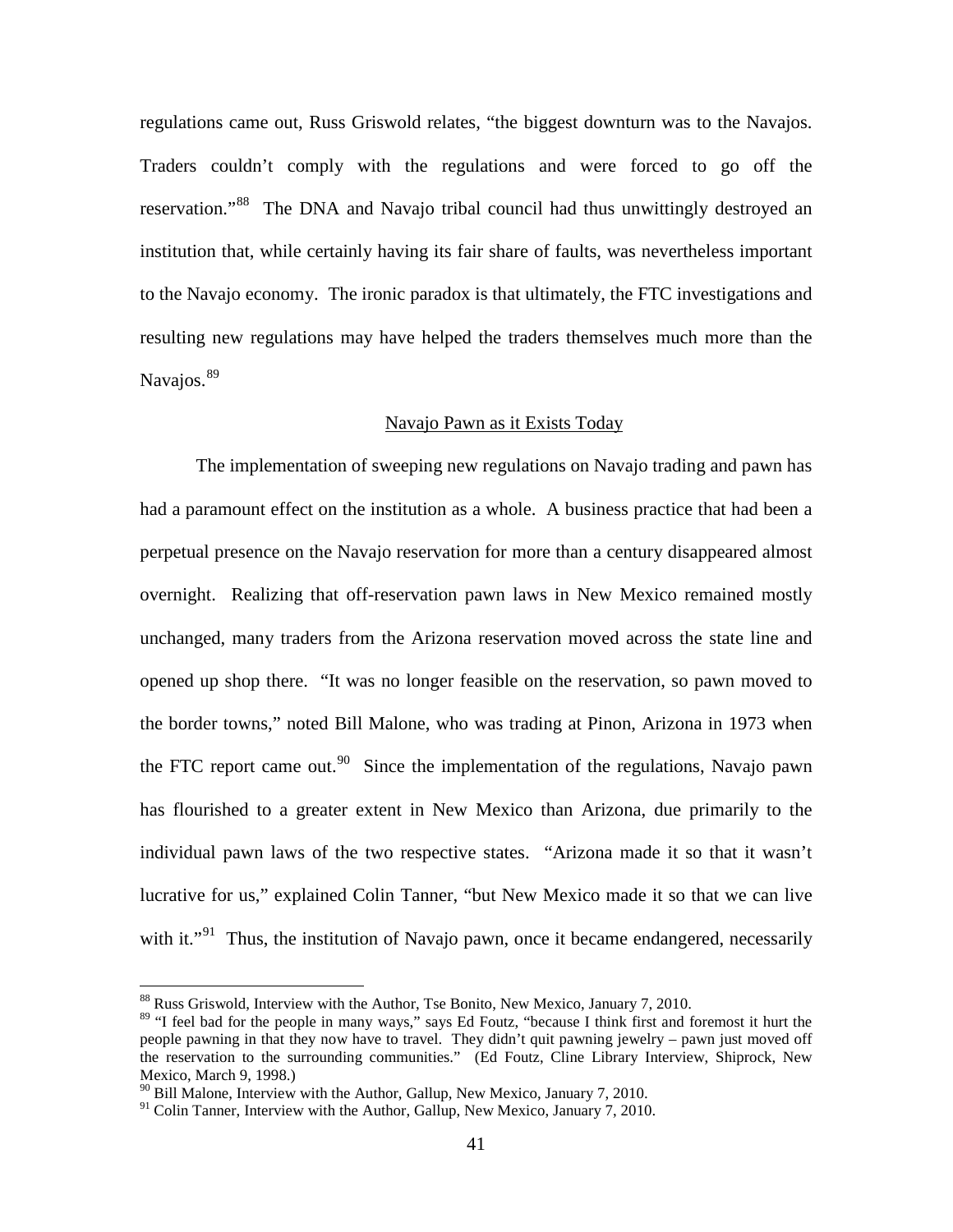adapted in order to survive. "Pawn…was an aspect of Navajo business that did not so much change as move," writes Willow Powers.<sup>[92](#page-41-0)</sup>

While there continue to be many trading posts on the reservation, none of them accept pawn; all are operating as a straight buy, sell, and trade business.<sup>[93](#page-41-1)</sup> However, countless numbers of Navajo people still rely on pawn as a means of financial subsistence. Accordingly, many Navajo people are forced to drive long distances to offreservation pawn locations, the most prominent of which are in New Mexico. This presents a tremendous hardship and inconvenience to the reservation Indians, and the fact that pawn nevertheless continues as such an important enterprise is a testament to its entrenchment in the Navajo culture and economy.

One of the more modern Navajo uses for pawn is as a safety deposit box of sorts. Many Navajos own valuable, old pieces of jewelry and fear that they might be stolen from their homes, either by thieves or sometimes by other family members. "There's a lot of pilferage on the Navajo reservation. The hogan left alone, people break into it. Family members sometimes steal from the other family members. So they leave [pawn] for safekeeping in many cases," explains Tobe Turpen.<sup>[94](#page-41-2)</sup> Bruce Burnham, a trader at Sanders, Arizona, further explains, "the family knew that you had it in your pawn vault, and they knew you weren't selling it, you weren't threatening to sell it. So it was safe where it was, [and they would] just leave it there."<sup>[95](#page-41-3)</sup>

 <sup>92</sup> Powers, *Navajo Trading*, pp. 210-211.

<span id="page-41-1"></span><span id="page-41-0"></span><sup>&</sup>lt;sup>93</sup> One partial exception is the trading post at Tuba City, Arizona, where they continue to accept pawn, but only in exchange for groceries. They do not do cash pawn. (Bill Malone, Interview with the Author, Gallup, New Mexico, January 7, 2010.)

<span id="page-41-2"></span><sup>&</sup>lt;sup>94</sup> Tobe Turpen, Cline Library Interview, Albuquerque, New Mexico, December 13, 1998.

<span id="page-41-3"></span><sup>&</sup>lt;sup>95</sup> Bruce Burnham, Cline Library Interview, Sanders, Arizona, July 17, 1998.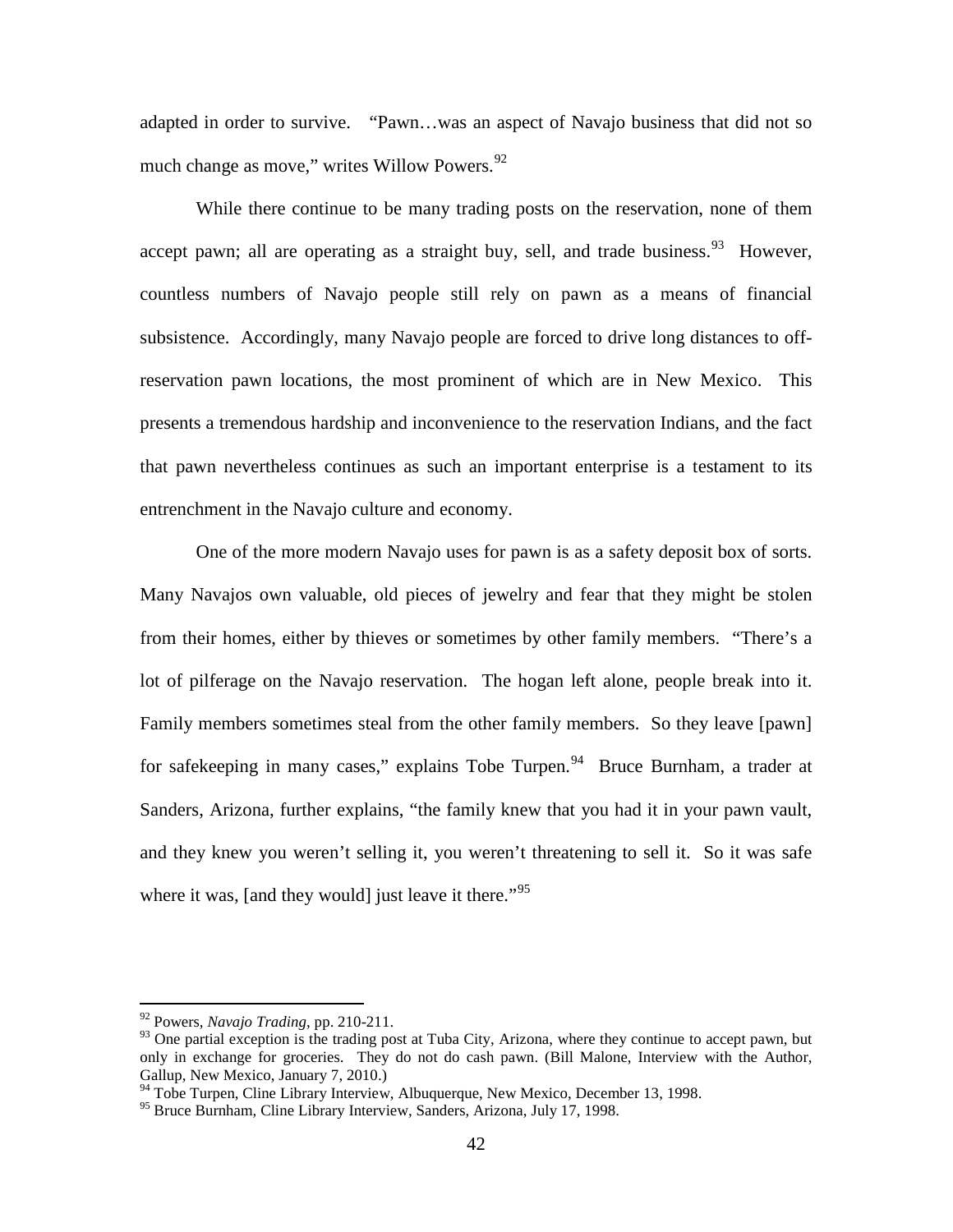Pawning an item with a reputable trader ensures that the item remains safe and secure, for the small fee of the interest charged. In such instances, a Navajo might pawn their valuable jewelry, redeem it before it goes dead, then repawn it, thus perpetuating a continuous cycle. "They knew the trader would never resell the items no matter how  $long - years$  and sometimes decades – it took the family to reclaim them."<sup>96</sup> Kathleen, a Navajo employee at Hubbell Trading Post National Historic Site in Ganado, Arizona, further attested to this important function of pawn. "Some people would rather pay interest on pawn and keep it safe than keep jewelry in their homes," she says. "A lot of times, it is still cheaper than getting a box [at the bank]."<sup>[97](#page-42-1)</sup>

Many Navajos own items that are used in annual ceremonies or for special events, and will keep them in pawn for safe keeping until they are needed. One such event is graduation in May of each year: "Graduation is a big deal. They come in to get their 'family jewels,' so to speak," explains one trader.<sup>[98](#page-42-2)</sup> Beginning around the end of April, the number of pawned items being redeemed experiences a drastic increase as families come in to get them for graduation. In June, once all of the festivities have passed, there is an increase in repawning, as the people bring them back to their "safety deposit box."

Today, one of the largest business operations involved in Navajo pawn is Griswold's, located on the outskirts of the Navajo capitol in Window Rock, Arizona. The store is situated just across the state line, at Tse Bonito, New Mexico. The proprietor, Russ Griswold, runs the pawnshop in conjunction with his two sons. Together, along with many employees, they maintain a facility of over 12,000 square feet

<span id="page-42-0"></span><sup>&</sup>lt;sup>96</sup> Bill Donovan, "Navajos Losing Heirloom Jewelry They've Pawned," *Arizona Republic*, June 21, 1999.<br><sup>97</sup> Kathleen Tabaha, Interview with the Author, Ganado, Arizona, November 6, 2009.

<span id="page-42-2"></span><span id="page-42-1"></span><sup>&</sup>lt;sup>98</sup> Russ Griswold, Interview with the Author, Tse Bonito, New Mexico, January 7, 2010. In the month of May, 2009, Griswold's store averaged 440 pawn transactions per day, a considerable increase over other months throughout the year.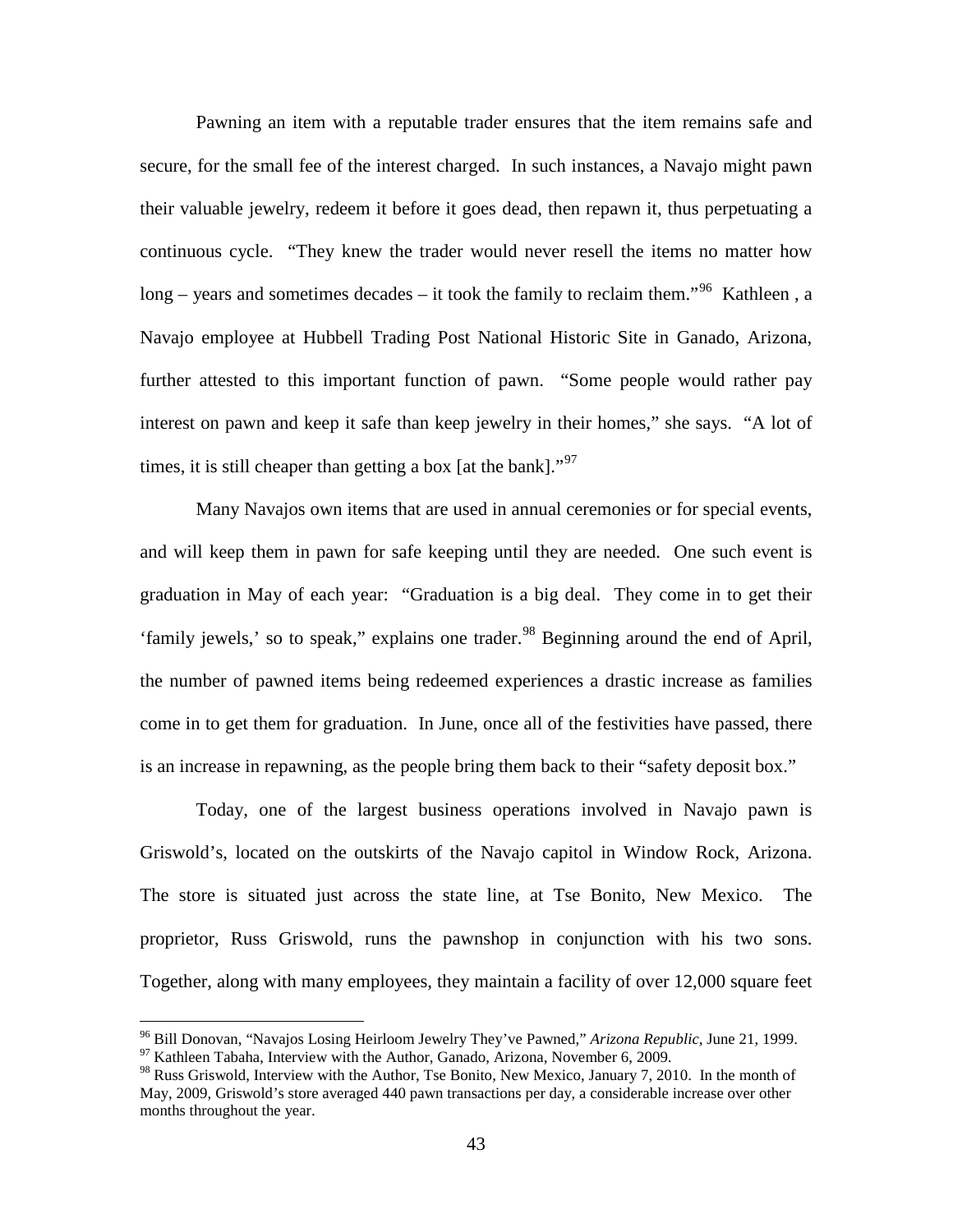with multiple storage rooms to house pawned items. Griswold's is somewhat singular in that they deal almost exclusively in pawn and only sparingly do business in retail Navajo goods. [99](#page-43-0)

Like most modern-day Navajo traders, Russ Griswold has spent his entire life involved in the industry. He came to the reservation with his family at the age of three and grew up in and around trading posts. Beginning in 1958 he operated his own store, and at one time owned posts at three locations in Arizona: Pine Springs, Nazlini, and Fort Defiance and later operated a post at Navajo, New Mexico before moving to his current location at Tse Bonito. He notes that at his older reservation stores, he charged no interest on pawned items if they were exchanged for other items in the store (trade pawn), but if the customer wanted cash (cash pawn), then there was an interest charge.<sup>[100](#page-43-1)</sup>

Griswold remained on the reservation even after the new trading regulations went into effect, but eventually, like many traders, was forced to relocate. "Within ten years of those regulations," he says, "trading posts as we knew them had phased out and became small neighborhood grocery stores. During Peterson Zah's administration they decided they wouldn't renew leases to non-Indians. All the sudden one day my lease was offered to a Native American. I said the heck with that and moved to this location [Tse Bonito, N.M.]."<sup>[101](#page-43-2)</sup>

<span id="page-43-2"></span>

<span id="page-43-1"></span><span id="page-43-0"></span><sup>&</sup>lt;sup>99</sup> Ibid.<br><sup>100</sup> Ibid. "There was a big difference between trade pawn and cash pawn," reiterates former trader Elijah Blair. "A lot of people thought it was all cash pawn…[but] probably the majority of our pawn on the reservation was actually trade pawn, [and] there were no interest charges on trade pawn. All of our markup was already marked up in the merchandise that you sold." (Elijah Blair, Cline Library Interview, Page, Arizona, February 9, 1998.)<br><sup>101</sup> Ibid.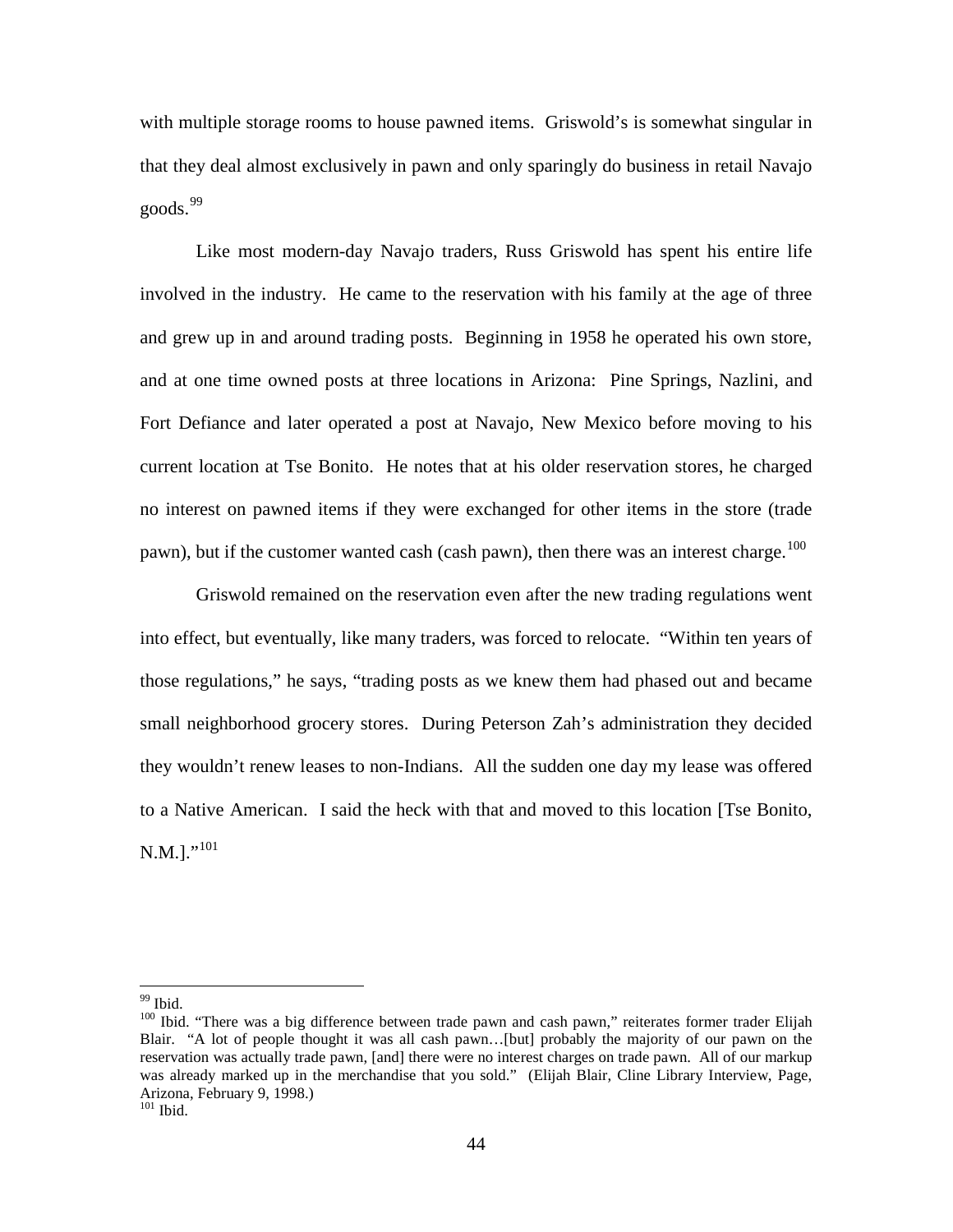Griswold's pawn business has grown over the years to phenomenal proportions, taking in thousands upon thousands of pawned items every year.<sup>[102](#page-44-0)</sup> He conservatively estimates his pawn inventory (as of January, 2010) at over 60,000 individual items, including some 2,400 saddles, 7,000 blanket hangers (with each hanger containing multiple Navajo weavings), 1,600 baskets, several hundred firearms, plus jewelry items which number well over 10,000.

Griswold and his employees maintain a very well organized compound. Two large vaults house pawned jewelry; one vault contains items pawned between the sixteenth and the thirtieth of the month, the other from the first through the fifteenth. The latter vault is larger due to the fact that there is a marked increase in pawn taken in during the first few days of each month, a pattern that coincides with the issuance of social security checks. The jewelry is kept on racks inside the vaults and is meticulously organized. Stapled to each bag is a computer-generated pawn ticket stating the exact date and time of the transaction, description of the item, and other pertinent information. A different colored tag is used for each month of the year. The bags are arranged inside the vaults according first to the date, then to the time, of the pawn transaction. When a notice has been mailed to the owner that the redemption deadline is approaching, a ticket verifying this is added to the bag. Griswold's always sends at least two notifications on all pawn items. This maintains compliance with state statutes, and also helps with inventory purposes. [103](#page-44-1)

<span id="page-44-1"></span><span id="page-44-0"></span><sup>&</sup>lt;sup>102</sup> There is always a minimum of five clerks working at the counter at any given time at his store (Ibid.) <sup>103</sup> Russ Griswold, Interview with the Author, Tse Bonito, New Mexico, January 7, 2010. In 2008, Griswold's spent a total of \$21,500.00 on postage for these postcards. In 2009, they expended \$19,298.00. It is unlawful for them to assess an additional fee on pawned items to recover these monies; it is an operating expense that they simply must live with. Unfortunately, postage costs have invariably risen over the past twenty years, whereas New Mexico pawn laws have not changed at all. When New Mexico's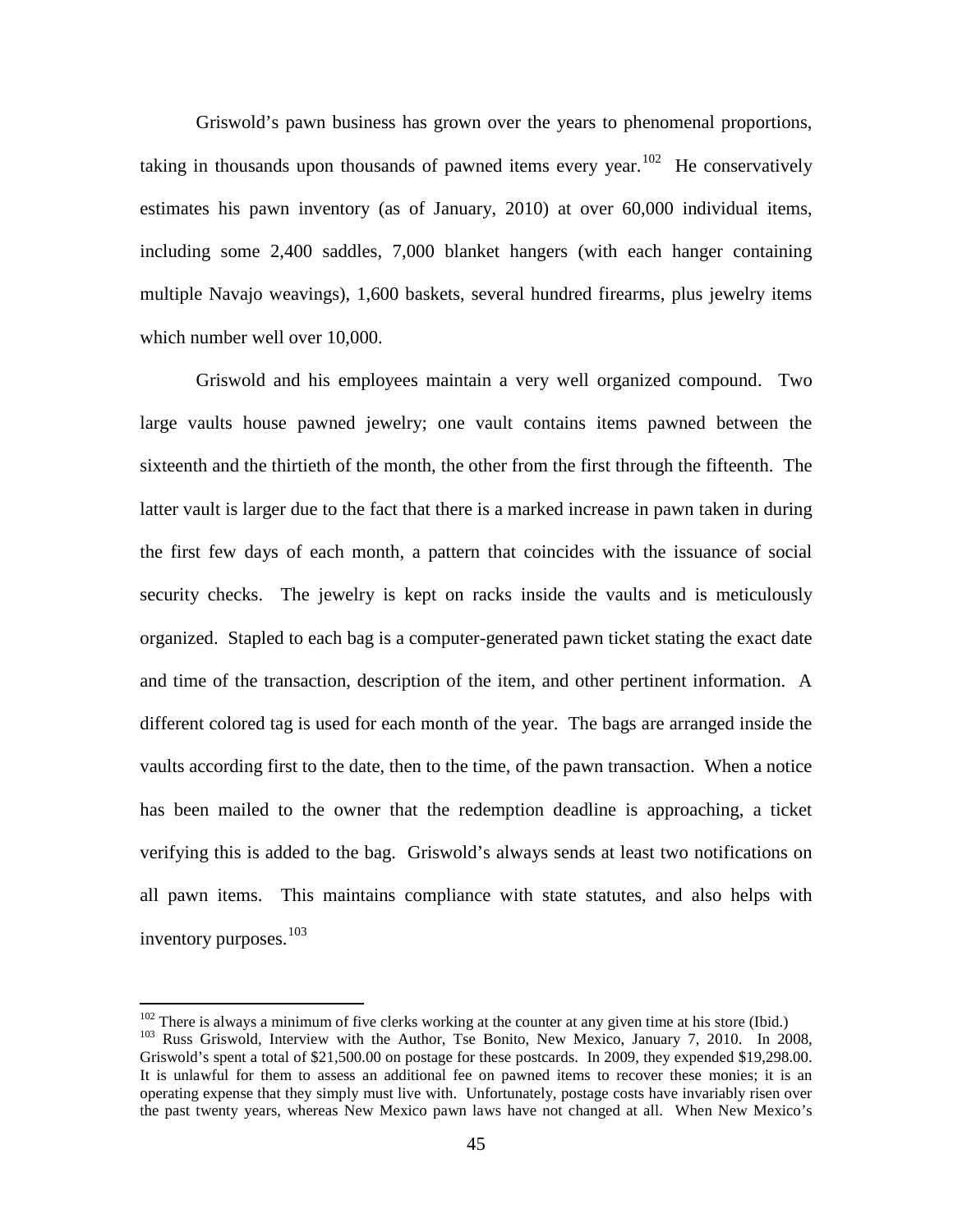Keeping track of such a vast inventory is no small feat, and requires the use of modern technology, a convenience that was not available to early Navajo traders. In the 1970s it would not have been possible to conduct pawn on the level that Griswold's does, with tens of thousands of items in storage at any given time. This was one reason for the continued loss of pawned items and the resulting misunderstandings with customers that were cited in the 1973 FTC report. In the old days, it was simply impossible to keep track of everything. This is no longer the case. The advent of a computer-based inventory system has enabled large-scale trading and pawning operations such as Griswold's to not only survive, but prosper.

"We realized that the handwritten system wouldn't work" with such a large volume of pawn, Griswold explains. The computer database system, designed by Warren Lyons of Shush Yaz Trading Post in Gallup, New Mexico, is now used by most of the larger trading operations. The computer software was put in place at Griswold's store in 1989. This use of technology revolutionized the institution of Navajo trading and especially pawn. Whereas handwritten pawn tickets once had to be filled out for every single transaction, the computer now prints these tickets in a fraction of the time. While saving tremendous amounts of time, this has the added benefit of increasing legibility. "There are no longer worries about penmanship," Griswold relates with a laugh. The system helps to eliminate the frequency of human error and alleviates the trader from the unenviable task of distinguishing between illegible words and numbers, a frequent problem with the old handwritten pawn tickets. Additionally, the computer system

 $\overline{a}$ 

pawn laws were last changed in 1984, postage was 14 cents per postcard. Today, it is 44 cents. This displays the need for revisions in the current pawn laws in order to compensate for these discrepancies.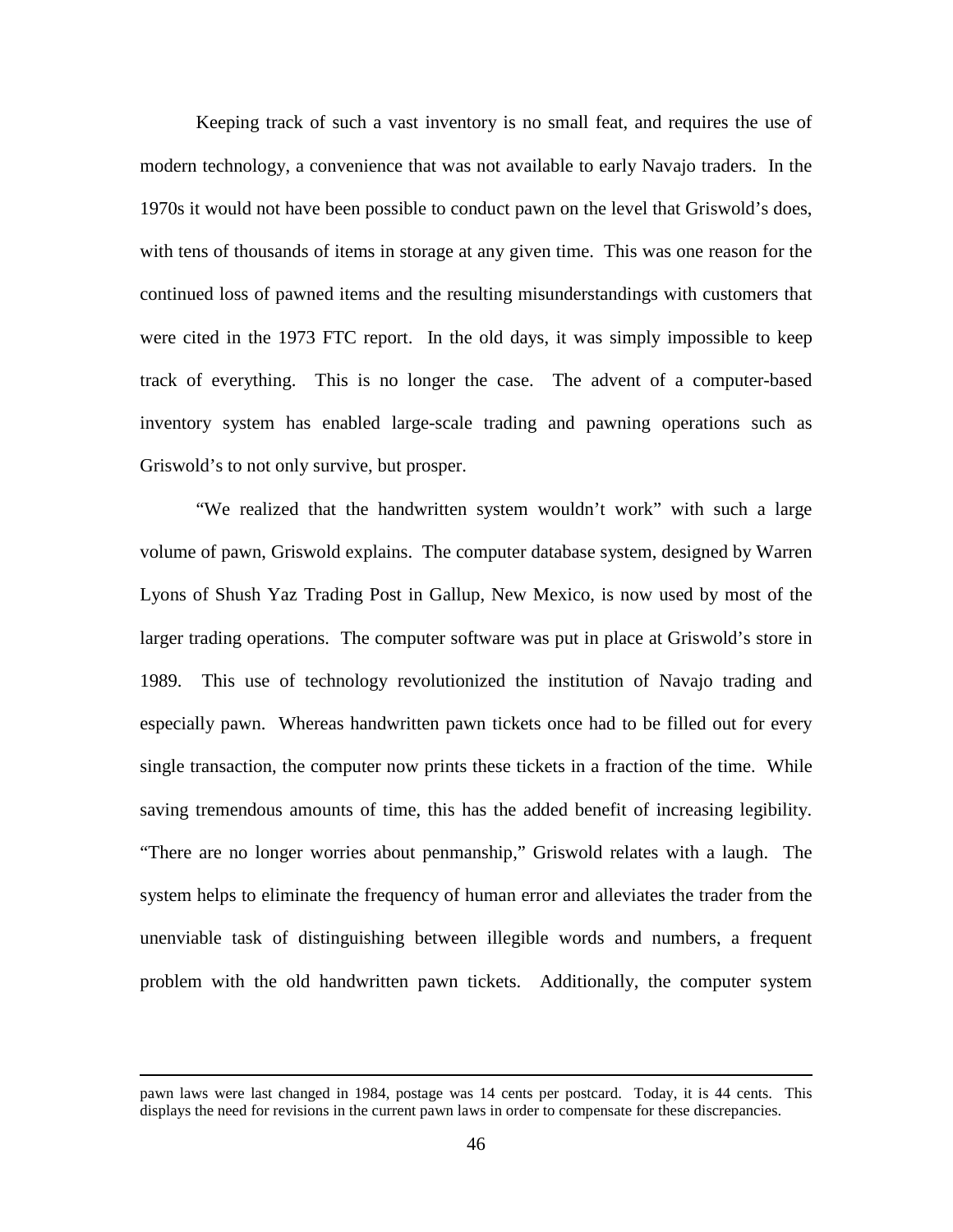makes it faster and easier for Griswold's employees to locate a piece of pawn in the warehouses when the pledgor comes in to redeem it. $104$ 

This software allows for an extremely efficient, reliable system for the pawn business. "If you really want to make me mad," Griswold says, "lose a piece of pawn. It hardly ever happens. Maybe once every two years or so. The system we have works very well."<sup>[105](#page-46-1)</sup> He and his sons take tremendous pride in their business and value their longstanding relationship with the Navajo people. A further testament to their reputation is the fact that many of his customers drive long distances from rural locations to pawn at his store, deliberately passing numerous other pawnshops en route. He estimates that "99.9 percent" of his pawn comes from people living on the Navajo reservation. Despite the distance for many of these people, it remains the closest reliable and reputable pawning location for many on the Arizona portion of the reservation, and most Navajos would prefer to drive the extra distance to his store than settle for a pawn transaction at a closer but less reputable establishment.

In addition to computer-generated pawn tickets, the pawn software also stores a massive database of over 35,000 Navajo customers who have done business at Griswold's since the system was first used in 1989. Thus, the trader can now quickly look to the database to determine an individual's business history at the store. All loans and re-negotiations of loans at Griswold's are based on a customer's history, much like loans at a bank are based on a person's credit. The database allows for an immediate "background" check of any individual who comes into the store, unless they are a firsttime customer (with a customer-base already exceeding 35,000, it is rare for a new

<span id="page-46-1"></span><span id="page-46-0"></span> $104$  Ibid.<br> 105 Ibid.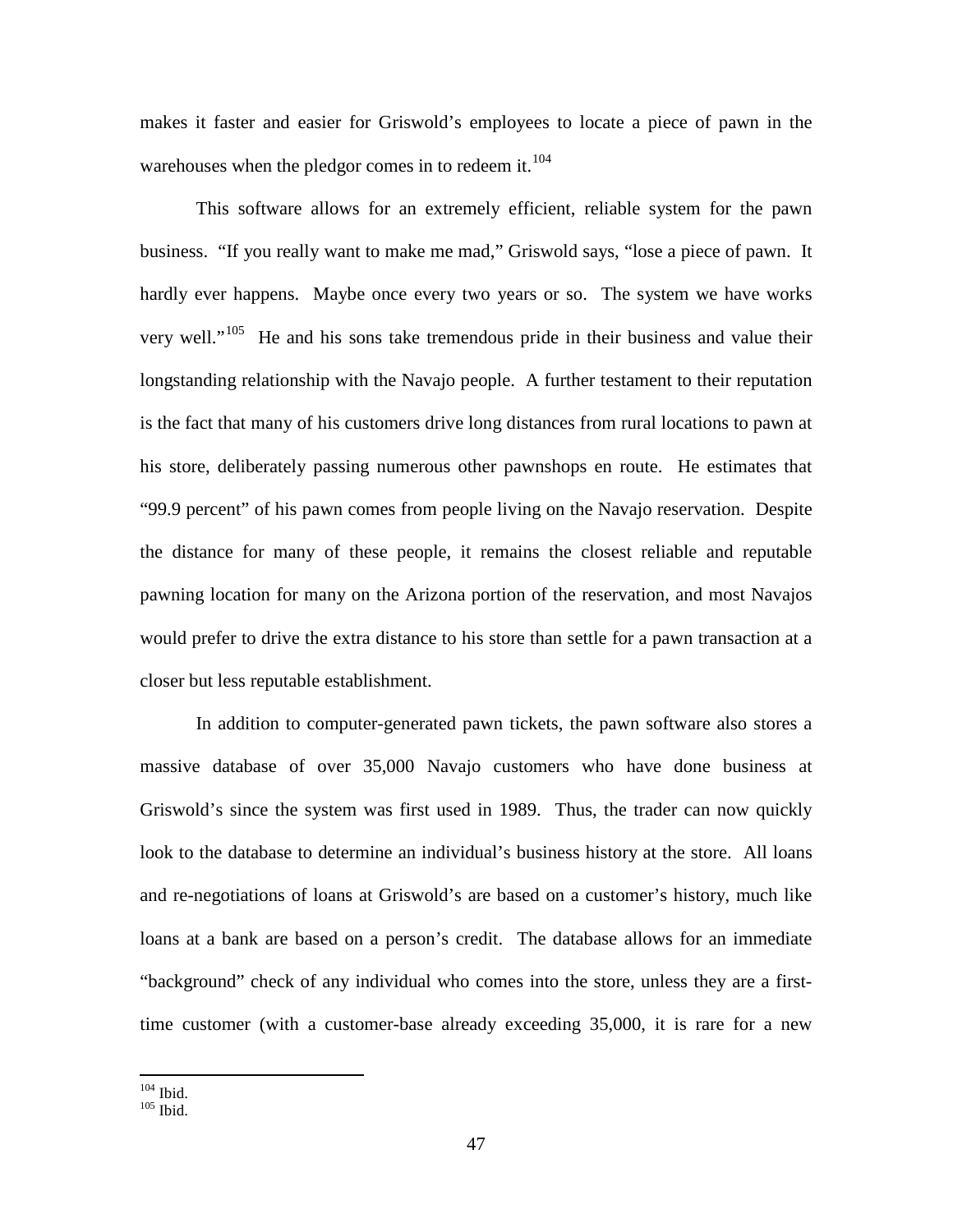Navajo customer to come in to Griswold's). If a person is found to have been a long-time customer with a good history (and indeed most are), they will be loaned a higher amount on their pawn, and may also be allowed to renegotiate their initial pawn transaction if it becomes necessary. First-time customers are never turned away, but are generally offered less on their pawn until they have built up a favorable history.<sup>[106](#page-47-0)</sup>

New Mexico traders operate under the state's pawn laws, creating a relatively uniform set of conditions among all larger trading operations. The law stipulates maximum interest rates, minimum holding periods, as well as a maximum amount that can be loaned on any one item (\$2,000). New Mexico pawn laws allow for a one-time interest charge of 10 percent for the first month, followed by four percent for each of the three months thereafter.<sup>[107](#page-47-1)</sup> These interest rates are adhered to by nearly all Navajo traders, although circumstances do arise in which they will lower the rates for certain customers.

A 120-day holding period for unredeemed pawn is the minimum required by New Mexico state law, although all Navajo traders hold pawn for considerably longer periods of time, usually at least a year. This one-year period exists as an unspoken mutual understanding between trader and customer; any trader selling dead pawn before a year has passed is likely to meet with unhappiness among their customers. "We hold pawn for a year," explains Bill Richardson of Gallup, "and if it hasn't been paid we contact them, write them a letter."<sup>[108](#page-47-2)</sup>

<span id="page-47-0"></span> <sup>106</sup> Ibid.

<span id="page-47-1"></span><sup>107</sup> New Mexico Pawnbrokers Act, §56-12-1 *et seq.;* Bill Richardson, Interview with the Author, Gallup, New Mexico, November 6, 2009.

<span id="page-47-2"></span><sup>108</sup> Ibid.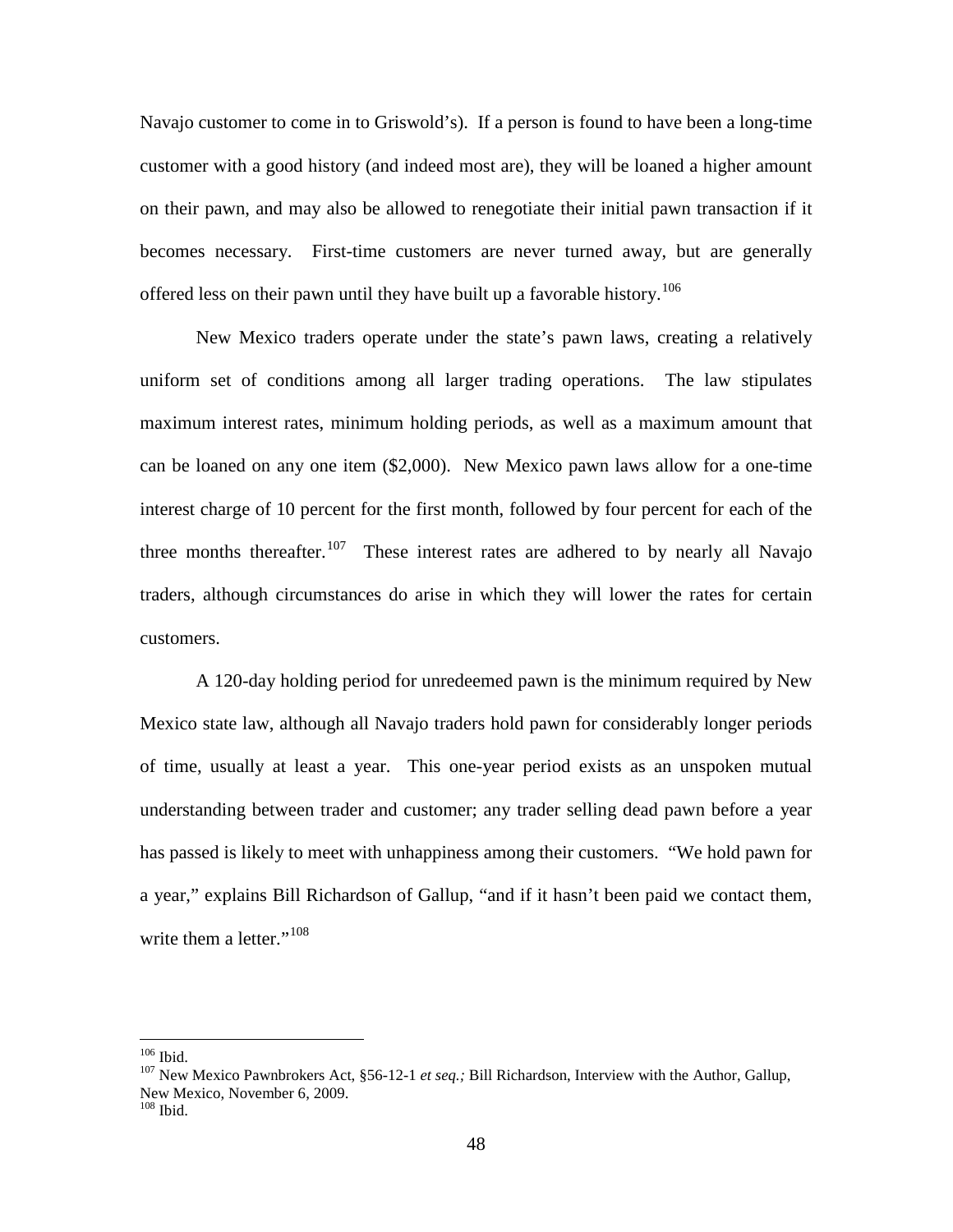New Mexico state pawn laws require that a notice be mailed to a customer before any pawned item becomes **Error! Bookmark not defined.**dead pawn. There is no stipulation in the law that one must verify receipt of the notification, although almost all traders maintain some type of documentation, such as computer receipts or postal service receipts. "This covers the trader in case the Navajo claims to have never received notice of their pawn going dead."[109](#page-48-0) Most traders will mail not one, but several notices to their Navajo customers. In most cases they will respond, either calling on the phone or coming in to the store to ask for an extension, which is always granted, no questions asked. "This is considered an unspoken courtesy," says one trader, noting that the customer must continue to pay interest for the extension period but that the item will not become dead pawn. $110$ 

Bill Richardson, proprietor of Richardson's in Gallup, New Mexico also follows the four percent interest guidelines; however, many times it is prudent to reduce this rate for some customers. "Sometimes the interest runs up so high that we cut it back to two percent," he says. Such a practice has led to a very high reputation for Richardson's among their customers, which is worth much more to any trader's business than the small monetary difference between two and four percent. "We get along real well with the Indians," says Richardson.<sup>[111](#page-48-2)</sup> When this author entered Richardson's and inquired as to the possibility of an interview, one Navajo customer, overhearing the subject of the inquiry, looked over and said enthusiastically, "You've come to the right place."

<span id="page-48-0"></span><sup>&</sup>lt;sup>109</sup> Colin Tanner, Interview with the Author, Gallup, New Mexico, January 7, 2010.<br><sup>110</sup> Bill Richardson, Interview with the Author, Gallup, New Mexico, November 6, 2009.

<span id="page-48-2"></span><span id="page-48-1"></span><sup>&</sup>lt;sup>111</sup> Ibid. Successful traders go to any length necessary to maintain amicable relations with their pawning customers. This includes circumstances involving a person's death. Elijah Blair explains, "In cases of death…if people had pawn in there, we always somehow made arrangement, because they always…buried all the jewelry with the deceased, and we always somehow made arrangement to get it back to them. [We] may have to switch things around, but we definitely did it." (Elijah Blair, Cline Library Interview, Page, Arizona, February 9, 1998).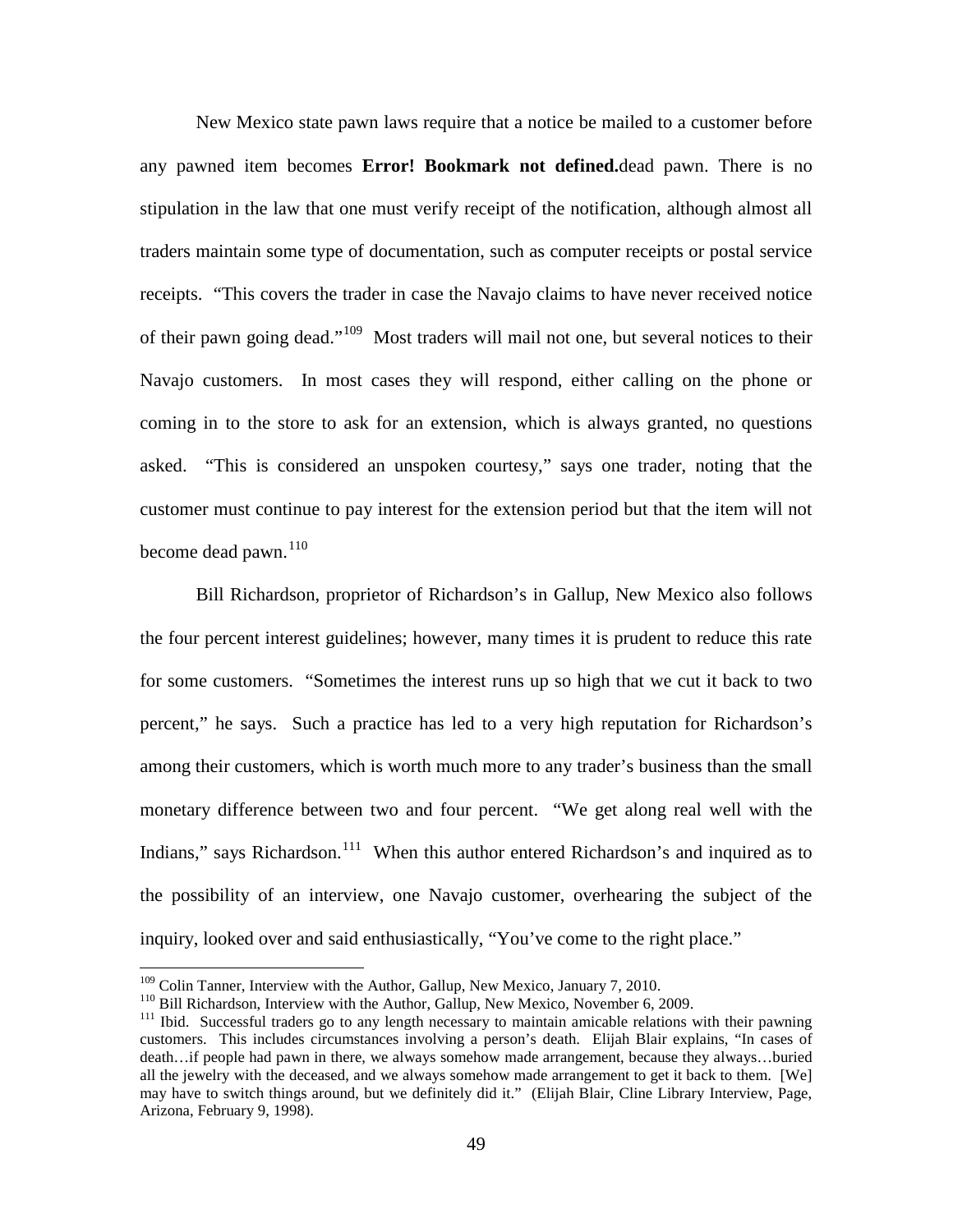One detrimental modern phenomenon is the pawning of unwanted items with no intention of redemption. This practice, inasmuch as Navajo pawn is concerned, exists primarily in more urban areas such as Gallup and Farmington, New Mexico and Winslow, Arizona, and results from the tendency of Navajos visiting the flea market to look for jewelry and other items at cheap prices, then take them to the pawnshop to make a quick and easy profit. Other times, unwanted birthday and Christmas gifts are pawned for this same purpose. In these cases, the customer will seek the pawnshop willing to loan the highest amount of money on the item, because these individuals have no intention of ever redeeming their pawn. Modern traders have learned to watch out for such practices in order to avoid lending too much money on an item that will never be redeemed.<sup>[112](#page-49-0)</sup> Indeed, most longtime Navajo traders refuse to accept common pawnshop items such as electronics and other goods of modern manufacture for this very reason.

Another very modern, and unforeseen, circumstance of pawn in the Gallup area has been the effect of a new tribal casino, located several miles east of the town along Interstate  $40$ .<sup>[113](#page-49-1)</sup> The casino, which has only been in operation since 2008, has resulted in several interesting economic changes in the area, and has had a noticeable effect on pawn.

"The Indians come in to pawn to get money for gambling," explains Bill Richardson. Whereas before a customer would often borrow only as much money as they needed to get by, they will now borrow substantially greater amounts on their pawn. Once this money is lost at the casino, the customer will oftentimes return to the store to

<span id="page-49-0"></span><sup>&</sup>lt;sup>112</sup> Bill Malone, Interview with the Author, Gallup, New Mexico, January 7, 2010. This practice is not limited to Navajo pawn, but rather has become a widespread practice at pawnshops across America. (Caskey, *Fringe Banking*, p. 71).<br><sup>113</sup> Fire Rock Casino, a 64,000 square-foot facility, is located near Church Rock east of Gallup, and opened

<span id="page-49-1"></span>to the public in November, 2008.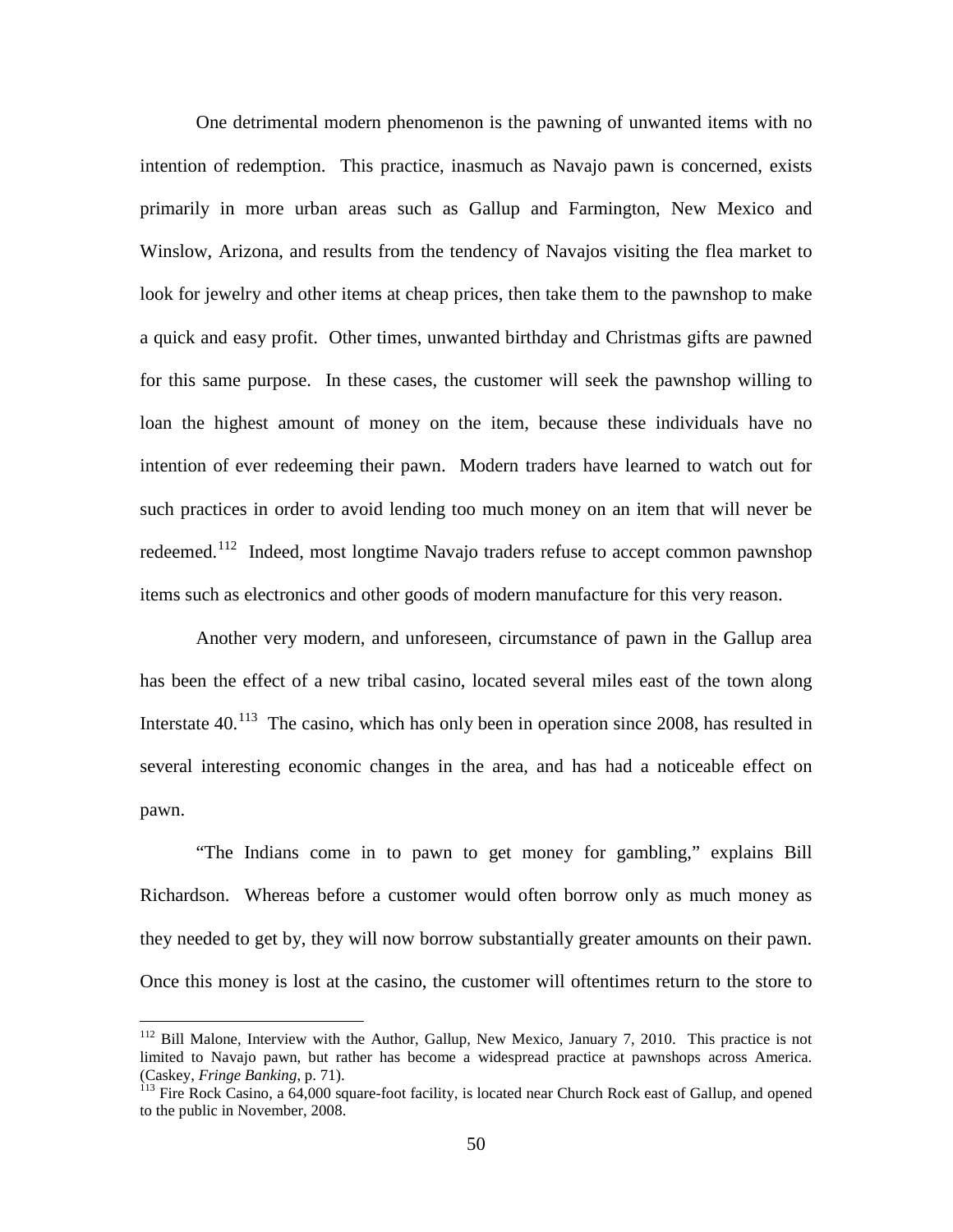negotiate a larger loan. "They keep coming back and raising their initial pawn. Say they pawn a \$1,000 belt for \$500, then [they] come back in a week and raise the pawn \$100, then again the next week."<sup>[114](#page-50-0)</sup> This has had an extremely detrimental impact on many Navajo people, as they find themselves getting further into debt and unable to redeem their pawned items.

Other traders further attest to the negative impacts of the new casino on the Navajo people. Bill Malone notes, "The only two good things about that casino is that it hires quite a few Navajos to work there, and it lets the tribe get some money back." However, he also notes that the majority of the casino's patrons are Navajos themselves, and it is not infrequent for an individual to lose their entire paycheck there and be forced to pawn an item they might not have otherwise pawned.<sup>[115](#page-50-1)</sup>

Contrary to Richardson and Malone in Gallup, Russ Griswold at Tse Bonito, N.M. says that he has actually lost customers since the casino opened. The reasons for this are uncertain, but it is likely related in some way to his distance from the casino, his store being some 40 miles away, whereas Gallup is only a few miles away from the casino. Many of the Native Americans living on reservation lands, who comprise the majority of Griswold's customer base, simply do not travel so great a distance to gamble at the casino, whereas the people living in and around Gallup are much closer and thus frequent the gambling establishment more often. $116$ 

<span id="page-50-0"></span><sup>&</sup>lt;sup>114</sup> Bill Richardson, Interview with the Author, Gallup, New Mexico, November 6, 2009. The practice of returning to the trader and raising one's pawn is not new. Elijah Blair states, "Back before the days of the Truth in Lending Act, [the Navajo] would come in and…he would pawn a bracelet that's worth \$500. Well, he may only buy \$10 worth of stuff on his pawn...it's just like an open-end account. He would come in a month later [and say], 'Well, I want some more flour,' so then you would just keep adding it to that bracelet as he came in." (Elijah Blair, Cline Library Interview, Page, Arizona, February 9, 1998.)<br><sup>115</sup> Bill Malone, Interview with the Author, Gallup, New Mexico, January 7, 2010.<br><sup>116</sup> Russ Griswold, Interview with the

<span id="page-50-2"></span><span id="page-50-1"></span>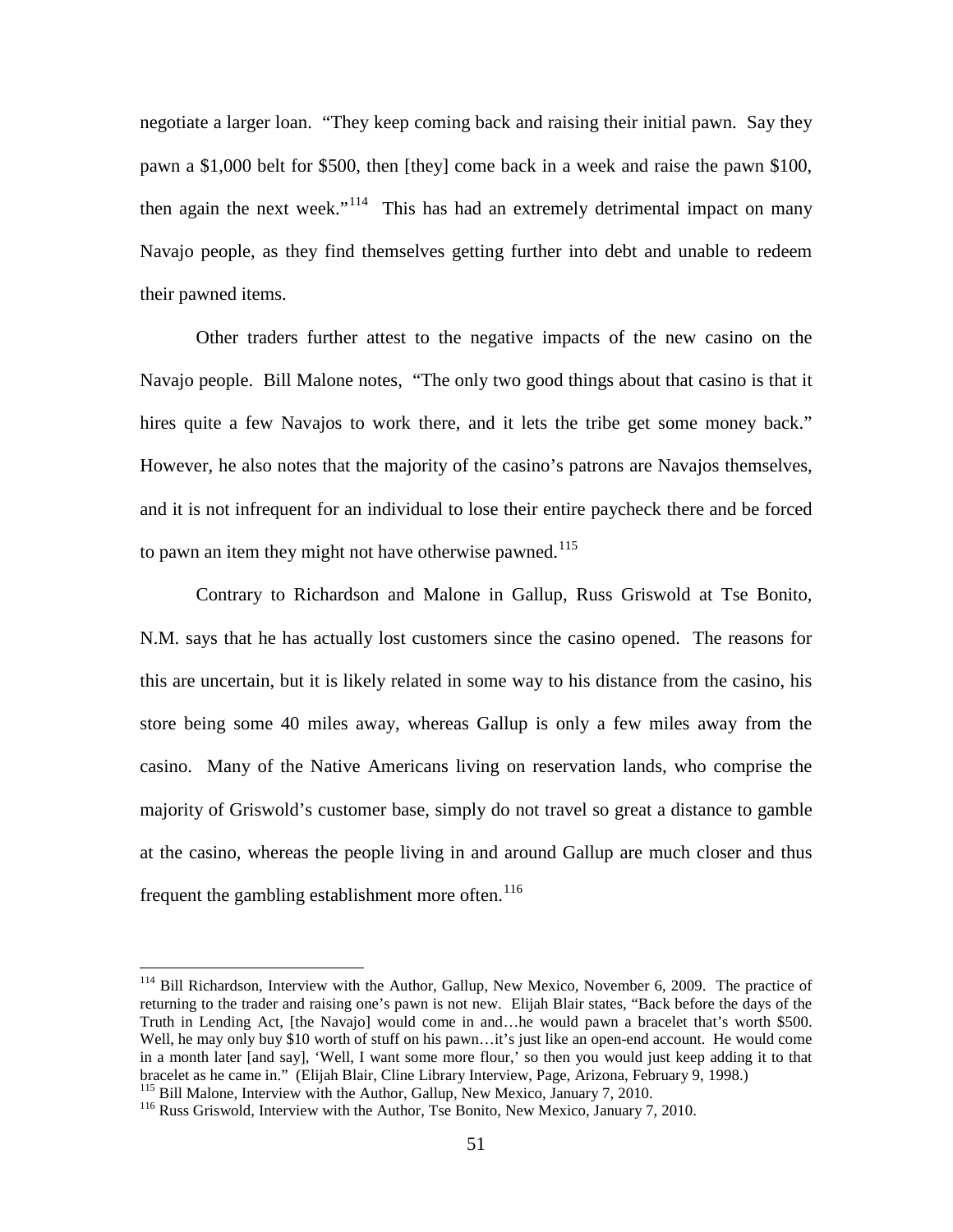The recession that began in 2008 has affected people all over the globe, and those living on the Navajo reservation are no exception. Off-reservation pawnshops in Arizona and New Mexico have witnessed an increase in business as people are forced to pawn treasured family heirlooms in order to put gas in the car and food on the table. In Winslow, Arizona, at Dollar Trading & Pawn, "The vast majority of regulars through the doors are Native Americans. Some are hawking handsome wool blankets…but increasingly, as recession drives the local population on to part-time working or out of a job, they come to pawn the family possessions."<sup>[117](#page-51-0)</sup>

In January 2010, the Navajo County Board of Supervisors in Navajo County, Arizona enacted new pawn regulations aimed at preventing stolen items from being pawned at trading posts surrounding the reservations. The new regulations could have far-reaching ramifications and will allow the county sheriff to levy a fee of three dollars on each pawn transaction, the revenue from which will be used to pay the salary and operating costs of a full-time employee charged with overseeing pawn transactions throughout the county. Traders and Navajos both contend that such a fee is excessive and will put a strain on the usefulness of the industry to the Navajo people.

An additional provision of the new regulations requires pawn dealers to take a photograph of every person who pawns an item, as well as of the item itself. Navajo County Sheriff K.C. Clark states that these photos will "provide the sheriff's office with a visual record of the item pawned and the person pawning it, allowing for more rapid and efficient identification of stolen items and prosecution of individuals pawning them." However, this raises questions of privacy rights of customers, and many are understandably wary of having their photograph taken every time they pawn an item.

<span id="page-51-0"></span> <sup>117</sup> Chris McGreal, "Observer Foreign Pages," *The Observer* (England), August 30, 2009, p. 30.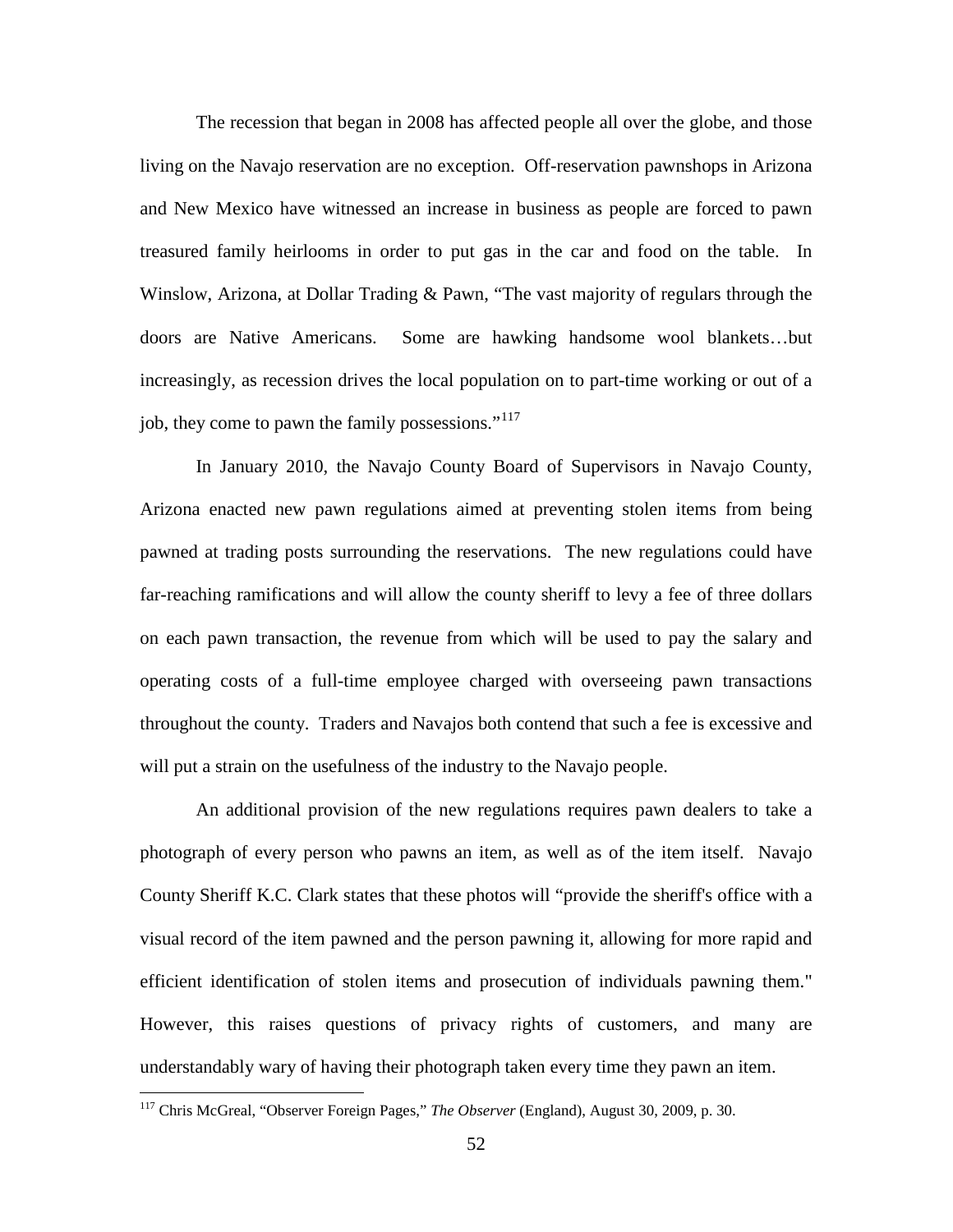The situation is reminiscent of that which occurred in 1973 with the FTC hearings. Once again, public hearings were held, with many traders and pawnbrokers attending in order to voice their adamant opposition to the measure. The primary area of contention among traders surrounds the implementation of the three-dollar fee, which they claim will cause a decrease in pawn transactions.

The Navajo County Board of Supervisors has included a provision that the program will be reviewed after one year to determine its effectiveness. At that time, changes can be made according to their findings. Interestingly, these regulations are applicable only in Navajo County, Arizona, and will have no effect in New Mexico or Utah. Thus, the detrimental impact upon Arizona pawnbrokers could inversely have a positive impact for traders in New Mexico and Utah who accept pawn. At any rate, this serves as a modern example of the continuing regulation of the pawn industry in and around the Navajo Nation.<sup>[118](#page-52-0)</sup>

Pawn as an institution has, since time immemorial, been prone to many negative perceptions by the American public. This has been true not only of pawn in general, but also of Navajo pawn. In many ways, Navajo pawn, in its various complexities, is a highly misunderstood trading practice that has become heavily rooted in tradition and culture. Over many decades, pawn has become a key component of the Navajo economy and way of life, and many of those peoples are dependent on it as a means of banking. The importance of pawn to the Navajo people is made evident by the persistence of the institution despite numerous attempts by outside forces to undermine the practice. Despite continuing changes in laws and regulations, as well as the successful attempts in

<span id="page-52-0"></span> <sup>118</sup> Bill Donovan, "Navajo County Pawn Regulations Aimed At Stolen Items," *The Navajo Times*, January 21, 2010.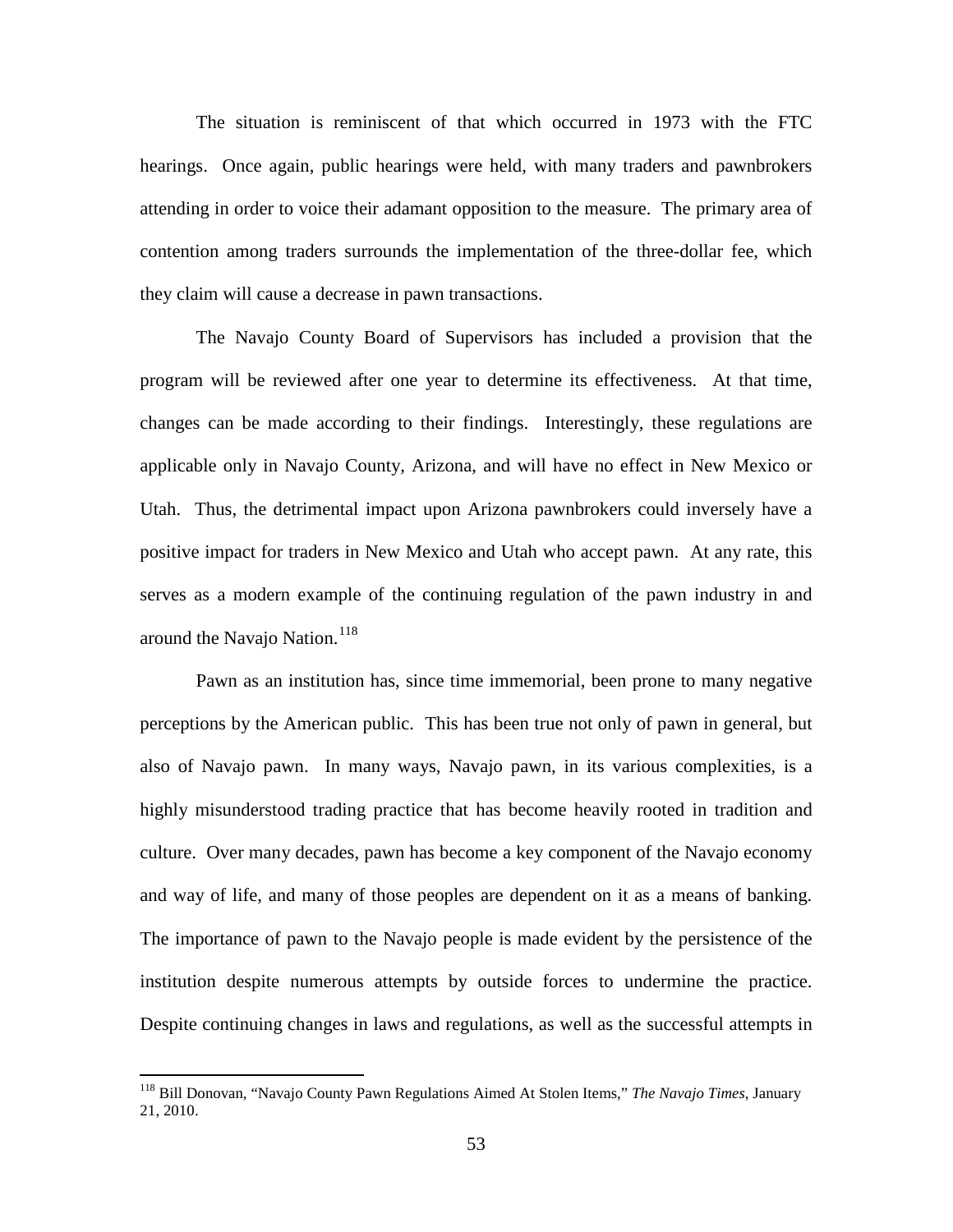the 1970s to eliminate pawn from the reservation altogether, pawn has managed to survive into the modern era and in many instances continues to thrive. Because of its controversial nature, Navajo pawn will doubtless face more challenges in the future, but the tremendous importance of the institution to the Navajo culture will ensure that pawn will likely survive in some form for a long time to come.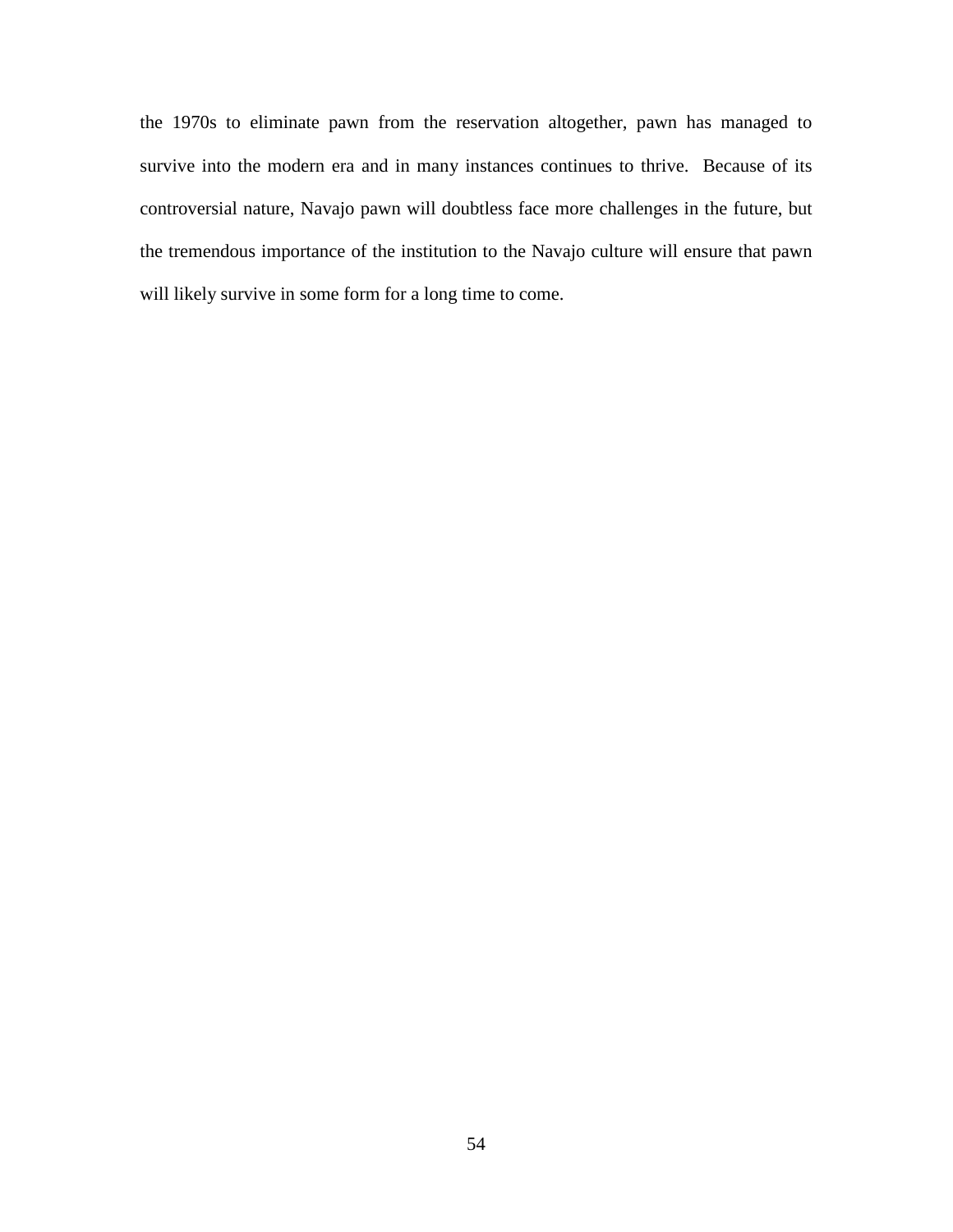Appendix A: 1973 Federal Trade Commission Report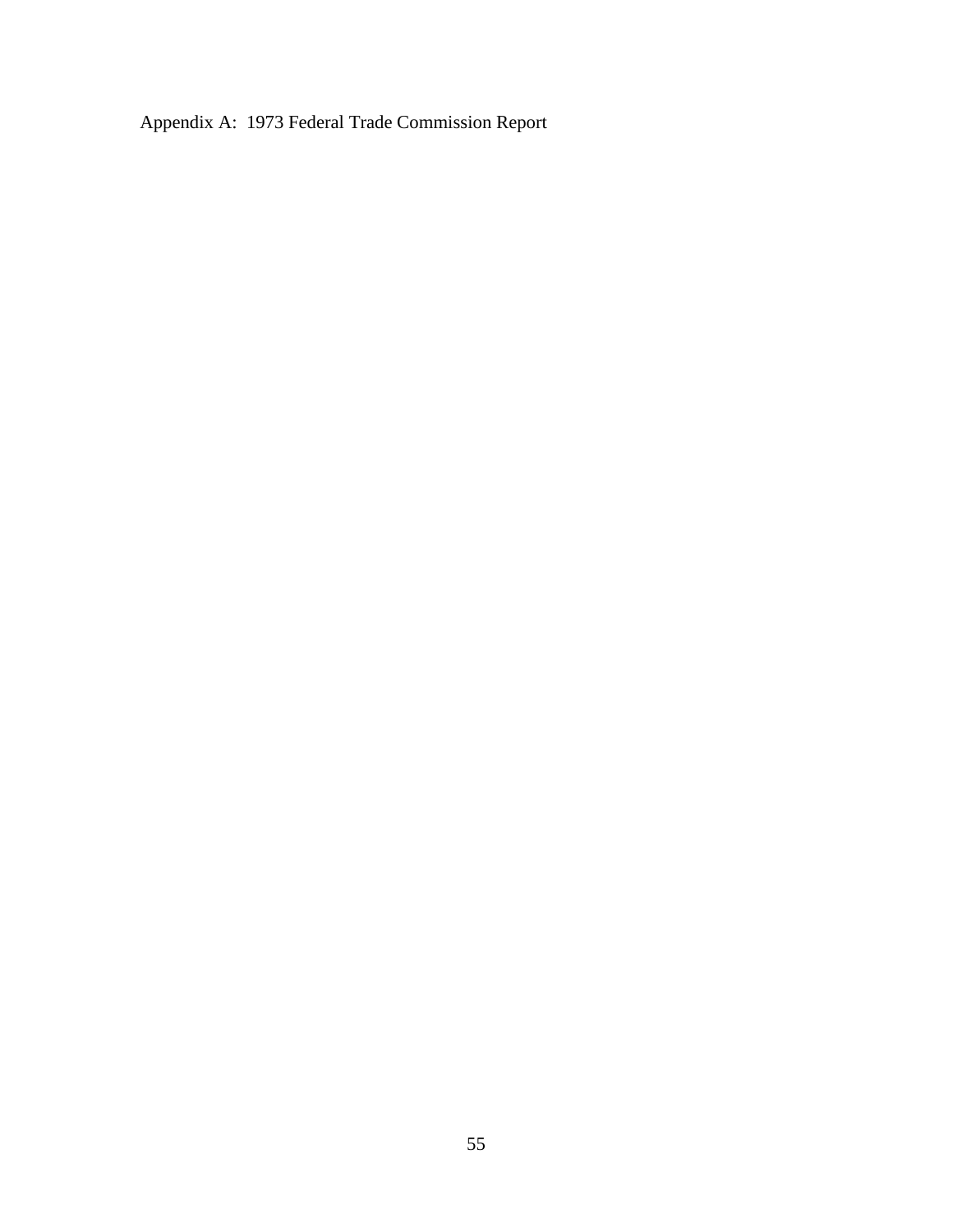Appendix B: Truth In Lending Act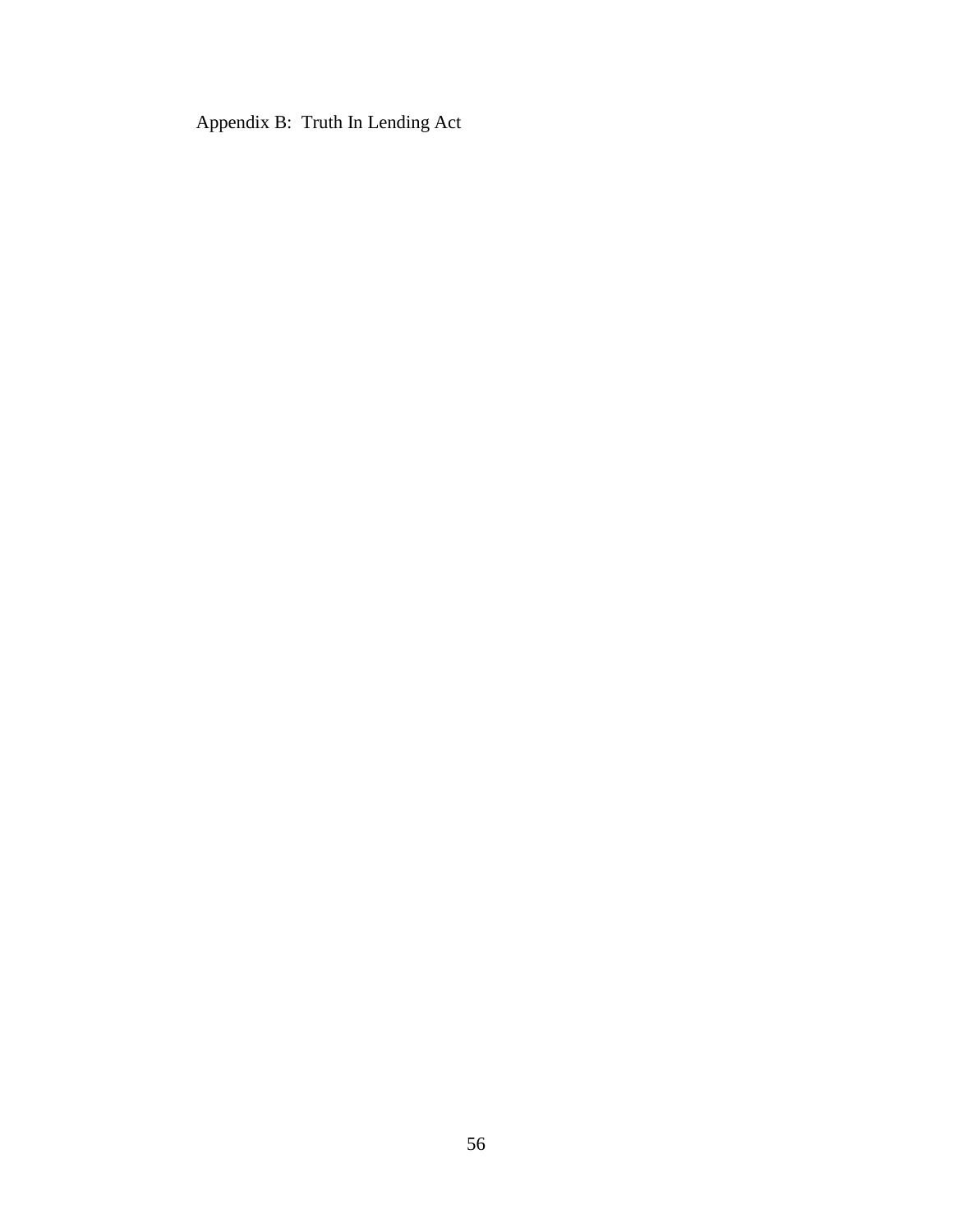Appendix C: Payday Loan Act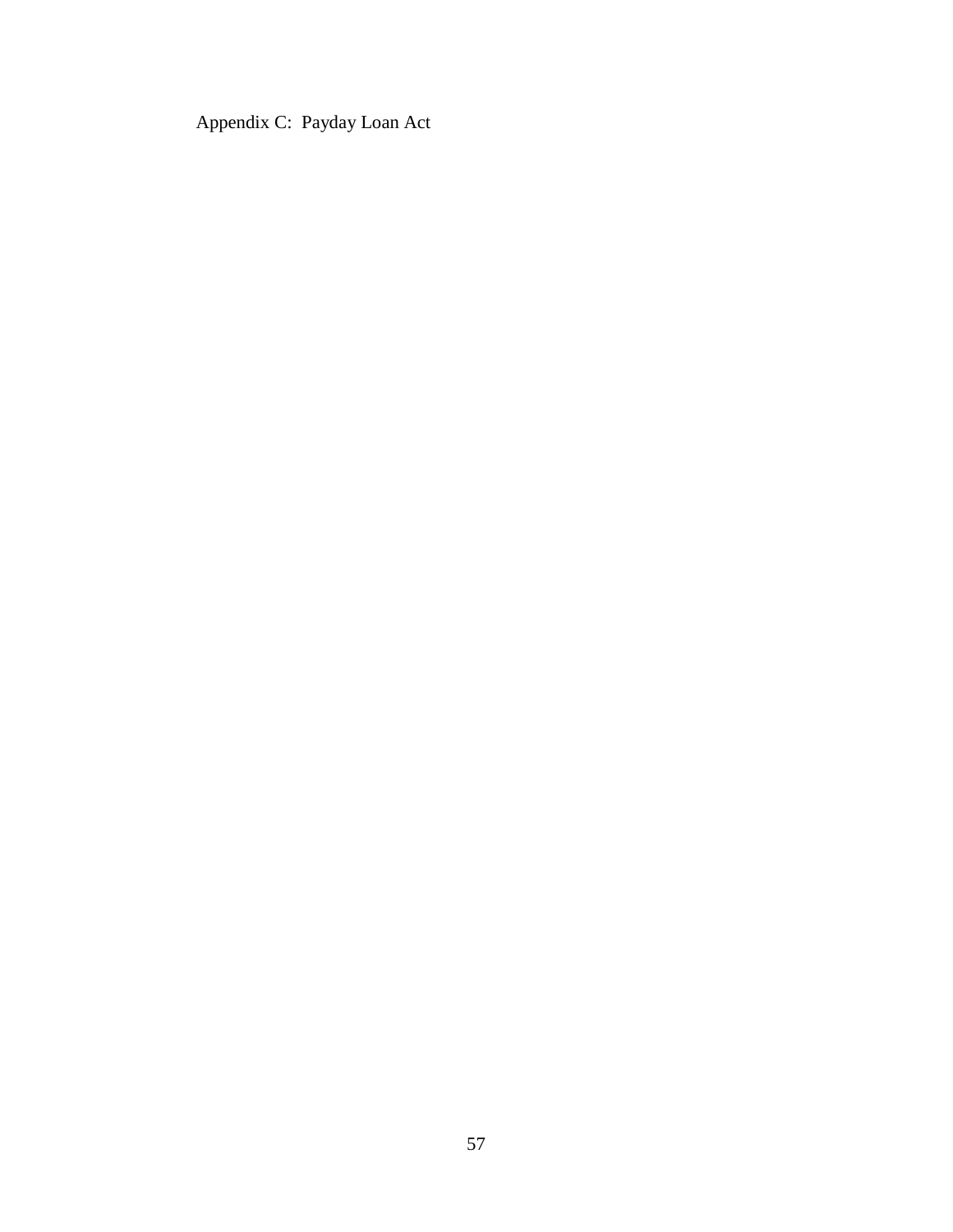Appendix D: 2010 Pawn Rules Chart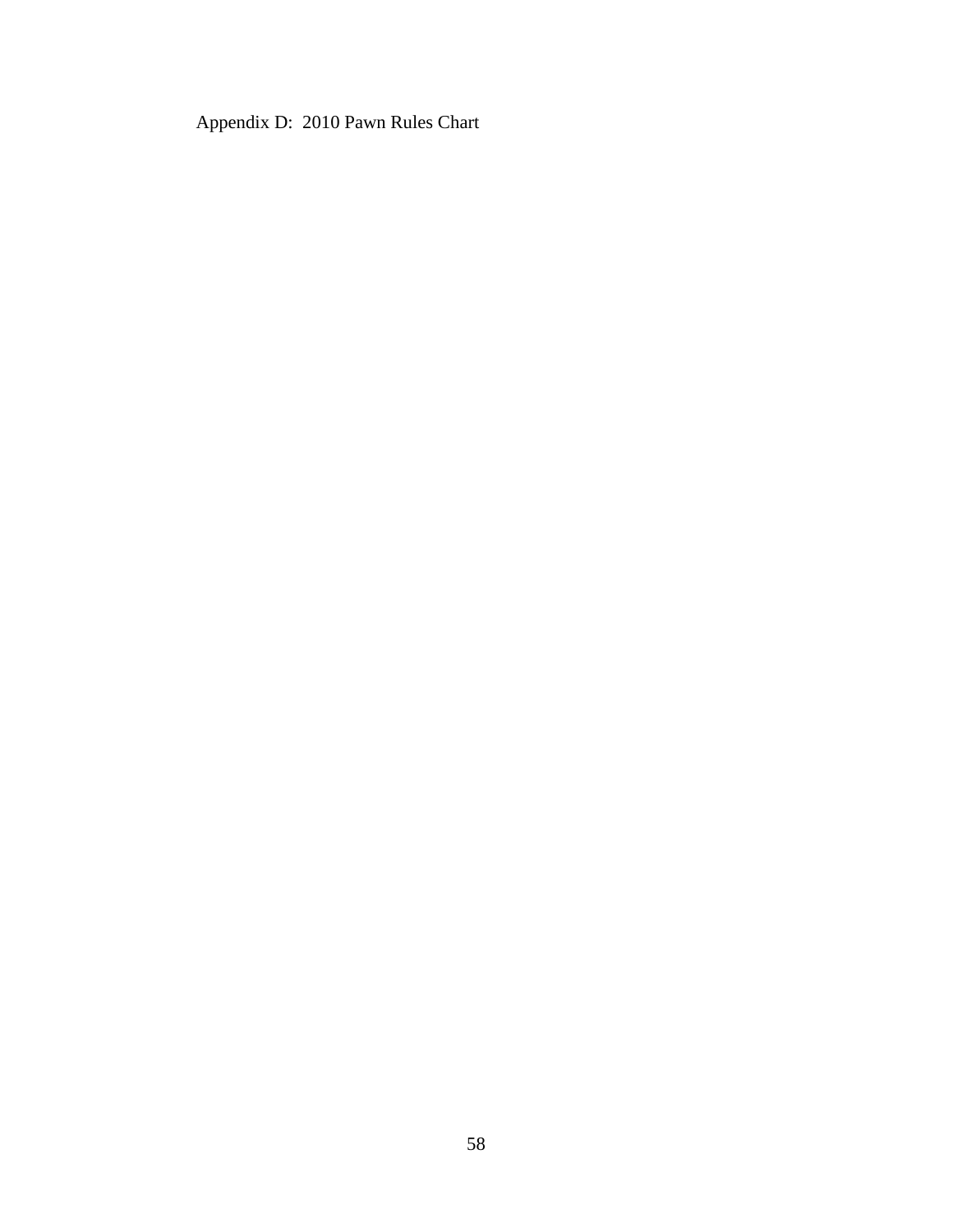Appendix E: Bibliography

# Archival Collections; Primary Sources

Arizona Revised Statutes, Annotated, Vol. 14, Trade and Commerce, Pawn Laws, §44- 1624.

Hubbell Papers, Special Collections, University of Arizona Library, Tucson.

Archives and Collections, Hubbell Trading Post National Historic Site.

Consumer Credit Protection Act (Truth In Lending Act), *Section 1 of title I of the Act of May 29, 1968 (Pub. L. No. 90--321; 82 Stat. 146), effective May 29, 1968].*

New Mexico Statutes, Annotated, Commercial Law: Trade Practices and Regulations, New Mexico Pawnbrokers Act, §56-12-1 *et seq.*, 2003.

Oral History of Trading Interviews, Cline Library, Northern Arizona University.

Records of the United Indian Trader Association, UITA, MS299, Cline Library Special Collections, Northern Arizona University.

Federal Trade Commission, Staff Report: *The Trading Post System on the Navajo Reservation*, U.S. Government Printing Office, Washington, D.C. 1973.

#### Secondary Sources

Bahr, Howard M., *Dine Bibliography to the 1990s: A Companion to the Navajo Bibliography of 1969,* The Scarecrow Press, Inc., London, 1999.

Caskey, John P, *Fringe Banking: Check-Cashing Outlets, Pawnshops, and the Poor*, Russell Sage Foundation, New York, 1994.

Gilbreath, Kent, *Red Capitalism: An Analysis of the Navajo Economy*, University of Oklahoma Press, Norman, 1973.

Gramm, Warren S., "Credit Saturation, Secular Redistribution, and Long-Run Stability," *Journal of Economic Issues XII* (June 1978): pp. 307-327.

Iverson, Peter, *Dine: A History of the Navajos,* University of New Mexico Press, Albuquerque, 2002.

McNitt, Frank, *The Indian Traders*, University of Oklahoma Press, Norman, 1962.

Powers, Willow R., *Navajo Trading: The End of an Era,* University of New Mexico Press, Albuquerque, 2001.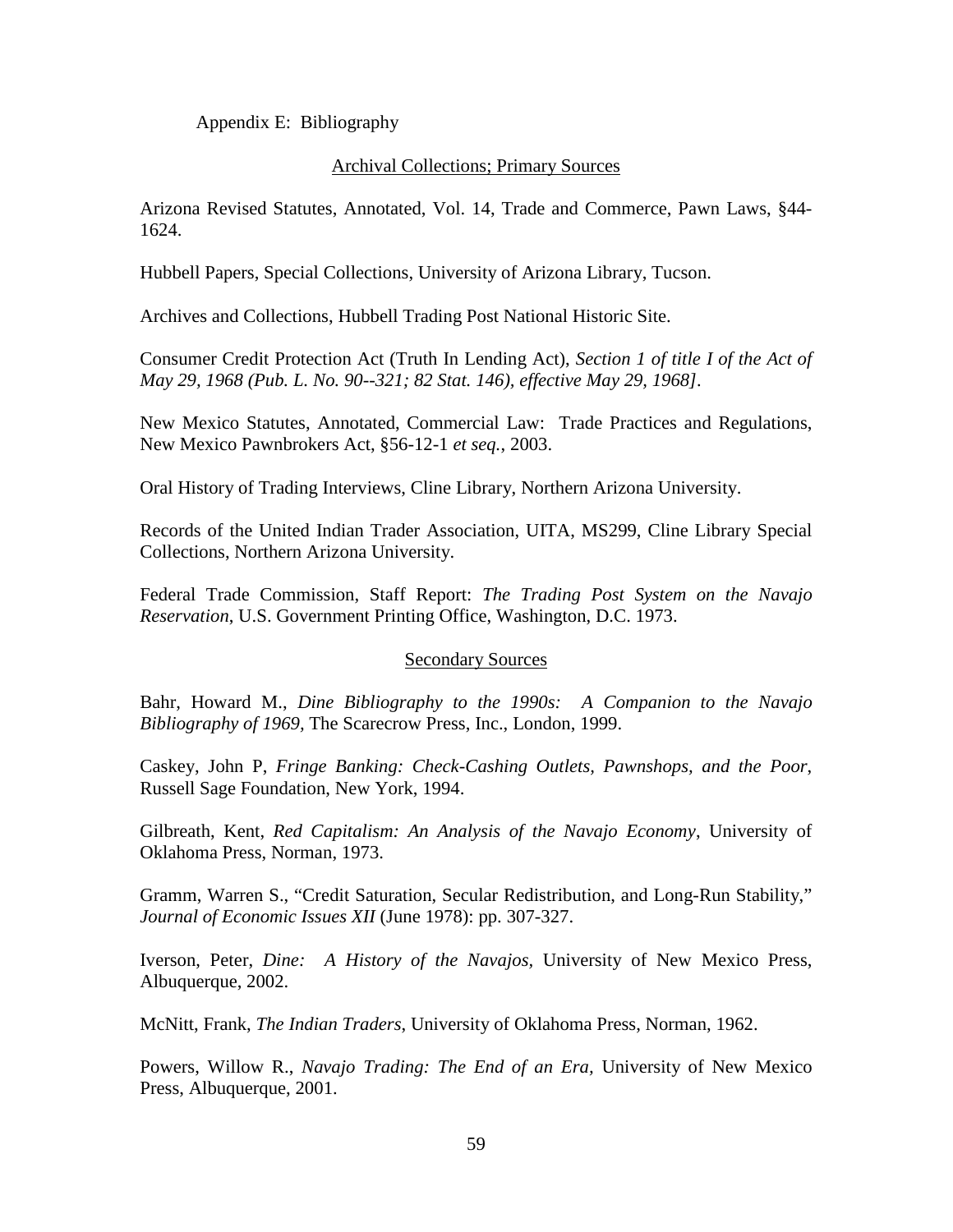Robinson, Sherry Zimmer, "Navajo Jewelry: High Fashion and Pawn System," *The Nation* 221(19) December 6, 1975, pp. 583-586.

Weiss, Lawrence David, *The Development of Capitalism in the Navajo Nation: A Political-Economic History,* MEP Publications, Minneapolis, MN 1984.

### **Newspapers**

*Arizona Republic Dine Baa-Hani Gallup Independent The Nation The Navajo Times The Observer* (England)

#### Interviews

Jim Babbitt, Cline Library, Flagstaff, Arizona, July 21, 1999. Paul Begay, Cline Library, Page, Arizona, February 10, 1998. Elijah Blair, Cline Library, Page, Arizona, February 9, 1998. Bruce Burnham, Cline Library, Sanders, Arizona, July 17, 1998. Joe Danoff, Cline Library, Gallup, New Mexico, 2000. Ed Foutz, Cline Library, Shiprock, New Mexico, March 9, 1998. Russ Griswold, Interview with the author, Tse Bonito, New Mexico, January 7, 2010. Bill Malone, Interview with the author, Gallup, New Mexico, January 7, 2010. Bill Richardson, Interview with the author, Gallup, New Mexico, November 6, 2009. Jay Springer, Cline Library, Flagstaff, Arizona, December 17, 1998. Kathleen Tabaha, Interview with the author, Ganado, Arizona, November 6, 2009. Colin Tanner, Interview with the author, Gallup, New Mexico, January 7, 2010. Charles Tansey, Cline Library, Farmington, New Mexico, March 10, 1998. Tobe Turpen, Cline Library, Albuquerque, New Mexico, December 13, 1998. Irl Wallace, Interview with the author, Gallup, New Mexico, November 6, 2009. Peterson Zah, Cline Library Interview, Tempe, Arizona, March 16, 1999.

#### Internet

<http://www.dnalegalservices.org/>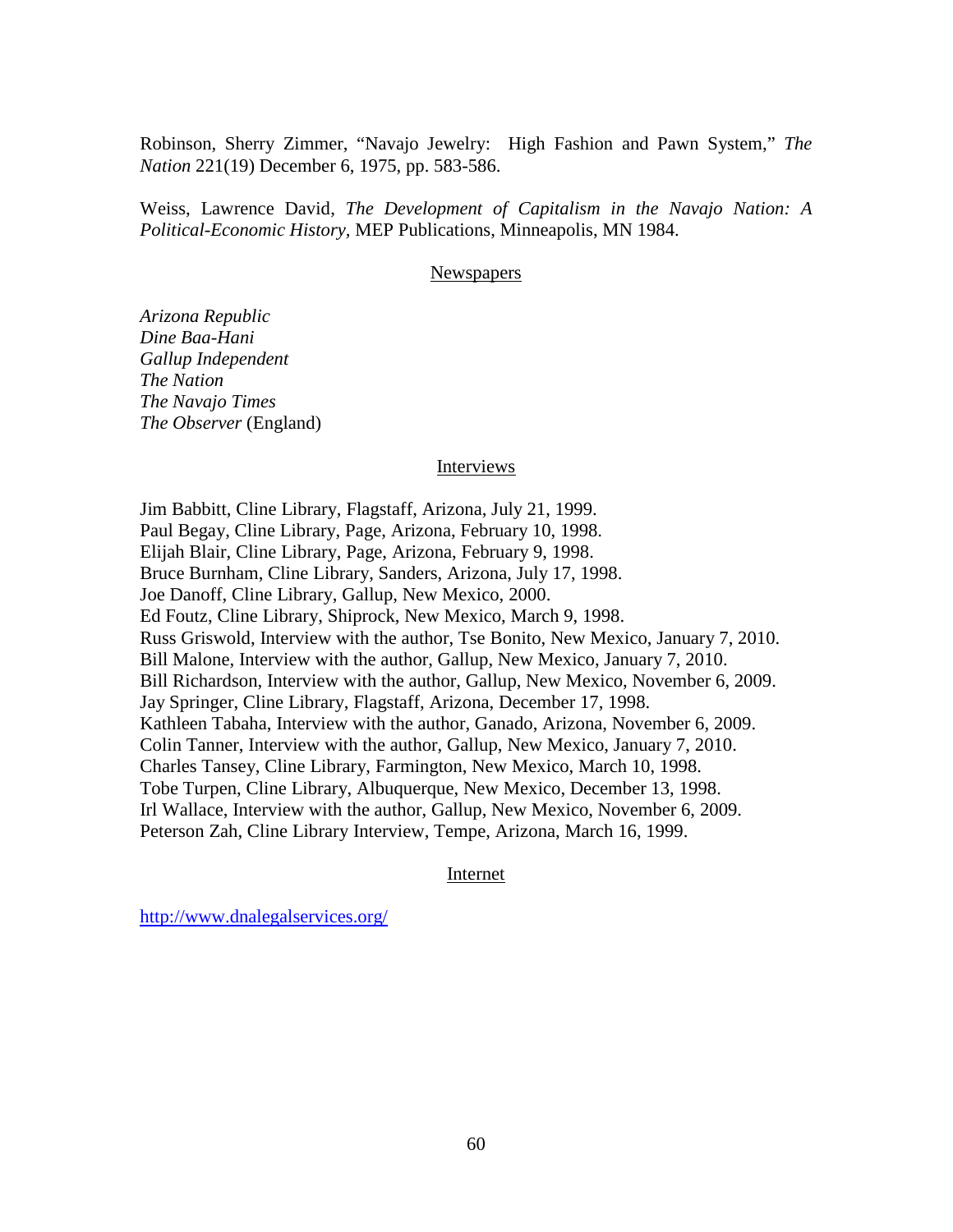## *A*

 $accounts \cdot 7, 35$ accusations · 15 administrative fee · 27 Albuquerque, New Mexico · 15, 17, 42, 59, 60 America · 4, 7, 50 Arizona · 6, 9, 10, 11, 18, 19, 21, 22, 23, 25, 28, 30, 31, 32, 34, 35, 36, 38, 41, 42, 43, 44, 47, 49, 50, 51, 52, 53, 59, 60 *Arizona Republic* · 60 attorneys · 16, 22

# *B*

Babbitt, Jim · 19, 60 Bahr, Howard M. · 59 banking · 5, 6, 7, 53 Banks · 5 banks that take pity  $\cdot$  6 Begay, Paul · 10, 22, 60 BIA, Bureau of Indian Affairs · 14, 15, 16, 19, 24, 25, 28, 30, 35, 37 birthday · 50 Blair, Elijah · 6, 9, 21, 38, 39, 44, 49, 51, 60 Blair, Raymond P. · 39 blankets · 4, 10, 52 borrow money · 6 Bosque Redondo · 4 broker · 7 Building and Loan Association · 35 Burnham, Bruce · 38, 42, 60 business · 5, 8, 9, 11, 16, 18, 20, 28, 31, 33, 34, 35, 38, 40, 41, 42, 43, 47, 49, 52 buy food · 6

# *C*

*Capitalism* · 4, 10, 17, 59, 60 car dealerships · 28, 29 car payments  $\cdot$  6 cash-on-credit · 5 casino · 50, 51 Caskey, John P. · 6, 15, 50, 59 ceremonies · 43 Chinle, Arizona · 17, 32 Christmas · 50 Church Rock, New Mexico · 50 Clark, K. C., Navajo County Sheriff · 52 Cline Library · 6, 9, 10, 16, 19, 20, 21, 22, 23, 25, 31, 32, 33, 34, 35, 36, 37, 38, 39, 41, 42, 44, 49, 51, 59, 60

code of ethics · 19 collateral · 6, 7 collect interest · 5 Commissioner of Indian Affairs · 23 computer · 45, 46, 47, 49 consumer · 7 Consumer Credit Protection Act · 15, 59 credit · 7, 10, 15, 16, 23, 29, 33, 34, 47 credit saturation · 23 credit union · 35 creditors · 29 culture · 4, 5, 8, 9, 15, 29, 30, 42, 53 customer · 7, 18, 21, 26, 29, 37, 44, 47, 48, 49, 50, 51 customers · 7, 11, 19, 20, 26, 31, 32, 34, 37, 46, 47, 48, 49, 51, 52

#### *D*

Danoff, Joe · 19, 20, 60 dead pawn · 13, 18, 19, 20, 26, 27, 36, 37, 48, 49 debt · 7, 12, 13, 25, 29, 51 delinquency charges · 35 delinquent · 29 Dine Baa-Hani · 60 Dine, Navajo · 4, 17, 21, 59 DNA, Dinebeiina Nahiilna Be Agha'diit'ahii · 16, 17, 18, 20, 21, 22, 29, 30, 31, 32, 33, 34, 36, 39, 40, 41 Dollar Trading & Pawn, pawn shop in Winslow, AZ · 52 Donovan, Bill · 34, 43, 53

#### *E*

economic institution · 24 economy · 5, 9, 24, 30, 33, 41, 42, 53 enterprise · 4, 15, 18, 19, 42 equity  $\cdot$  6 Europe · 6

#### *F*

Farmington, New Mexico · 17, 31, 32, 38, 50, 60 Federal Trade Commission · 2, 22, 55, 59 fees · 7 financial institutions · 6 Fire Rock Casino · 50 firearms · 45 Flagstaff, Arizona · 19, 23, 60 flea market · 50 forfeiture · 26 Fort Defiance · 44 Foutz, Ed · 31, 36, 41, 60 *Fringe Banking* · 6, 15, 50, 59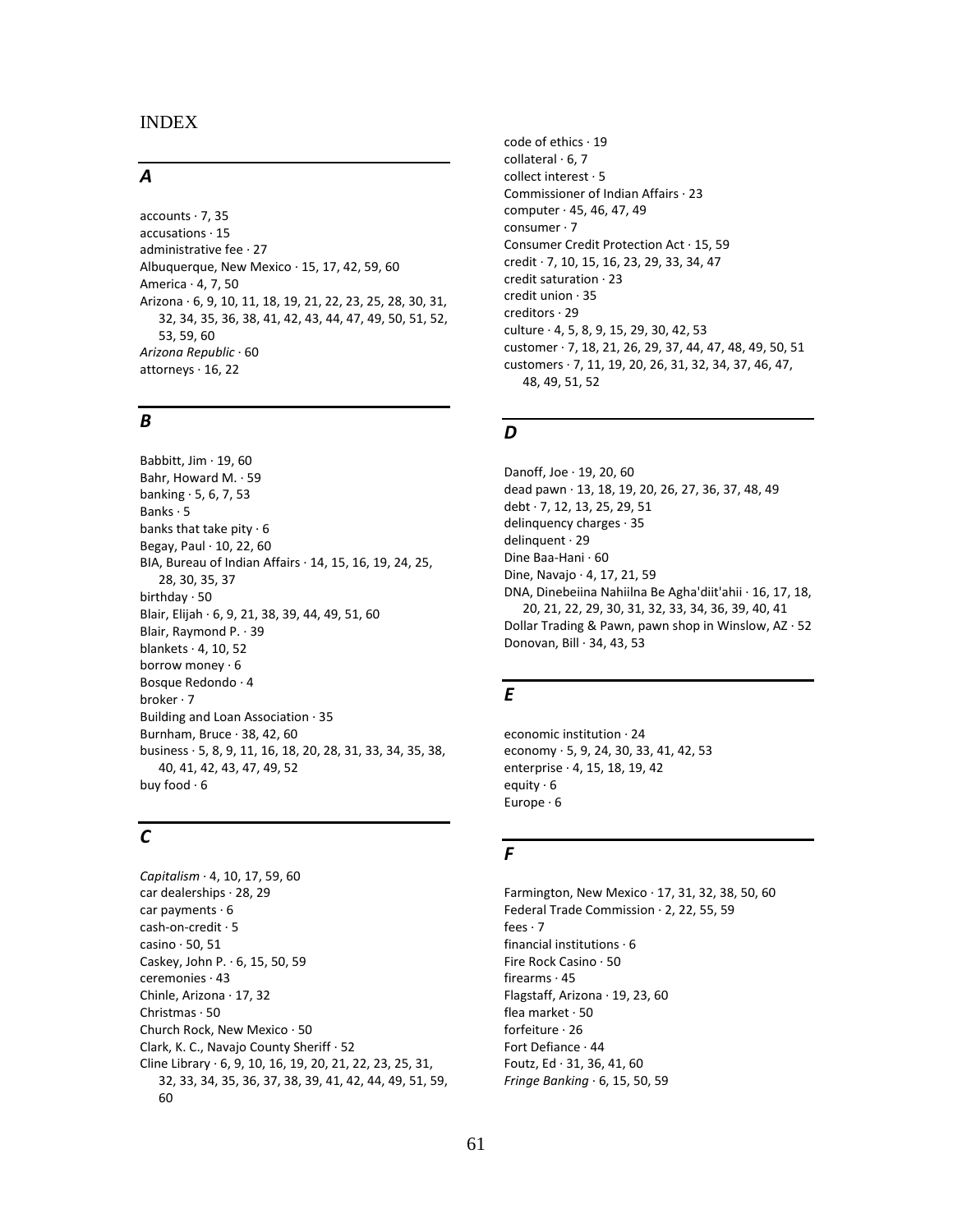FTC, Federal Trade Commission · 2, 22, 23, 24, 25, 26, 27, 28, 29, 30, 31, 34, 35, 36, 41, 46, 53

# *G*

*Gallup Independent* · 33 Gallup, New Mexico · 5, 6, 10, 11, 19, 20, 30, 40, 41, 42, 46, 48, 49, 50, 51, 60 gamble · 51 gambling · 50, 51 Ganado, Arizona · 9, 11, 19, 43, 60 Gilbreath, Kent · 17, 59 government checks · 22 graduation  $\cdot$  43 Gramm, Warren S. · 23, 59 Griswold, Russ · 20, 24, 41, 43, 44, 45, 46, 47, 48, 51,  $60$ Griswold's Pawn · 24

## *H*

heirlooms · 52 Hilgendorf, Robert · 32, 39 hogan · 42 Holmes, Graham · 16 Hopi · 35 hostaging · 25 Hubbell Papers · 9, 14, 59 Hubbell Trading Post · 1, 14 Hubbell Trading Post National Historic Site · 43, 59

#### *I*

immigrants · 6 Indian · 4, 5, 8, 10, 11, 13, 16, 17, 18, 19, 21, 30, 32, 33, 35, 38, 39, 59 Indian agent · 5 Indian Office · 4 Indian traders · 5, 8, 11, 17, 18, 30, 32 inequitable provisions · 27 interest · 5, 8, 12, 13, 15, 18, 19, 21, 22, 25, 26, 28, 35, 36, 38, 39, 43, 44, 48, 49 interest rate · 5, 8, 15, 18, 21, 22, 25, 28, 35, 38, 39, 48 Iverson, Peter · 17, 59

#### *J*

Jaenish · 25, 34 jewelry · 4, 9, 10, 13, 19, 26, 29, 33, 41, 42, 43, 45, 49, 50 Johnson, Lyndon B. · 17 *Journal of Economic Issues* · 23, 59

#### *K*

Keams Canyon, Arizona · 30 Kiser, Billy · 1

#### *L*

late charges · 35 lawyers · 16, 17, 18, 21, 22, 30, 31, 34 ledgers · 9, 11, 13, 14 lending · 14, 15, 16, 17, 50 litigated · 18 loan · 5, 7, 12, 18, 27, 35, 36, 38, 40, 47, 50, 51 loan period · 8 local market · 20 Long Walk Bosque Redondo · 4 Lyons, Warren · 46

#### *M*

Malone, Bill · 5, 6, 10, 19, 41, 42, 50, 51, 60 market · 4, 19, 20, 27, 31 McGee, William & C.F. · 21 McGreal, Chris · 52 McNitt, Frank · 4, 5, 9, 10, 13, 59 means of trade · 4 merchandise · 15, 40, 44 Merry, Ike · 16 monopoly · 15 *monti de pieta* · 6 moral standards · 18

#### *N*

National Park Service · 1, 14 Native Americans · 51, 52 native-made goods · 4 Natwig, Eric · 25, 34 Navajo · 4, 5, 6, 7, 8, 9, 10, 12, 13, 14, 15, 16, 17, 18, 19, 20, 21, 22, 23, 24, 25, 26, 28, 29, 30, 31, 32, 34, 35, 36, 37, 38, 39, 40, 41, 42, 43, 44, 45, 46, 47, 48, 49, 50, 51, 52, 53, 54, 59, 60 Navajo County Board of Supervisors · 52, 53 Nazlini, Arizona · 44 New Mexico · 4, 5, 6, 10, 11, 15, 17, 19, 20, 22, 24, 25, 30, 31, 32, 35, 36, 38, 40, 41, 42, 43, 44, 45, 46, 48, 49, 50, 51, 52, 53, 59, 60 non-Indians · 15, 44 Northern Arizona University · 59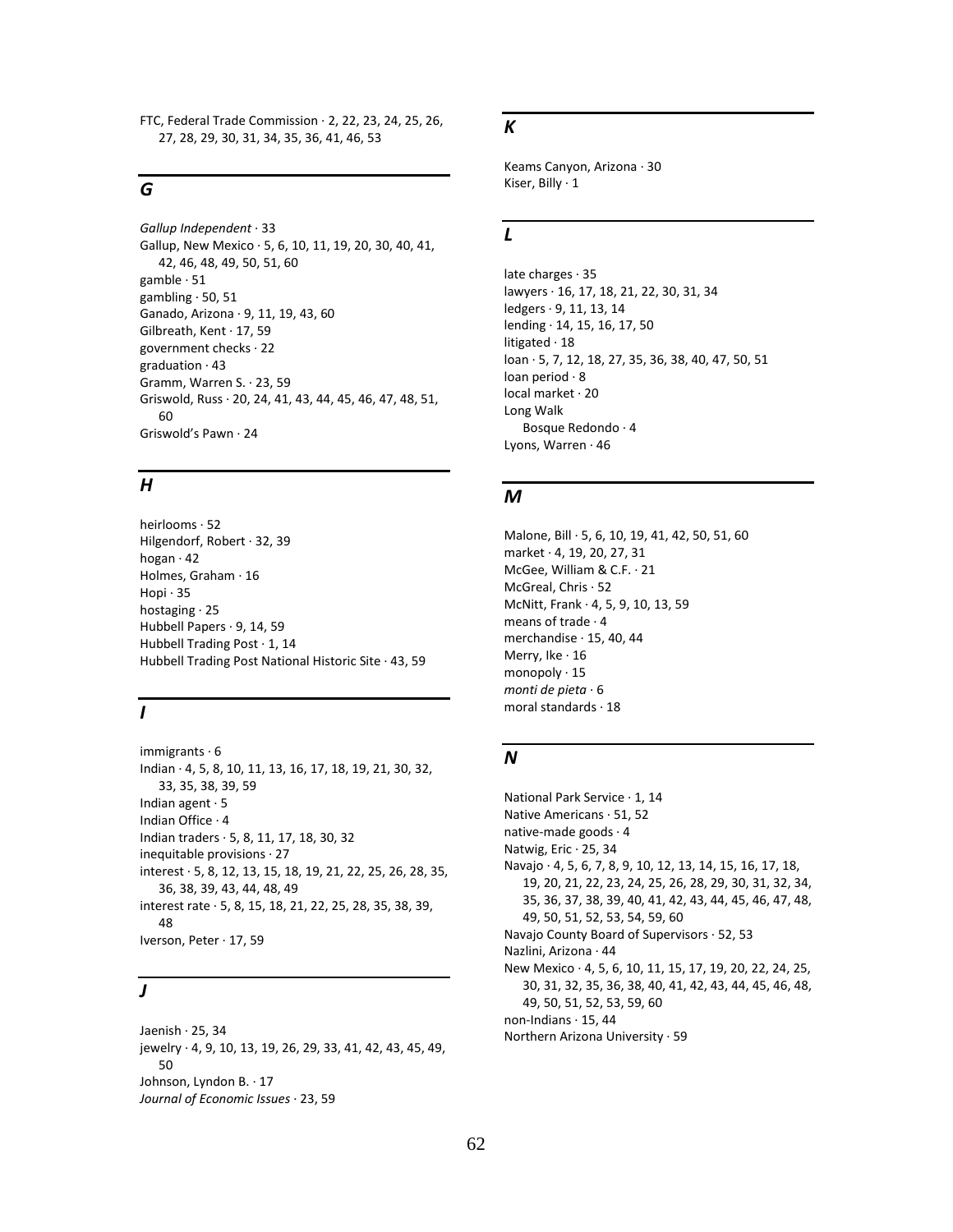# *O*

Office of Navajo Economic Opportunity Legal Aid and Defender Society · 17

ONEO, Office of Navajo Economic Opportunity · 17

# *P*

Page, Arizona · 6, 9, 10, 21, 22, 44, 49, 51, 60 Patterson · 5 pawn · 4, 5, 6, 7, 8, 9, 10, 11, 12, 13, 14, 15, 16, 17, 18, 19, 20, 21, 23, 24, 25, 26, 27, 28, 29, 30, 31, 32, 33, 34, 35, 36, 37, 38, 39, 40, 41, 42, 43, 44, 45, 46, 47, 48, 49, 50, 51, 52, 53 cessation of · 14 Pawn · 1, 2, 4, 5, 8, 9, 14, 15, 24, 30, 32, 33, 41, 42, 53, 58, 59, 60 pawn business · 4, 7, 15, 31, 45, 47 pawn inventory · 45 pawn tickets · 8, 28, 46, 47 Pawnbroker · 7, 8, 35, 48, 59 pawnshop · 6, 7, 43, 50 paycheck · 7, 51 paycheck to paycheck · 7 Payday Loan Act · 2, 57 penmanship · 46 personal possessions · 24 Phoenix, Arizona · 18 photograph · 52 Pine Springs, Arizona · 44 Pinon Mercantile Company · 21, 22 Pinon, Arizona · 21, 22, 41 pledgee · 26 pledgor · 11, 12, 13, 24, 26, 27, 37, 47 postcard  $\cdot$  39, 46 Powers, Willow · 15, 16, 17, 29, 30, 39, 40, 42, 59 price fixing · 22 primitive practice · 4 profitability · 5 profitability of pawn · 5 property  $\cdot$  7, 13, 35

# *R*

recession · 52 redemption period · 24, 26, 27 relationship · 21, 23, 32, 47 repawn · 43 repossessed · 29 reputation  $\cdot$  47, 49 reservation  $\cdot$  4 Navajo · 4, 7, 8, 9, 14, 15, 16, 17, 19, 21, 22, 23, 24, 25, 28, 29, 30, 32, 33, 34, 35, 38, 39, 40, 41, 42, 44, 47, 51, 52, 54 Reservation · 4, 32, 59

Richardson, Bill · 5, 11, 48, 49, 50, 51, 60 Robinson, Sherry Zimmer · 15, 30, 32, 60

# *S*

safety deposit box  $\cdot$  42, 43 sanctions · 28 Sanders, Arizona · 38, 42, 60 Secular Redistribution · 23, 59 settlers · 4 Shiprock, New Mexico · 17, 31, 36, 41, 60 Shush Yaz · 5, 46 Sitter, Albert J. · 31 social security checks · 45 software · 46, 47 Springer, Jay · 23, 60 stolen · 15, 42, 52 Supreme Court · 25

## *T*

Tabaha, Kathleen · 11, 43, 60 Tanner, Colin · 30, 41, 49, 60 Tansey, Charles M. · 31, 32, 33, 39, 60 Tempe, Arizona · 32, 36, 60 THE 1973 FTC REPORT Federal Trade Commission · 2 *The Navajo Times* · 53, 60 *The Observer* · 52, 60 ticket, pawn · 7, 8, 37, 45 tourist · 20 traders · 5, 8, 11, 12, 13, 14, 15, 16, 18, 19, 20, 21, 22, 23, 24, 25, 26, 27, 28, 29, 30, 32, 34, 36, 37, 38, 39, 40, 41, 44, 46, 48, 49, 50, 51, 53 Trading · 1, 2, 11, 13, 14, 15, 16, 17, 29, 30, 34, 39, 40, 42, 43, 46, 59 trading post · 4, 5, 13, 19, 23, 29, 34, 42, 44, 52 TRADING REGULATIONS · 2 traditional trading practice · 15, 29 tribal council · 24, 34, 41 tribal officials · 31 tribe · 4, 15, 28, 35, 40, 51 trust · 19, 20, 21, 30, 32 trust company · 35 Truth In Lending Act · 2, 14, 15, 16, 21, 56 Tse Bonito, New Mexico · 20, 24, 41, 43, 44, 45, 51, 60 Tuba City, Arizona · 17, 42 Turney's trading store · 40 Turpen, Tobe · 42, 60

# *U*

UITA, United Indian Traders Association · 16, 17, 18, 21, 23, 24, 25, 30, 31, 33, 34, 35, 37, 38, 39 United States · 4, 6, 7, 8, 16, 25, 35